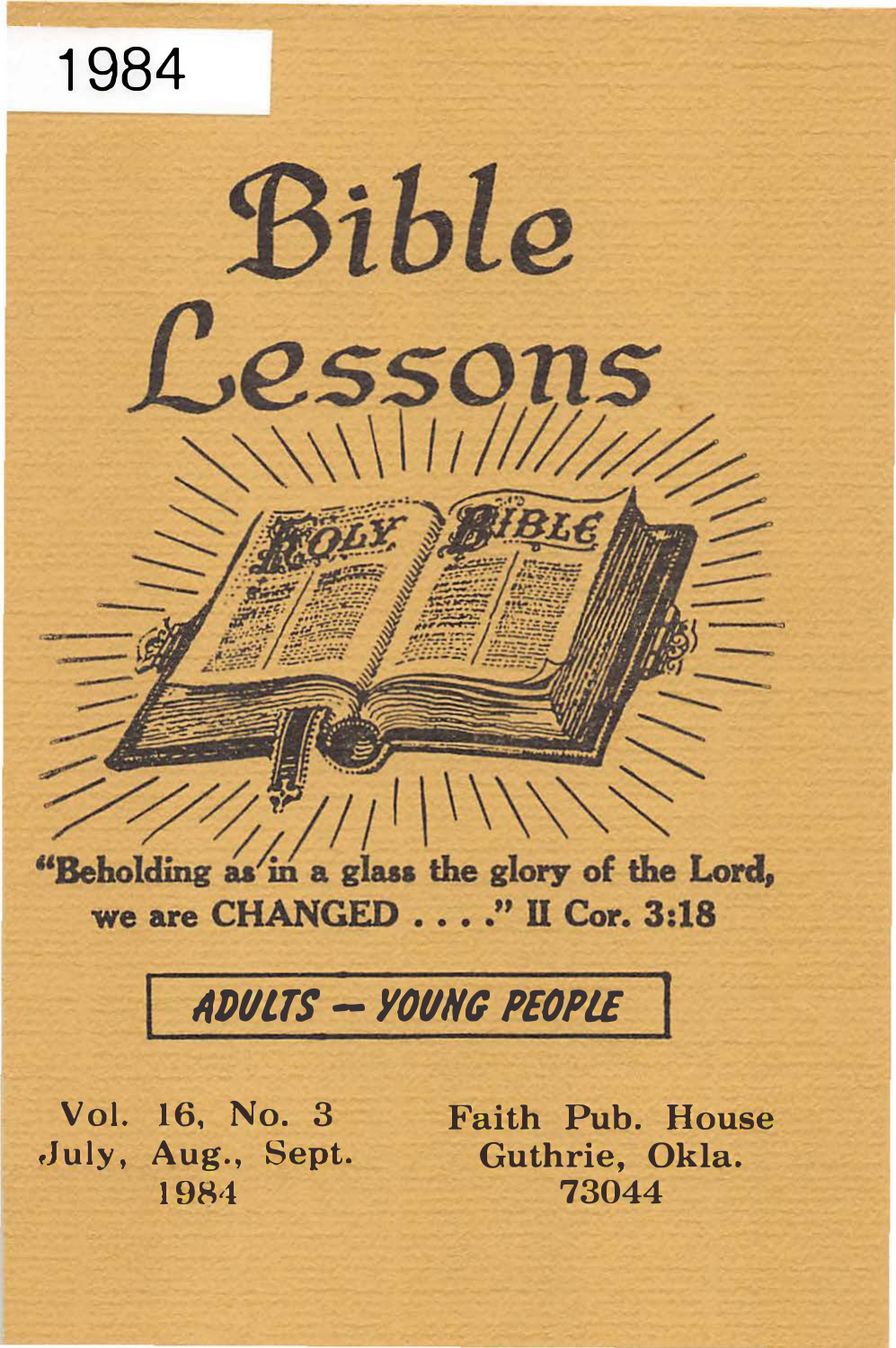## Bible Lessons for Adults and Young People

(USPS054-680)

Volume 16 July, Aug., Sept. No. 3

# Table of Contents

#### Page

| July 1    |                                          |  |
|-----------|------------------------------------------|--|
| 8         |                                          |  |
| 15        |                                          |  |
| 22        | Lesson On Forgiveness  12                |  |
| 29        | Jesus Sends out the Seventy 18           |  |
| Aug. $5$  | Who Is My Neighbor?22                    |  |
| 12        | The Hindrances of Earthly Care25         |  |
| 19        | Lesson On Prayer and Importunity32       |  |
| <b>26</b> | Christ Concerning Marriage and Divorce35 |  |
| Sept. 2   |                                          |  |
| g         |                                          |  |
| 16        | Desire for Pre-eminence Rebuked48        |  |
| 23        | Covetousness Rebuked 52                  |  |
| 30        |                                          |  |

Publishing the Bible truths in the interest of Jesus Christ and His Church Edited by Leslie C. Busbee and Wayne Murphey

Subscription Price-50¢ a copy for quarter of year, or \$2.00 per year, issued quarterly.

Second class postage paid at Guthrie, Oklahoma

Published Quarterly By

FAITH PUBLISHING HOUSE 920 W. Mansur Ave. Guthrie, Oklahoma 73044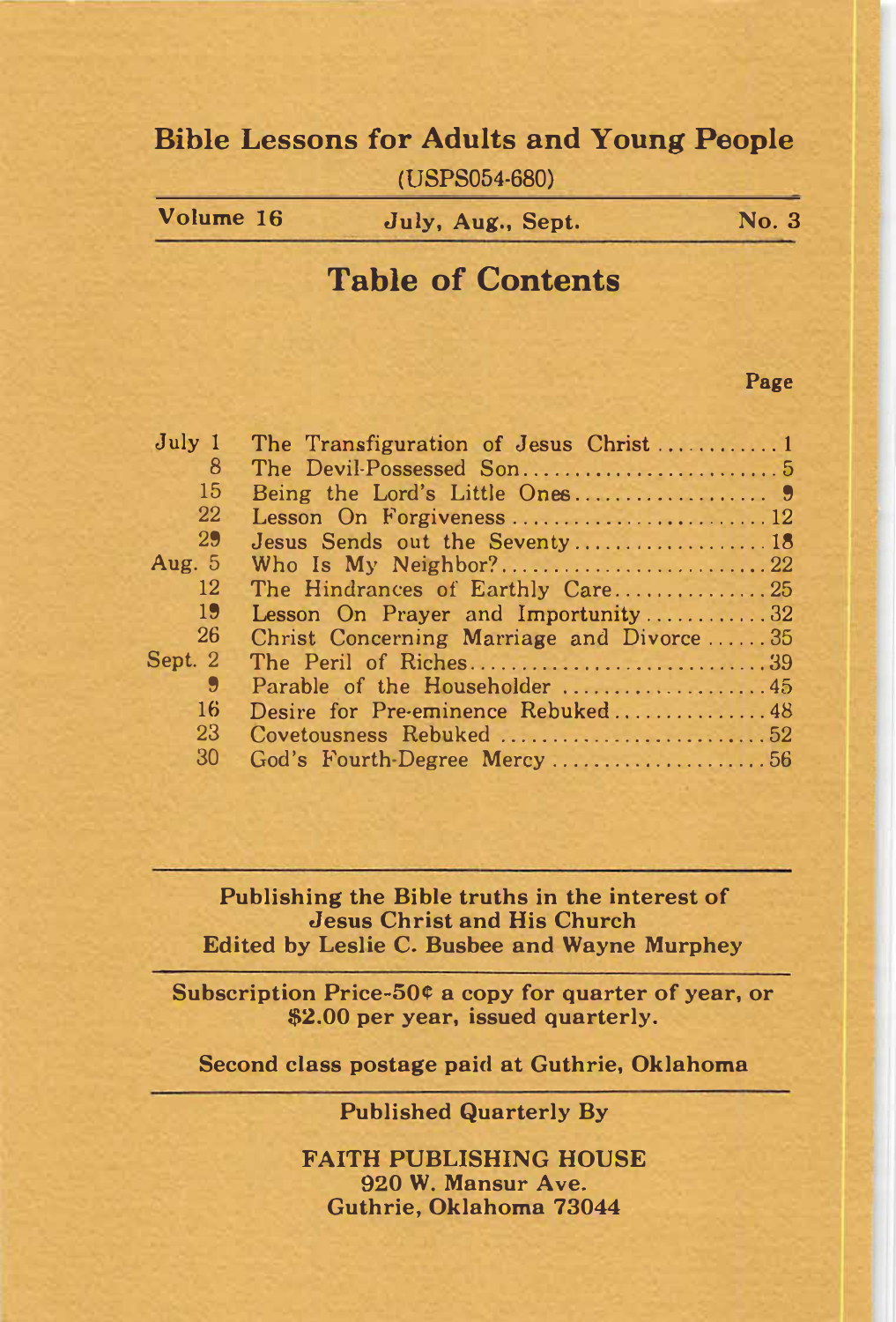## Theme for Third Quarter, 1984  $\sim$

We will continue in this quarter our studies of precious lessons from the life and earthly ministry of our Lord and Saviour, Jesus Christ, the Son of God. Beginning with His transfiguration at that northern most point of His earthly travels, we will journey with Him and His disciples as they prepare to turn their steps toward the inevitable climax of Christ's mission to the lost world of humanity. His meeting with different ones along the way are sure to provide wholesome and valuable instruction for us now. Mary and Martha, the rich young ruler, and the lawyer who unconsciously left a challenging question, "Who is my neighbor?" will hold very interesting as well as profitable lessons for one and all. May the precious Holy Spirit bless and inspire our hearts with the reality of this account of our Lord's dealings with men.

-Bro. Leslie Busbee

## -------0------- July 1, 1984

#### THE TRANSFIGURATION OF JESUS CHRIST

Matt. 17:1 And after six days Jesus taketh Peter, James, and John his brother, and bringeth them up into an high mountain apart,

Luke 9:29 And as he prayed, the fashion of his countenance was altered, and his raiment was white and glistering.

Mark 9:3 And his raiment became shining, exceeding white as snow; so as no fuller on earth can white them.

Luke 9:30 And, behold, there talked with him two men, which were Moses, and Elias:

31 Who appeared in glory, and spake of his decease which he should accomplish at Jerusalem.

32 But Peter and they that were with him were heavy with sleep: and when they were awake, they saw his glory, and the two men that stood with him.

33 And it came to pass, as they departed from him, Peter said unto Jesus, Master, it is good for us to be here: and let us make three tabernacles; one for thee, and one for Moses, and one for Elias: not knowing what he said.

Matt. 17:5 While he yet spake, behold, a bright cloud oversh adowed them: and behold a voice out of the cloud, which said, This is my beloved Son, in whom I am well pleased; hear ye him.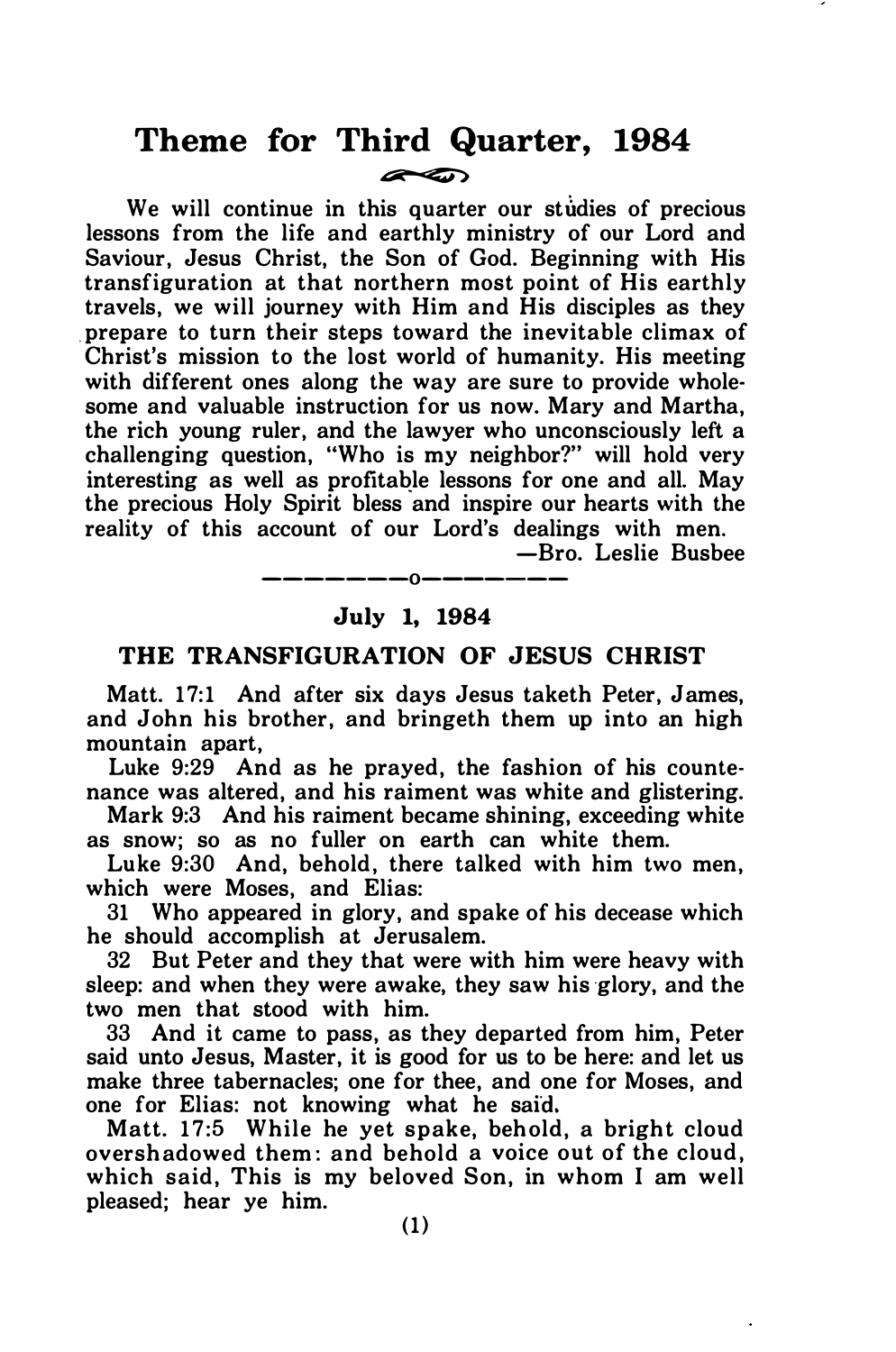6 And when the disciples heard it, they fell on their face, and were sore afraid.

7 And Jesus came and touched them, and said, Arise, and be not afraid.

8 And when they had lifted up their eyes, they saw no man, save Jesus only.

9 And as they came down from the mountain, Jesus charged them, saying, Tell the vision to no man, until the Son of man be risen again from the dead.

Memory Verse: For he received from God the Father honour and glory, when there came such a voice to him from the excellent glory, This is my beloved Son, in whom I am well pleased. 2 Peter 1:17.

Central Thought: The eternal glory of Jesus Christ, the Son of God, was made manifest, previewing the glory that was to be His when He would triumph over the grave and ascend to the right hand of God.

Word Definitions: Transfigured: To be changed from one form to another; transformation. It is interesting to note that the Greek word is "metamorphosis" which is the identity of the change that takes place from a caterpillar to the fully developed butterfly. Fuller: One who cleans, bleaches, and whitens cloth. Glistering: Radiant. Decease: Christ's death.

## LESSON BACKGROUND

In our last previous lesson we were with Jesus and His disciples up north of the Sea of Galilee in the area of the towns of Caesarea and Philippi where He drew from them the wonderful confession of His Sonship with God. Going on up farther north He comes with Peter, James, and John (as is generally believed) unto the heights of Mount Hermon. Here, in this farthest point north that He was ever to go during His earthly ministry, God saw fit to manifest to these faithful disciples His Son in glory and honour. While the world scurried on in its daily pursuits, the Master and these three men went apart into a high mountain to pray. It is surely proven a worthy venture for anyone to do at anytime. To go apart from the hustle and bustle of life to be alone with God brings great blessings and reward. Luke tells us that as Christ was praying a change began to take place in Him. Doubtless, Jesus was thinking and praying concerning the soon coming sojourn He would make to Jerusalem and the things that were to take place there. He was fully aware of what was in store for Him,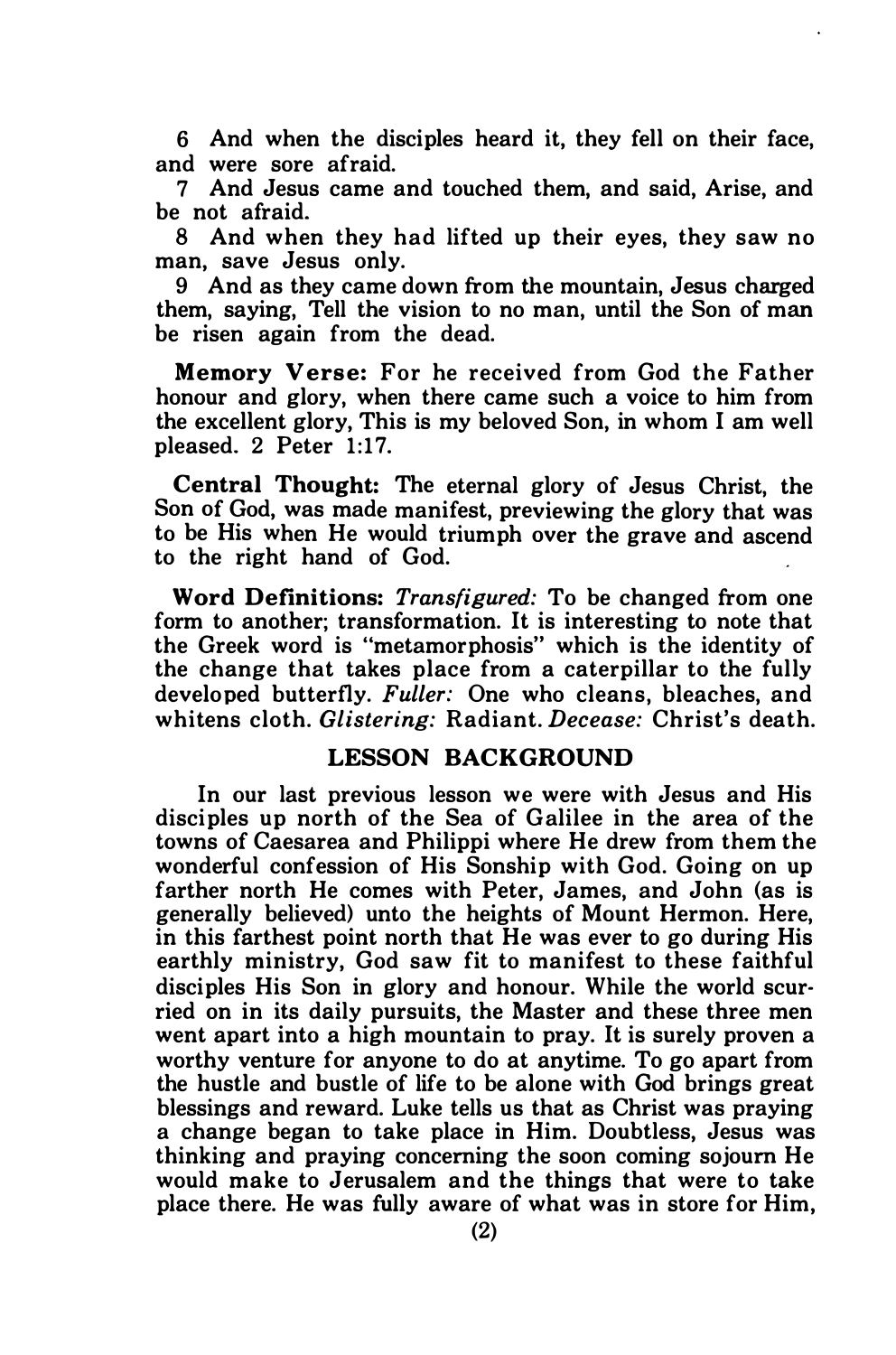and in this lonely mountain He was pouring out His heart to His Father for strength and power to fully accomplish this holy mission upon which He was divinely sent. The disciples were probably agreeing in prayer at the first, but, as Luke informs us, they became heavy with sleep. We have included expressions from each one of the three writers who told of this. Being transformed into the realm of glory, Moses and Elias drew near to converse with Him concerning what He had been praying about. What did the decease that Christ was to accomplish soon at Jerusalem mean to them? It meant all their success, life, and fulfillment. Peter remembers this experience and made mention of it in his second epistle. 2 Peter 1:17 and 18, from which we have our Memory Verse. -Leslie C. Busbee

#### QUESTIONS:

- 1. Where did Jesus take these three disciples?<br>2. What was Jesus engaged in while there?
- What was Jesus engaged in while there?
- 3. What happened to Him while there?
- 4. What was the disciples' reaction to this glorious scene?<br>5. How did the disciples know that the two men were Moses
- 5. How did the disciples know that the two men were Moses and Elias?
- 6. What were these two men talking to Jesus about?<br>7. What did Christ's decease at Jerusalem mean to M
- What did Christ's decease at Jerusalem mean to Moses and Elias?
- 8. What was God's reaction to Peter's idea about the three tabernacles?
- 9. What are we to do with God's well beloved Son?

#### ADULTS' AND YOUNG PEOPLE'S COMMENTS

Oh, what a glorious place that holy mount was! Can you not picture Jesus in prayer, pouring out His heart to God? There the disciples began to fall asleep, as they later would do in Gethsemane. Suddenly the disciples woke up, and what a sight met their eyes! Somehow God made these disciples aware of who these men were. It was Moses and Elijah, two of the most colorful and important characters of the Old Testament. Moses had been buried in the plains of Moab, and no man had ever found His grave. Elijah had gone up to heaven in a whirlwind. But here they were just as plain as day conversing with their Lord and Saviour. I wonder just how their conversation went. No doubt there was rejoicing, anticipation, praise, honour, and worship to God intermingled in their expressions. Jesus would need the comfort and consolation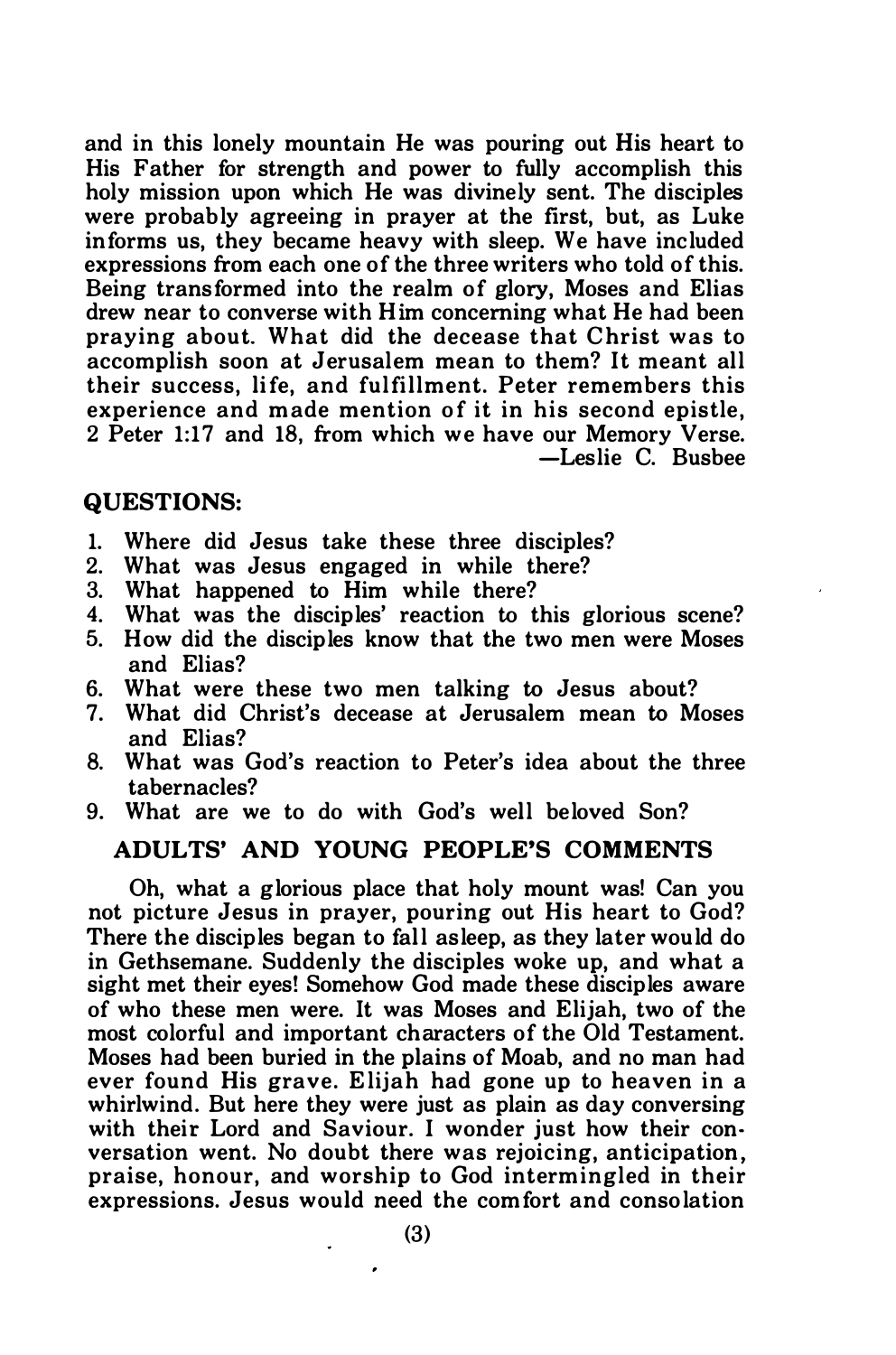from this wonderful experience. The days ahead would be filled with conflict and trial. Impulsive Peter, with his quick ideas, did not realize what he was saying. The idea just struck his fancy that three monuments for these servants would be fitting tribute. But, oh, listen to the words that shaped themselves overhead and out of the cloud! "This is my beloved Son, in whom I am well pleased; hear ye Him!'' Falling on their faces, the disciples inwardly quaked with fear. Oh, think of the glory and majesty of that moment! God speaking from glory, and the scene of Christ's glory imbedded on their minds produced impressions that time could not wear out. How wonderful to know that we believe in and know a real Saviour, who was from everlasting to everlasting, who came from God, and went to God. Oh, let us serve Him faithfully and He will bring us to His everlasting glory and crown us with His life.  $\qquad \qquad -\text{L}$ eslie C. Busbee

#### FOOD FOR THOUGHT

Three disciples: Peter, James, and John, observed a mountain top experience. As we ponder the different instances in the Bible that record such experiences, there were always good implications. There are a number who found the presence of God on a mountain. It was on Mount Horeb that God spoke to Moses from the burning bush as he tended the sheep. It was on Mount Sinai that God met Moses and imparted the law to him. The presence of God was so real that it made Moses' face shine. It was on a mountain that Moses finally went to be with the Lord. It was in the mount that Elijah heard the still. small voice of God. There were times when Jesus felt a need to go off into the mountains to be alone with God. He was no stranger to mountain top experiences.

We, too, need a mountain top experience. We must know what it means to hear the still, small voice of God, to receive instruction from Him to obtain strength for that which lies ahead.

A mountain top experience requires time and effort. It is not something that just suddenly plays upon your emotions. Emotions are created by the circumstances around you. Peter, James, and John had this mountain top experience because they were willing to exert the effort that it took to scale the mountain with the Lord. They devoted the time to pick their way up the mountain and they enjoyed the blessings of that heavenly scene. We, too, must carefully choose our way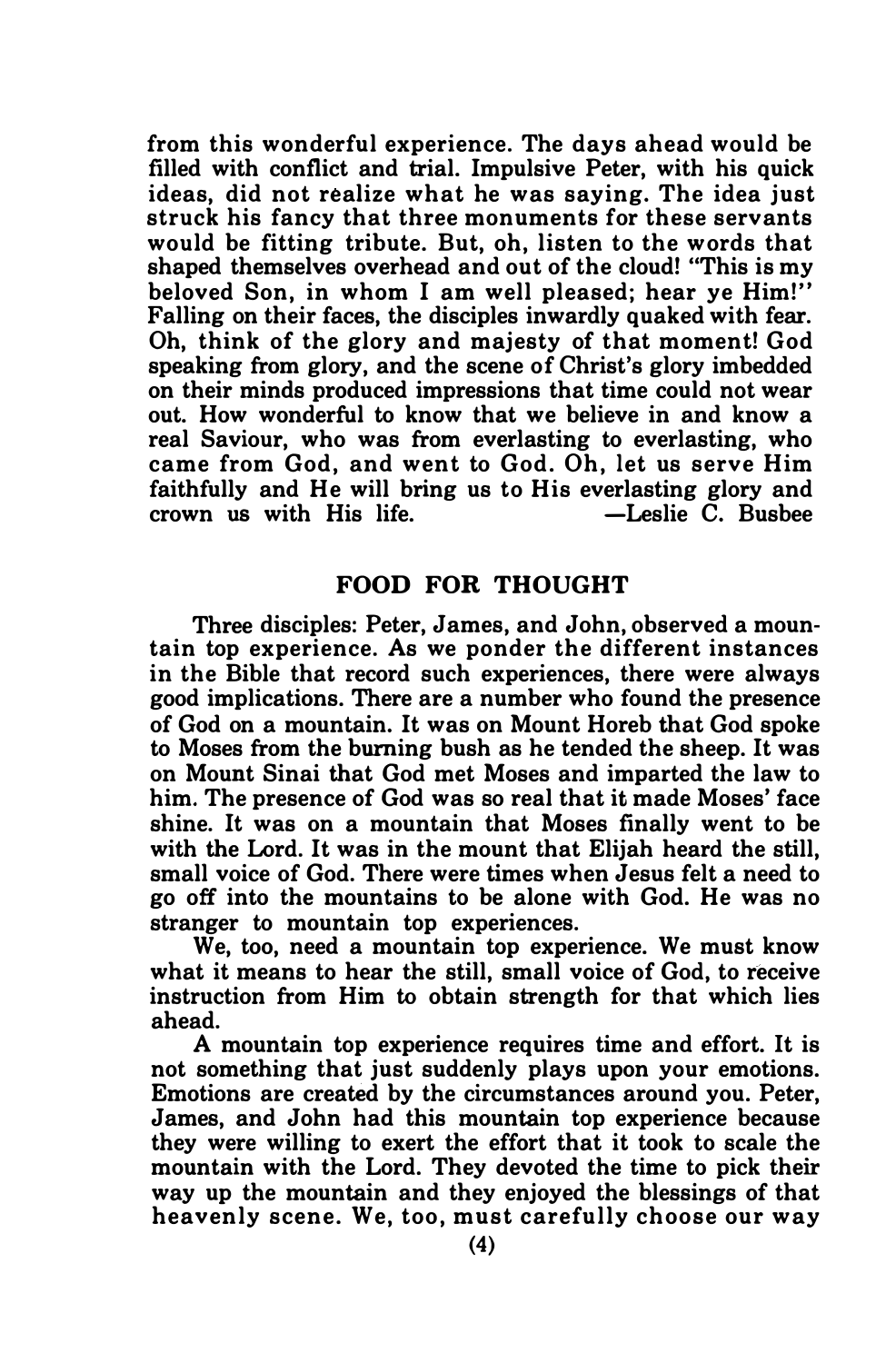through life, putting forth the effort to press up the Highway of Holiness, and then we may know the joy of dwelling in heavenly realms. - Wayne Murphey

## —————————————— July 8, 1984

#### THE DEVIL-POSSESSED SON

Mark 9:17 And one of the multitude answered and said, Master, I have brought unto thee my son, which hath a dumb spirit;

18 And wheresoever he taketh him, he teareth him: and he foameth, and gnasheth with his teeth, and pineth away: and I spake to thy disciples that they should cast him out; and they could not.

19 He answereth him, and saith, 0 faithless generation, how long shall I be with you? how long shall I suffer you? bring him unto me.

20 And they brought him unto him: and when he saw him, straightway the spirit tare him; and he fell on the ground, and wallowed foaming.

21 And he asked his father, How long is it ago since this came unto him? And he said, Of a child.

22 And ofttimes it hath cast him into the fire, and into the waters, to destroy him: but if thou canst do any thing; have compassion on us, and help us.

 $23$  Jesus said unto him. If thou canst believe, all things are possible to him that believeth.

24 And straightway the father of the child cried out, and said with tears, Lord, I believe; help thou mine unbelief.

25 When Jesus saw that the people came running together, he rebuked the foul spirit, saying unto him, Thou dumb and deaf spirit, I charge thee, come out of him, and enter no more into him.

26 And the spirit cried, and rent him sore, and came out of him: and he was as one dead; insomuch that many said, He is dead.

27 But Jesus took him by the hand, and lifted him up; and he arose.

28 And when he was come into the house, his disciples asked him privately, Why could not we cast him out?

Matt. 17:20 And Jesus said unto them, Because of your unbelief: for verily I say unto you, If ye have faith as a grain of mustard seed, ye shall say unto this mountain, Remove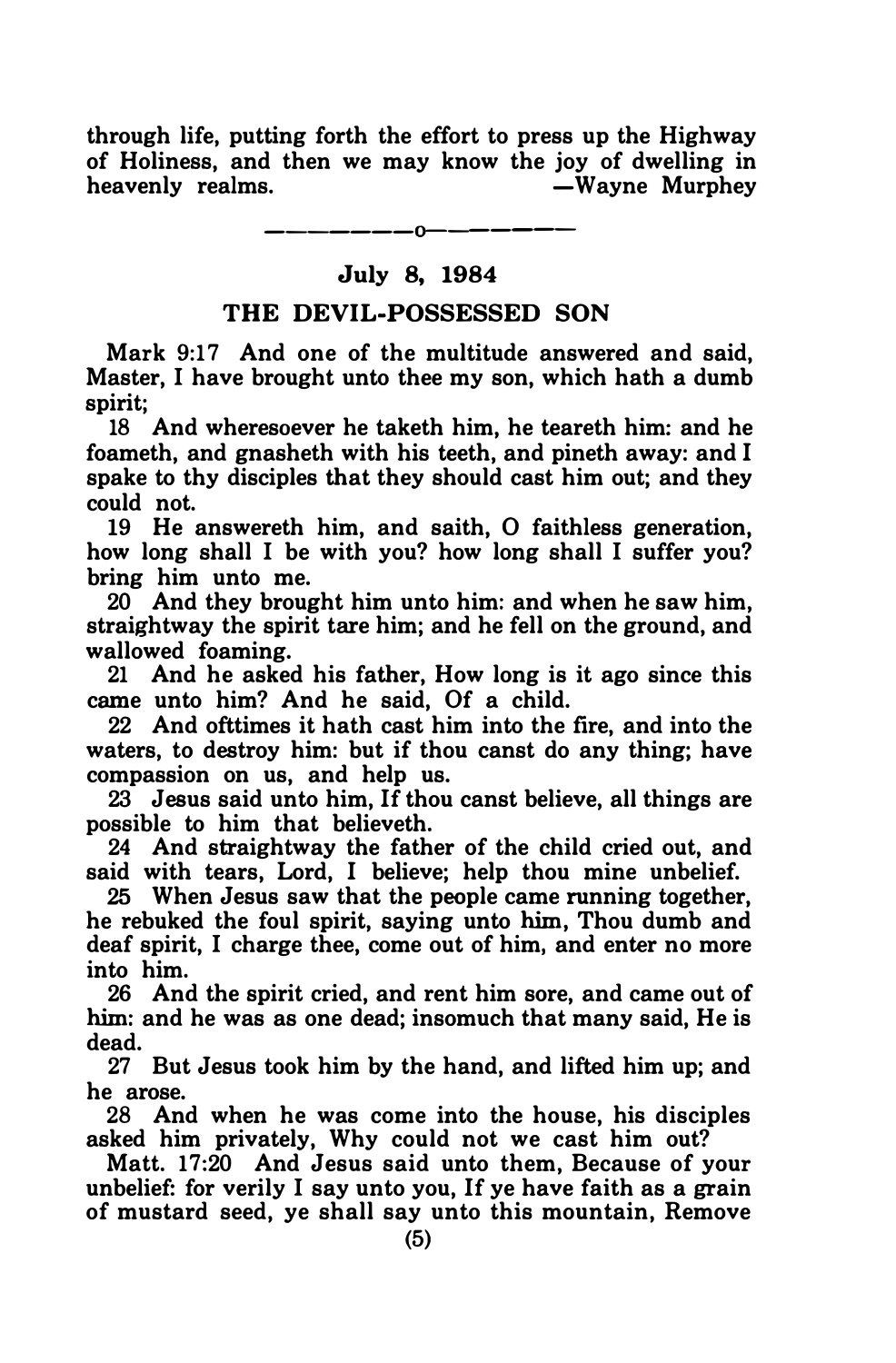hence to yonder place; and it shall remove; and nothing shall be impossible unto you.

21 Howbeit this kind goeth not out but by prayer and fasting.

Memory Verse: Jesus said unto him, If thou canst believe, all things are possible to him that believeth. Mark 9:23.

Central Thought: Jesus Christ has power to cast out of people's lives unclean spirits and devils, and through faith, prayer, and fasting, people yet today can be delivered from the devil and all of his woeful bondage.

Word Definitions: Dumb: Mute; cannot speak. Teareth: Rend asunder by separating parts. Pineth away: To shrivel or dry up; to go down in health or strength.

## LESSON BACKGROUND

While Jesus and the three disciples were up on the holy Mount of Transfiguration, the world languished under the dark control of Satan. "When the world was held in- bondange under Satan's dismal sway, Jesus healed their dread diseases: He is just the same today!" Yes, Satan's power oppressed mankind in general. A survey of the accounts concerning Christ's visit to this earth shows a dark and dismal picture of suffering and sorrow. Jesus and the three rejoined the rest of the disciples, finding great multitudes about them, and the scribes questioning them. And it was all about this certain man who had brought his sad case to the disciples for to get some help. Satan had entered into this son, and had been there (according to the father's testimony) from a child. Luke tells us that he was an only child. We could judge that this son was not a full grown person, yet was not a small child either. He had probably been in this condition for several years. A pitiful case it was, indeed. But let us notice something. Just as the deliverance of the Canaanite woman's daughter hinged upon the faith of that mother, just so the deliverance of this son by Christ is hinging upon this father mustering faith to receive it. Sometimes we wonder why or how Satan is permitted to prevail in some cases as he does. If the devil could have his own way, he would no doubt rush upon all humanity and drag them down into the depths of torment and suffering. But he is restrained, kept, and hindered in some. Satan works where he can find and secure a place. There could very well have been sin and selfish indulgence on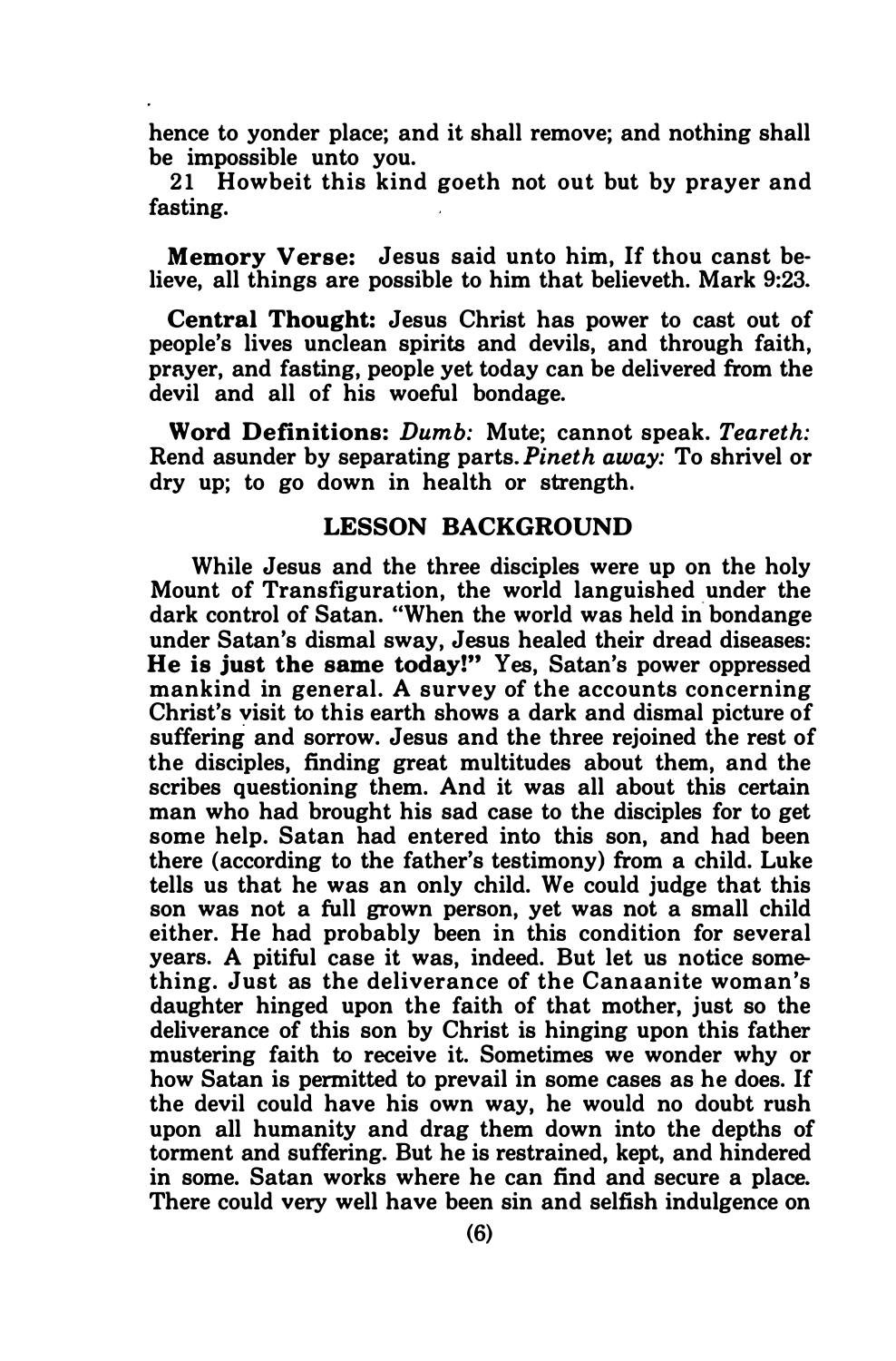the part of this father. Faith, prayer, and self denial counteracts the works of Satan. Jesus was ready for this venture. The disciples were not. Note Jesus in His reaction to this. Note also His response to the father's plea and wavering faith. There are some important lessons here. Matthew's account of Jesus' response to the disciples' query is very clear.

-Leslie C. Busbee

#### QUESTIONS:

- 1. What was Jesus' response to the statement that His disciples could not cast out the devil?
- 2. Was the faithless generation His disciples, this father, or both?
- 3. What did the father say that gave evidence to doubt?
- 4. The father had an "if' and Jesus had an "if'. Which one of these "ifs" had credit to it?
- 5. Is prayer and fasting important in dealing with such conditions? Why?
- 6. Why could not the disciples cast him out?
- 7. Why is doubting a hindering and weakening influence?

#### ADULTS' AND YOUNG PEOPLE'S COMMENTS

Unbelief is a lack of faith. Perhaps one has some faith, but is lacking faith to a certain extent. Jesus wants us to have faith like a mustard seed. He said in Matthew 13:31, 32, that a mustard seed is the least of all seeds, but when it is sown it becomes the greatest among herbs, and becometh a tree, so that the birds of the air lodge in the branches of it. The mustard seed thrives and increases. That is the way our faith must be. It must increase and grow bountifully. And it will as we keep in mind the power and authority of Jesus. The disciples lacked faith. This faith can abound through fasting and prayer. We have need of abounding faith. We want the love of God to abound in our hearts along with it. This father lacked faith also. He had some faith, but in endeavoring to assert this faith, he was made conscious of the enormity of his unbelief. The Lord can help our unbelief to be transformed into faith. Many things are too big for us, but through triumphing faith we can overcome. We have a mighty Saviour who can help us face the stormy gales of life. Every need can be met and every problem can be solved. "Bring him to me!" We can take it all to Jesus. Every one of us has a wonderful privilege to cut across every opposition of the devil and come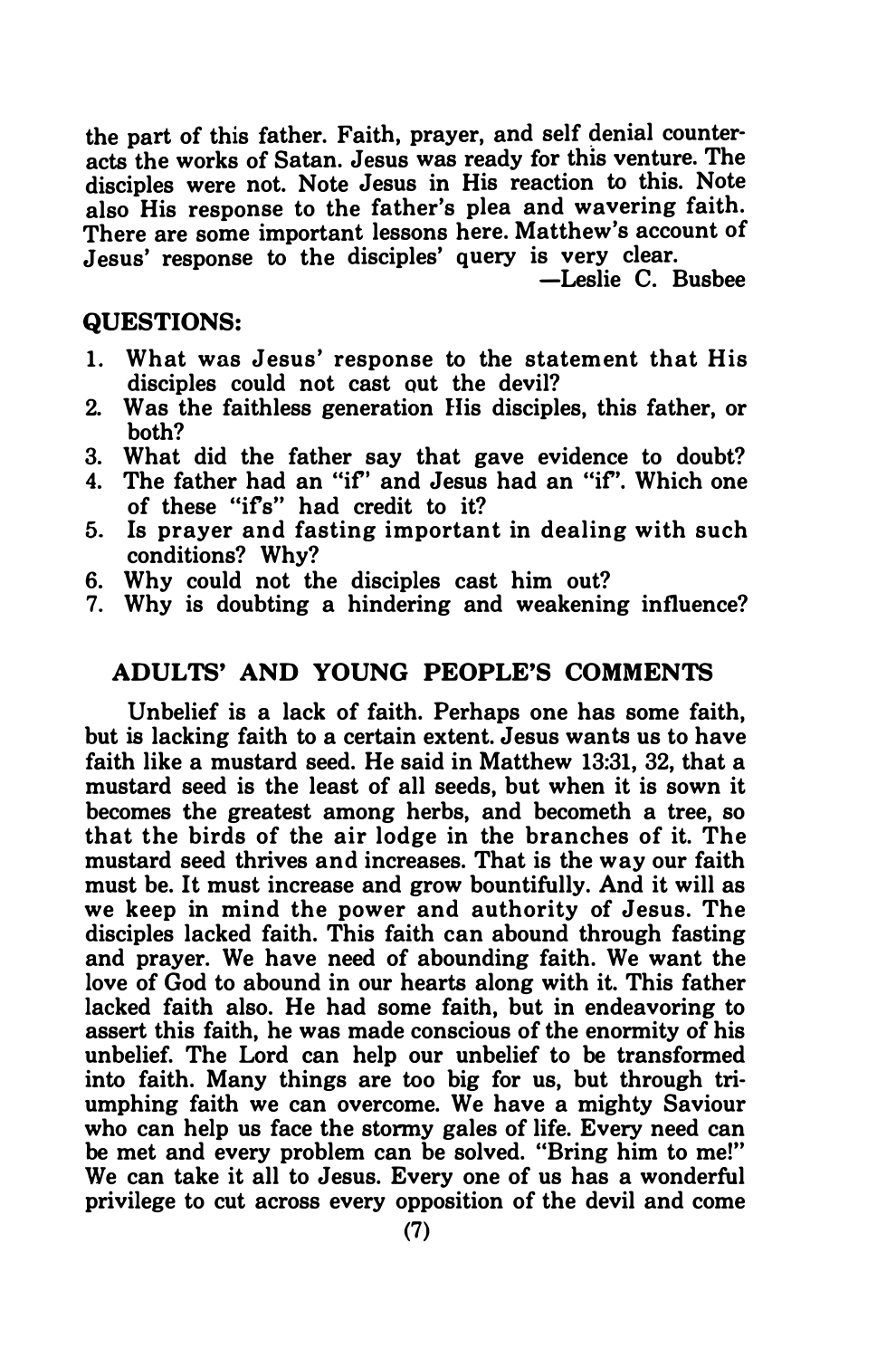directly to Christ for the needs of our lives. Pray in secret, and pray with one another. As we pray, we draw closer to God. Jesus had been engaged in prayer up on the holy Mount. He was a Man of prayer. Let us be prayer warriors. Pray without ceasing. Keep an attitude of prayer always. Then we can be ready when the crises come. God will help and deliver. Luke tells us in his account of this that the people were all amazed at the mighty power of God. God was glorified in answering this poor father's prayer. - -Leslie C. Busbee

### FOOD FOR. THOUGHT

It seems that in many cases in the Bible those who sought after Jesus for help persevered against discouragement of some type. This man brought his devil-possessed son to Jesus' disciples to be healed and they could do nothing for him. It would have been very easy for the father to have taken the son home with the impression that the gospel was a sham. However, his desire and need for help kept him right there and what little faith he had caused him to ask the second time.

"Jesus said unto him, If thou canst believe, all things are possible to him that believeth. And straightway the father of the child cried out, and said with tears, Lord, I believe; help thou mine unbelief." Can you not feel that father reaching out to God with those words? Words could not express the full desire that he had, but we can glimpse his deep-seated yearning. The father could have, with indignation, interrogated Jesus and asked why His disciples had been a failure. He could have questioned why God had allowed his young son to become devil possessed, but all these things were laid aside and he reached out in humility for help. One writer stated, "Man is not made to question, but adore." When we commit our all into the hands of God, not charging Him foolishly, but reaching forth with full confidence and thanksgiving, we are getting in line for a blessing.

The same writer declared, "Faith is not reason's labor, but repose." Undoubtedly, the father did not understand how his son came to be devil possessed, neither do we find him telling Christ how to handle the situation. His faith simply laid it all in the hands of Jesus. We may not understand the why or wherefore of the problems that touch us so deeply, but faith will just rest them in the hands of God, knowing that He holds the answer to each one of them.  $-Wa$  we Murphey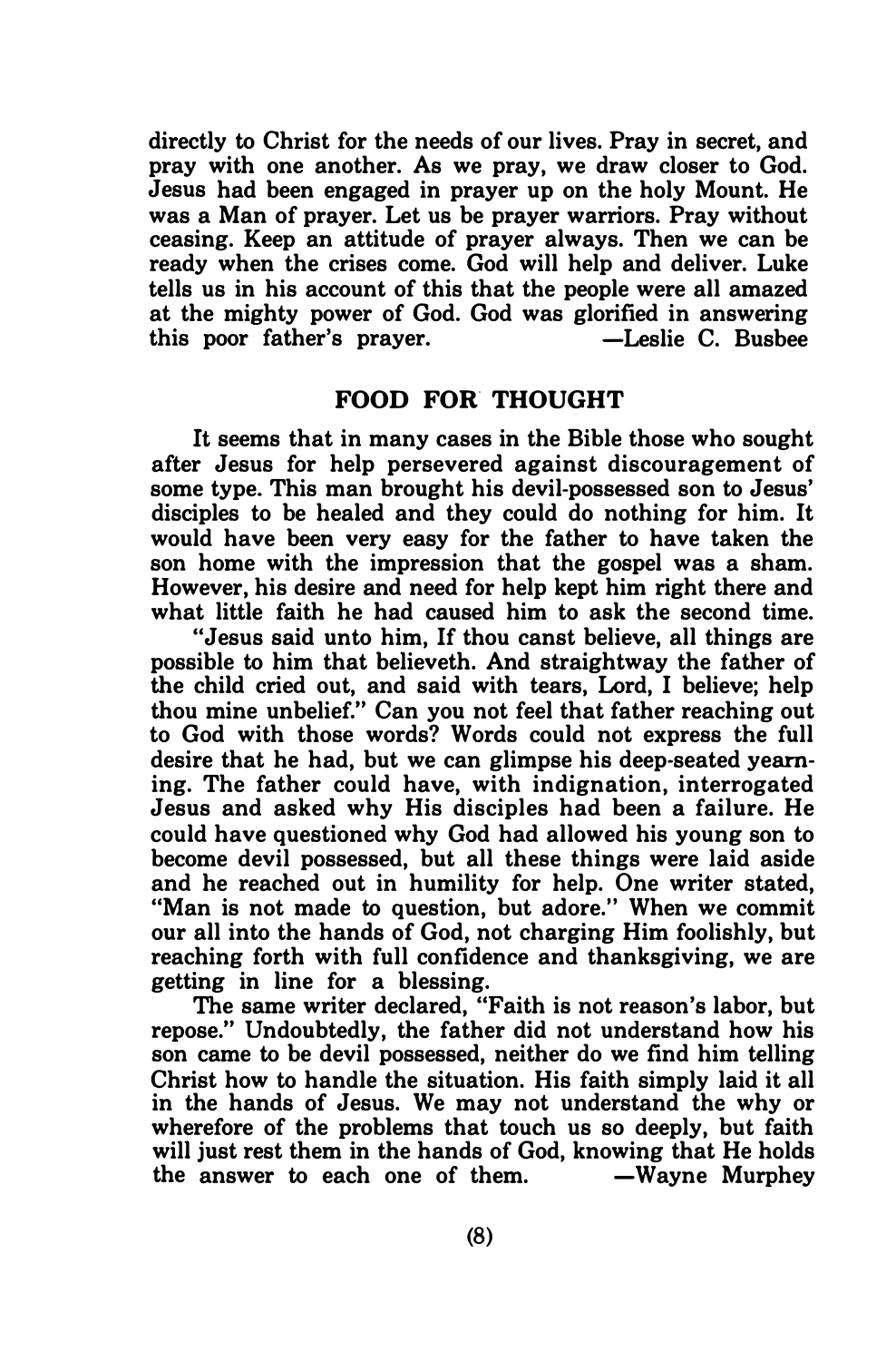#### July 15, 1984

## BEING THE LORD'S LITTLE ONES

Matt. 18:1 At the same time came the disciples unto Jesus. saying, Who is the greatest in the kingdom of heaven?

2 And Jesus called a little child unto him, and set him in the midst of them,

3 And said, Verily I say unto you, Except ye be converted, and become as little children, ye shall not enter into the kingdom of heaven.

4 Whosoever therefore shall humble himself as this little child, the same is greatest in the kingdom of heaven.

5 And whoso shall receive one such little child in my name receiveth me.

6 But whoso shall offend one of these little ones which believe in me, it were better for him that a millstone were hanged about his neck, and that he were drowned in the depth of the sea.

7 Woe unto the world because of offences! for it must needs be that offences come; but woe to that man by whom the offence cometh!

8 Wherefore if thy hand or thy foot offend thee, cut them off, and cast them from thee: it is better for thee to enter into life halt or maimed, rather than having two hands or two feet to be cast into everlasting fire.

9 And if thine eye offend thee, pluck it out, and cast it from thee: it is better for thee to enter into life with one eye, rather than having two eyes to be cast into hell frre.

10 Take heed that ye despise not one of these little ones; for I say unto you, That in heaven their angels do always behold the face of my Father which is in heaven.

11 For the Son of man is come to save that which was lost.

12 How think ye? if a man have an hundred sheep, and one of them be gone astray, doth he not leave the ninety and nine, and goeth into the mountains, and seeketh that which is gone astray?

13 And if so be that he find it, verily I say unto you, he rejoiceth more of that sheep, than of the ninety and nine which went not astray.

14 Even so it is not the will of your Father which is in heaven, that one of these little ones should perish.

Memory Verse: Verily I say unto you, Except ye be converted, and become as little children, ye shall not enter into the kingdom of heaven. Matt. 18:3.

 $\mathcal{L}(\mathbf{z}_1)$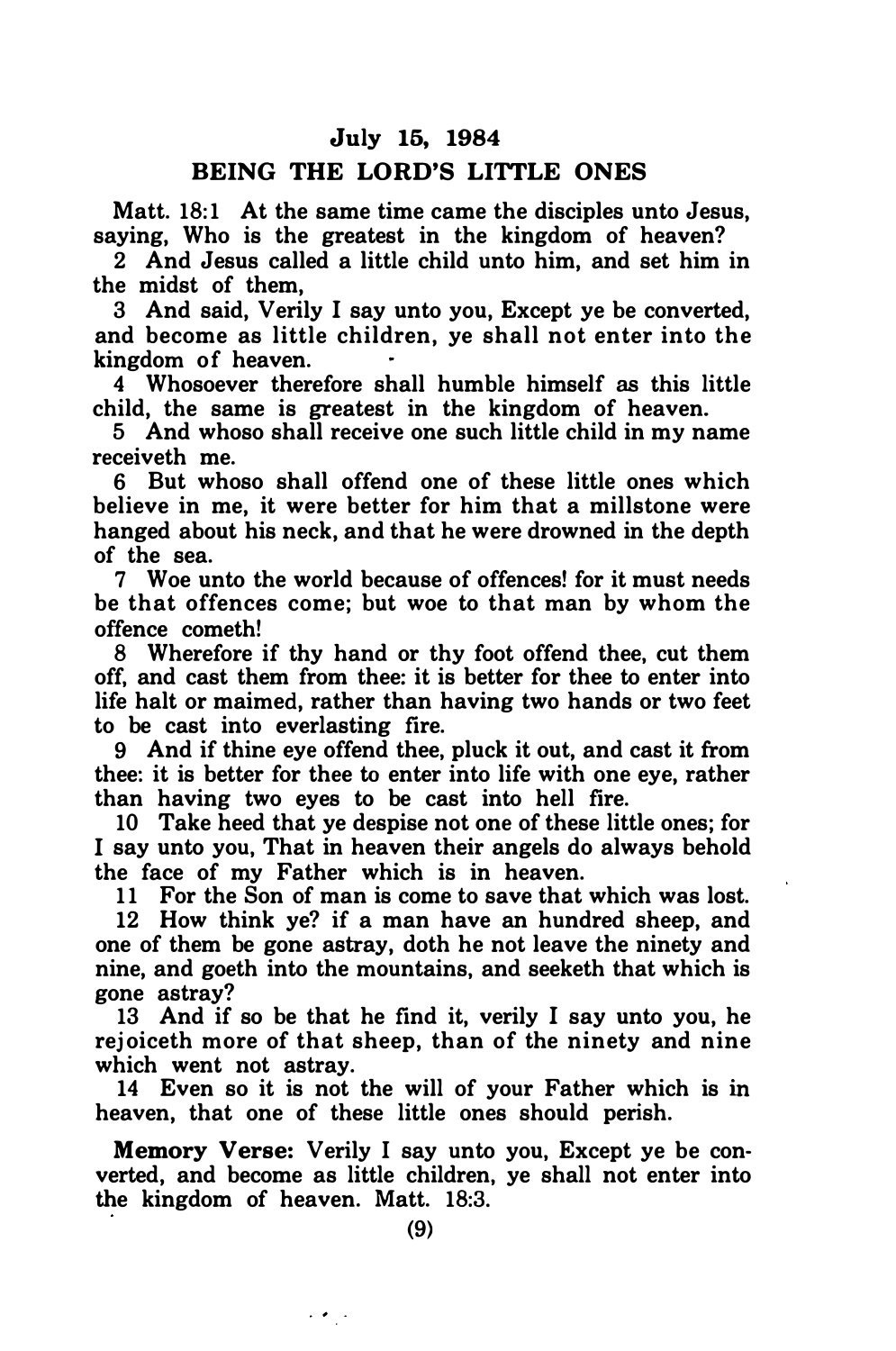Central Thought: To become one of the Lord's little ones assures us of salvation from sin and a lost state, protection and care, and a place in His everlasting kingdom.

Word Definitions: Converted: Turned around to go in the opposite direction. Offend, offence: To ensnare or trap, the Greek word being "scandal" or "scandalize".

#### LESSON BACKGROUND

Jesus is in Capernaum, and has just had the tribute money affair settled by sending Peter down to the sea to get the money that was to be found in the fish's mouth. The disciples are wondering just who will be the greatest in the kingdom of the Lord. Their query shows the shallowness and blindness of their minds, yet influenced by the carnal pattern of humanity around them. But Jesus is their teacher. There is nothing quite so heart warming and lovely as a little child in the bloom of innocency and sweetness. Jesus uses this as an object lesson for us. When Jesus speaks of "little ones" He is speaking principally of those who humble themselves to follow Him in His purity, humility, and utter faith in God. He speaks about these little ones being offended, despised, lost, and astray. To offend is to ensnare or injure. To despise is to look down upon with scorn or contempt. To lead astray is to beguile or deceive. For each of these danger points Jesus reveals the all-sufficient counteraction of the Father to offset any effort to harm these "little ones." This thought of being humble and meek is so important that enough stress cannot be put upon it. It is the insurance against loss and defeat in serving God. Pride will ruin everything, but humility will preserve. When we assume the rightful proportions as to what we really are in God's sight, this puts us in focus with God. He uses the hand, the foot, and the eye as agents that Satan works through to cause us to offend. These three things can correspond directly with the lusts of the flesh (the hand), the lust of the eyes (the eye), and the pride of life (the foot). 1 John 2:16. These things will render us not as "little ones." They will disannul the lowly and simple way that He would have us own. Let us take heed to this lesson and make sure that we are the Lord's "little ones." -Leslie C. Busbee

#### QUESTIONS:

1. What do you think could have been prompting the disciples to ask this question concerning the greatest in the kingdom of heaven?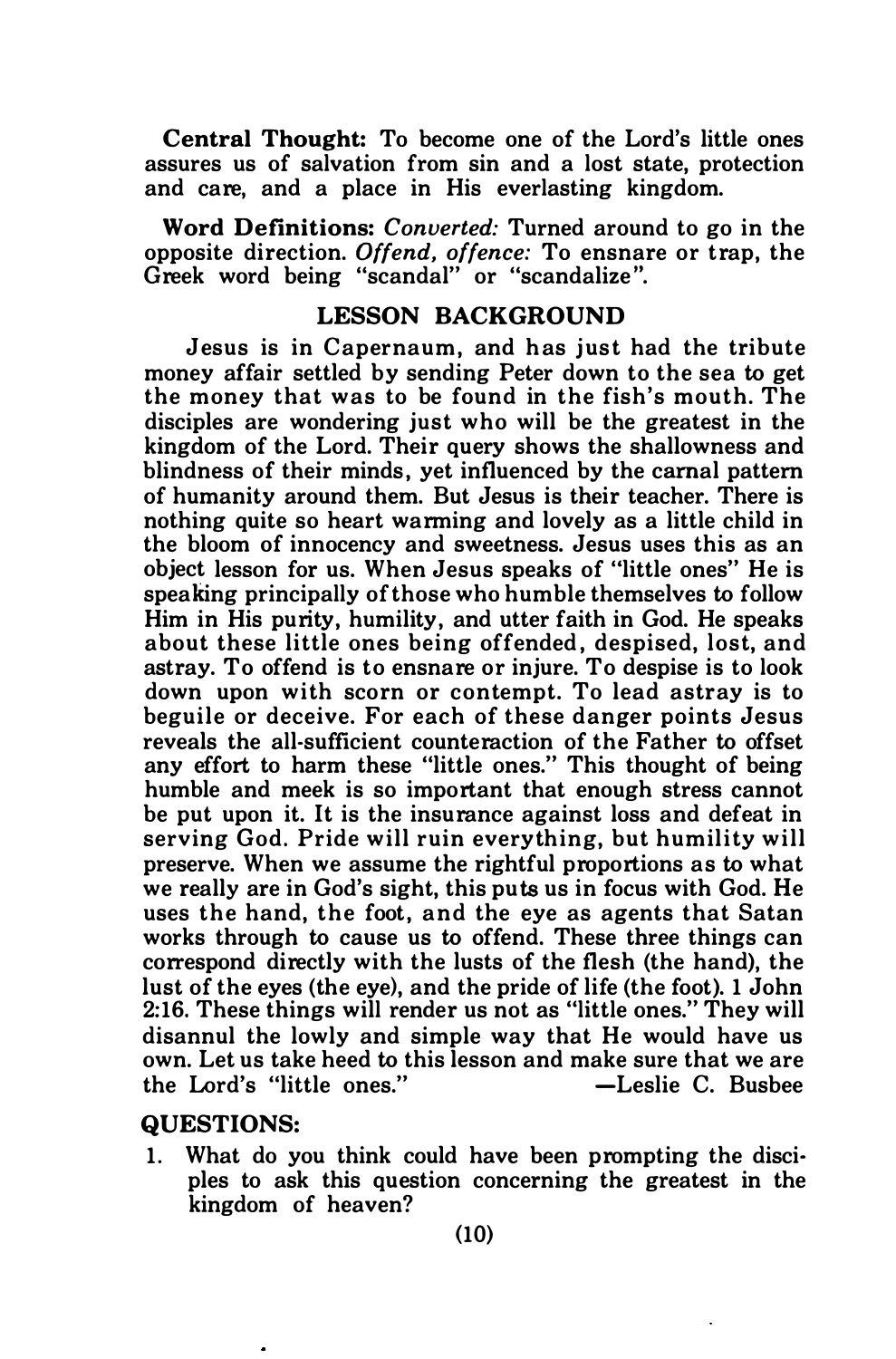- 2. What causes people to strive to be great in the eyes of people?
- 3. Can you name the dangers that the Lord's "little ones" are constantly in?
- 4. Can we take verses 8 and 9 literally? Just what is He referring to?
- 5. What about the angels, and what are the angels doing beholding the face of the Father?
- 6. Is it a very serious thing to seek to harm one of the Lord's saints?
- 7. What will the man do if one of his sheep goes astray? How does this relate to the Lord and His "little ones"?

#### ADULTS' AND YOUNG PEOPLE'S COMMENTS

How wonderful to know that we are the Lord's little ones! The first line of Song No. 425 in the Evening Light Songs says: "Rejoice, little ones, in the promise divine, for Jesus has willed that His glory be thine!" When we come down off of our high horse of pride (and we were all up there at one time) and reckon ourselves to be what we really are (less than nothing, poor and needy) we are welcomed into His arms of salvation, mercy, protection, and hope. When Saul was little in his own sight, he was anointed king over Israel. 1 Sam. 15:17. But, being lifted up with pride, Saul fell from God's favor. Oh, it is so tragic for a soul to lose sight of how small and insignificant he really is! Pride infests our world today. Strife and turmoil would all end if everyone could but be aware of how little they really are. Here in our lesson we have the clue to spiritual success and prosperity. Jesus humbled Himself and became nothing. He was cut off out of the land of the living. He received no just judgment at the hands of men. And He did not fight it, either. He submitted to the cross, committing Himself to God who judges righteously. How much better it is to be one of the Lord's little ones, than to try to push and promote one's self. I once learned a little poem in school and have never forgotten it: "I'm nobody. Who are you? Are you nobody, too? Then there's a pair of us—don't tell! They'd banish us, you know. How dreary to be somebody; how public like a frog-to tell our name the live-long day to some admiring bog!" Oh, to be humble and meek like Jesus was. There we shall not fear what man shall do unto us, for we know that God is on our side. We will never perish if we become and remain one of the Lord's little ones.  $\qquad$  -Leslie C. Busbee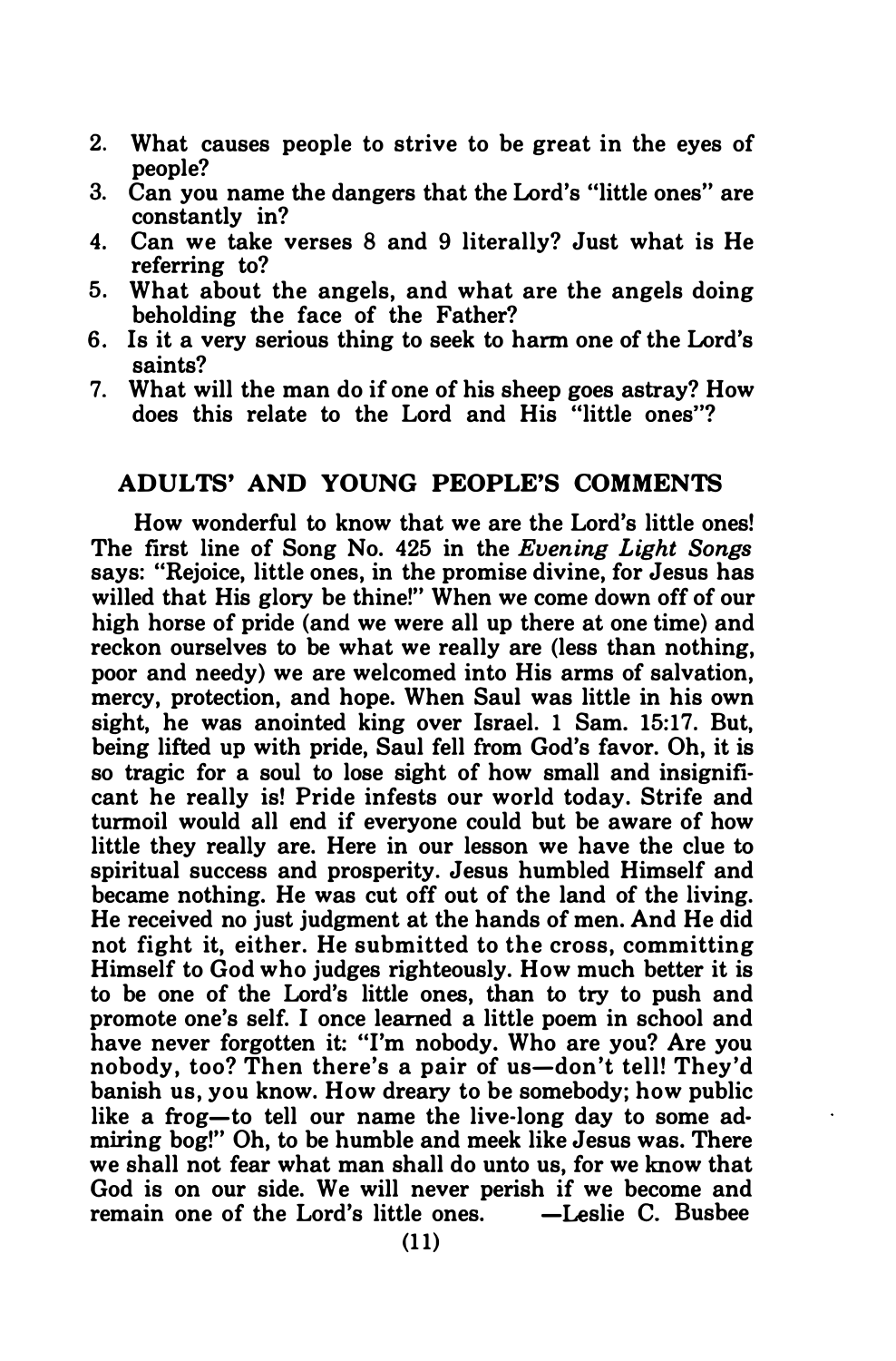Many a parallel can be drawn from our lesson on becoming as little children. By observing children's attitudes, we catch a glimpse of what we should be. Notice how forgiving they are. Someone can do a child wrong and in just a few minutes he will have forgotten it and is ready to be friends. What confidence little children have in their parents. They think that Dad and Mom are the greatest and they have no anxiety about being provided for. They are ever eager and anxious to learn. Their minds are. always probing for more knowledge. They are pliable in that they are easily convinced of that which is right. Last but not least is the humility that they exhibit. If they get out of line, sometimes just a word and discipline will bring about a repentant attitude. Many times a child will be the most lovable after receiving correction. J. R Lowell one time wrote, "Children are God's apostles, sent forth, day by day, to preach of love, and hope and peace."

Inasmuch as a saint should be as a little child, let it never be said that a saint is childish. How repulsive it is to see a child throw a fit, sulk, pout, hit back, or talk ugly. These are things that the enemy of our souls would like to see mature, grown, professed Christians do. It is something that we must always guard against. We cannot fight, hit back, or talk ugly even in the name of defending the truth.  $-Wa$  when Murphey

# -------o------- July 22, 1984

#### LESSON ON FORGIVENESS

Matt. 18:21 Then came Peter to him, and said, Lord, how oft shall my brother sin against me, and I forgive him? till seven times?

22 Jesus saith unto him, I say not unto thee, Until seven times: but, Until seventy times seven.

23 ·Therefore is the kingdom of heaven likened unto a certain king, which would take account of his servants.

24 And when he had begun to reckon, one was brought unto him, which owed him ten thousand talents.

25 But forasmuch as he had not to pay, his lord commanded him to be sold, and his wife, and children, and all that he had, and payment to be made.

26 The servant therefore fell down, and worshipped him, saying, Lord, have patience with me, and I will pay thee all.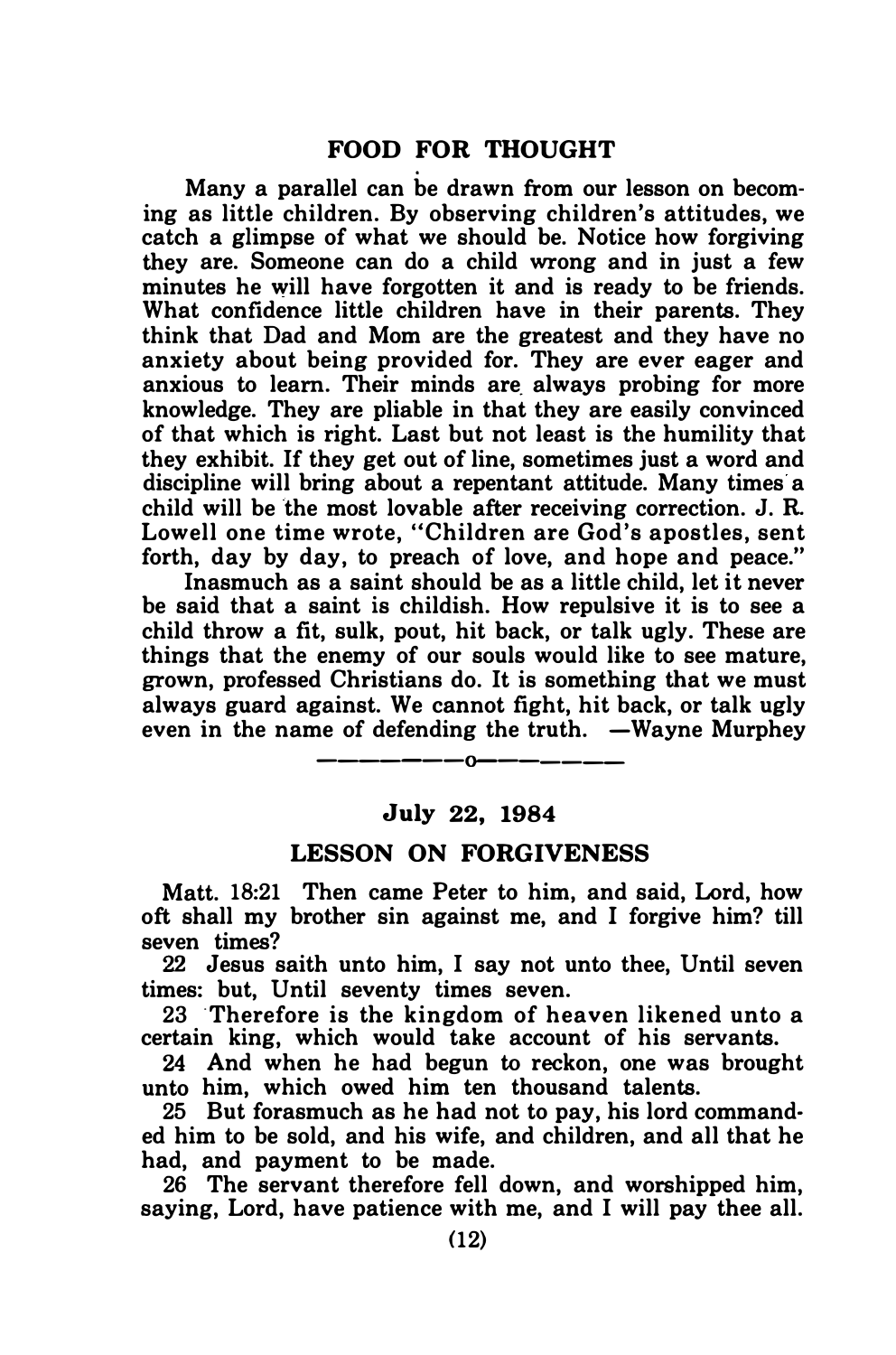27 Then the lord of that servant was moved with compassion, and loosed him, and forgave him the debt.

28 But the same servant went out, and found one of his fellowservants, which owed him an hundred pence: and he laid hands on him, and took him by the throat, saying, Pay me that thou owest.

29 And his fellowservant fell down at his feet, and besought him, saying, Have patience with me, and I will pay thee all.

30 And he would not: but went and cast him into prison, till he should pay the debt.

31 So when his fellowservants saw what was done, they were very sorry, and came and told unto their Lord all that was done.

32 Then his lord, after that he had called him, said unto him, 0 thou wicked servant, I forgave thee all that debt, because thou desiredst me:

33 Shouldest not thou also have had compassion on thy fellowservant, even as I had pity on thee?

34 And his lord was wroth, and delivered him to the tormentors, till he should pay all that was due unto him.

35 So likewise shall my heavenly Father do also unto you, if ye from your hearts forgive not every one his brother their trespasses.

Memory Verse: And be ye kind one to another, tenderhearted, forgiving one another, even as God for Christ's sake hath forgiven you. Eph. 4:32.

Central Thought: "For if ye forgive men their trespasses, your heavenly Father will also forgive you; But if ye forgive not men their trespasses, neither will your Father forgive your trespasses." Matt. 6:14, 15. Our fellowman's trespasses are but a drop in a bucket in comparison with our trespasses against God.

Word Defintions: Talent: A Jewish coin or weight, worth about \$1500.00. Ten thousand (the highest number in the Bible) talents would equal \$15,000,000.00 (fifteen million dollars). Pence: The Greek word is "denaria" which was a Roman coin worth about 14¢. One hundred pence would be about \$14.00 (fourteen dollars). Trespass: Sin; error; transgression; fault.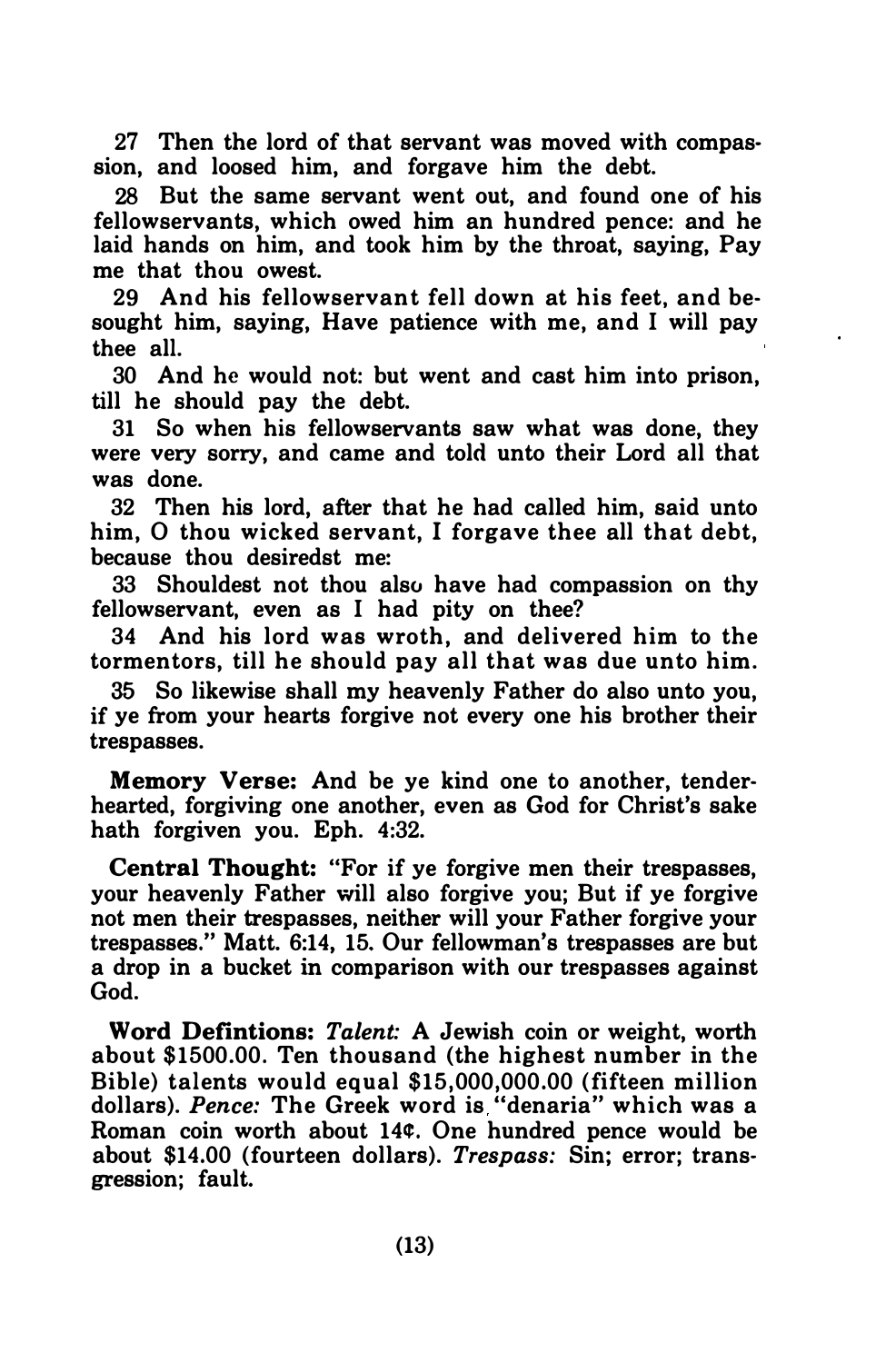In Luke 17:3, 4, we have the account where Jesus said to forgive your brother seven times in a day if he sins against you. Part of the Lord's prayer given in Matt. 6:9-14, was to ask forgiveness for our debts as we forgive our debtors. Luke 11:2- 4, has the same account but uses the term "sins" instead of "debts". This lesson and what the Bible teaches about forgiveness can be a close and difficult matter. It calls for much patience and forbearance. In the parable Jesus used in our lesson we should observe the comparison that Jesus expressed between our sins against God, and the sins and trespasses of other:5 against us. He uses extreme comp arisons to get the thought across. The \$15,000,000.00 figure is that of the silver talent being multiplied by 10,000. The gold talent was worth about \$25,000.00 It represents an impossible figure. What kind of weight that would be! If pressured to pay up we would utterly be in despair. We would be begging for mercy. Let the weight of that burden rest on us for awhile. An average person who could earn \$5.00 an hour would have to work night and day for 345 years to get enough money to pay that off. It is an impossible figure. Christ uses this to express the enormity of our debt to God in the way of sin and transgression. The \$14.00 is a very small amount. It looks like this man who had been forgiven of that tremendous debt would have been walking around with such joy and freedom that he would have been just looking for someone to forgive. This shows how inconsistent a person can be. To hold a grudge or malice for someone who trespasses against us is to forfeit all of God's mercy and forgiveness.

#### QUESTIONS:

- 1. Figure up how often a trespass would have to be committed to amount to 490 times in a day, and then in a week.
- 2. What is the Lord trying to show us here?
- 3. Is there any possible way to get around this?
- 4. Is it possible to absolutely forgive everyone every time they trespass against us?
- 5. What does unforgiveness do to the heart?
- 6. In what way does Christ show the inconsistency of unforgiveness?
- 7. Is there any chance of this being a real problem to anyone?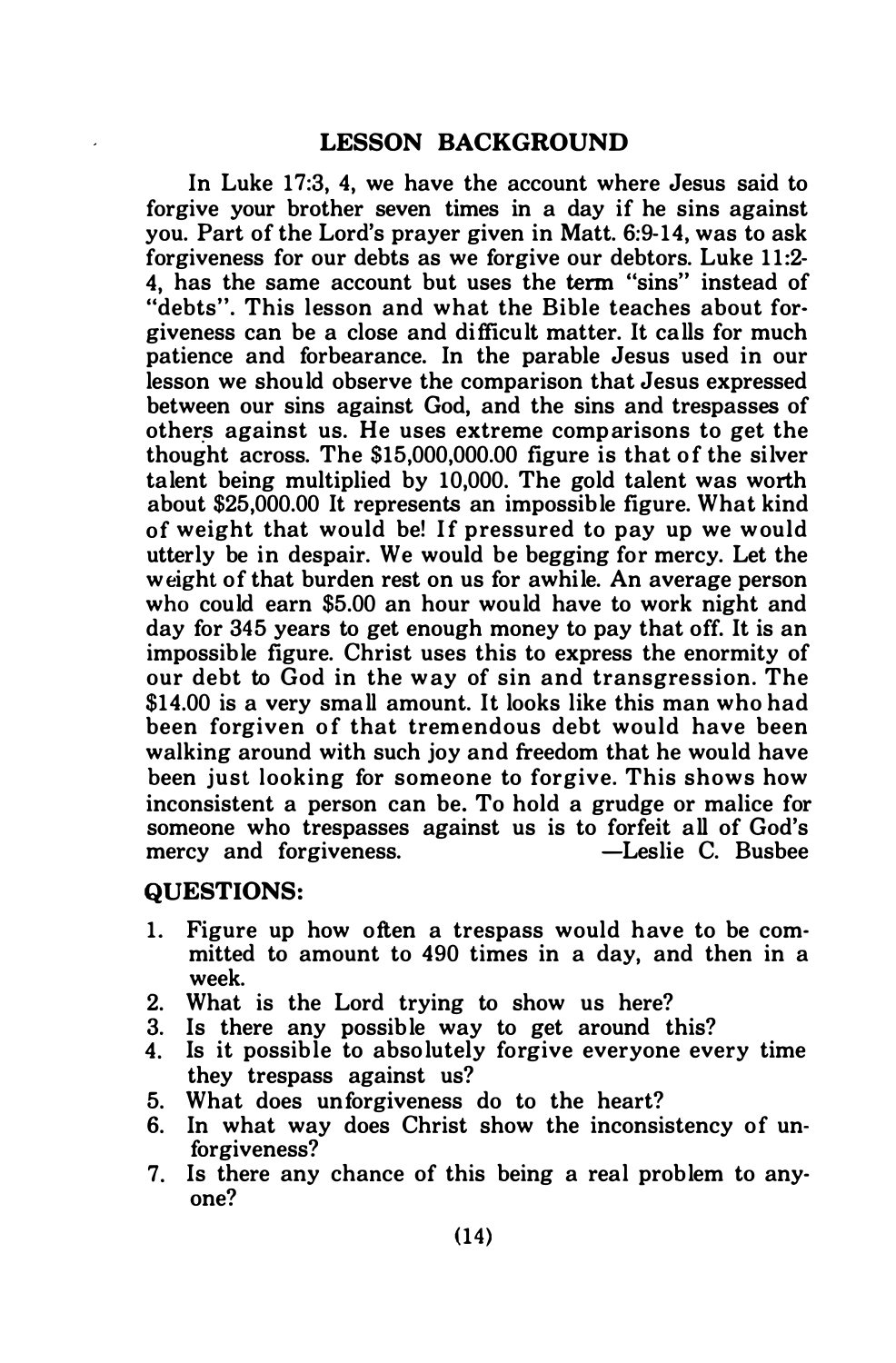## ADULTS' AND YOUNG PEOPLE'S COMMENTS

What does it mean to forgive? It means to absolve and free from all guilt and consequences. It means to forgo or cancel all revenge or retaliation. When one forgives another, it is as if the offense had never happened. No getting even or inward satisfaction to see something happen to the offender is allowed in the heart of one who truly forgives. Just as God forgives, so are we to forgive. God accepts the feelings and dealings that we have toward others as the feelings and dealings He has toward us. How would we like to go into the presence of Gou knowing that He will deal with us just in like manner as we have dealt with others? This is a close thought for us to keep in mind. Oh, how much trouble and strife would cease in the world today if all would forgive and seek no place for revenge! It is one thing to accept and enjoy the blessings of forgiveness, and it is quite another thing to administer this blessing to others. In our lesson we had two men who both cried: "Have patience and I wi!I pay all." One wanted patience and mercy and obtained it, but was unwilling to have patience for so much less. We should arm ourselves against these inconsistencies! In the face of such immoveable commandments such as we have in our lesson, we should diligently discipline ourselves to forgive on the spot every trespass that anyone ever does to us. - Leslie C. Busbee

#### FOOD FOR THOUGHT

A certain General Oglethorpe told John Wesley, "I never forgive." "Then I hope, sir," replied Wesley, "you never sin." When one declares his inability to forgive, in essence he is saying, "Something has been done to me that I cannot get over." Do you see where the weakness lies? It is not an indication of strength when you are determined to repay a wrong, but it is a fault in your character. It is much nobler to live so that what others do to you will not be the determining factor of how you live your life.

It is an unhealthy body that is unable to repair itself of even a small wound. It is the sign of an unhealthy soul that becomes bitter and unforgiving when it has been mistreated.

This may sound like just a good theory. It is more than just a theory; it is a vital truth. Jesus was the prime example. He was beaten, spit upon, falsely accused, wrongly judged, mocked, reviled, robbed of even his clothes, taunted, and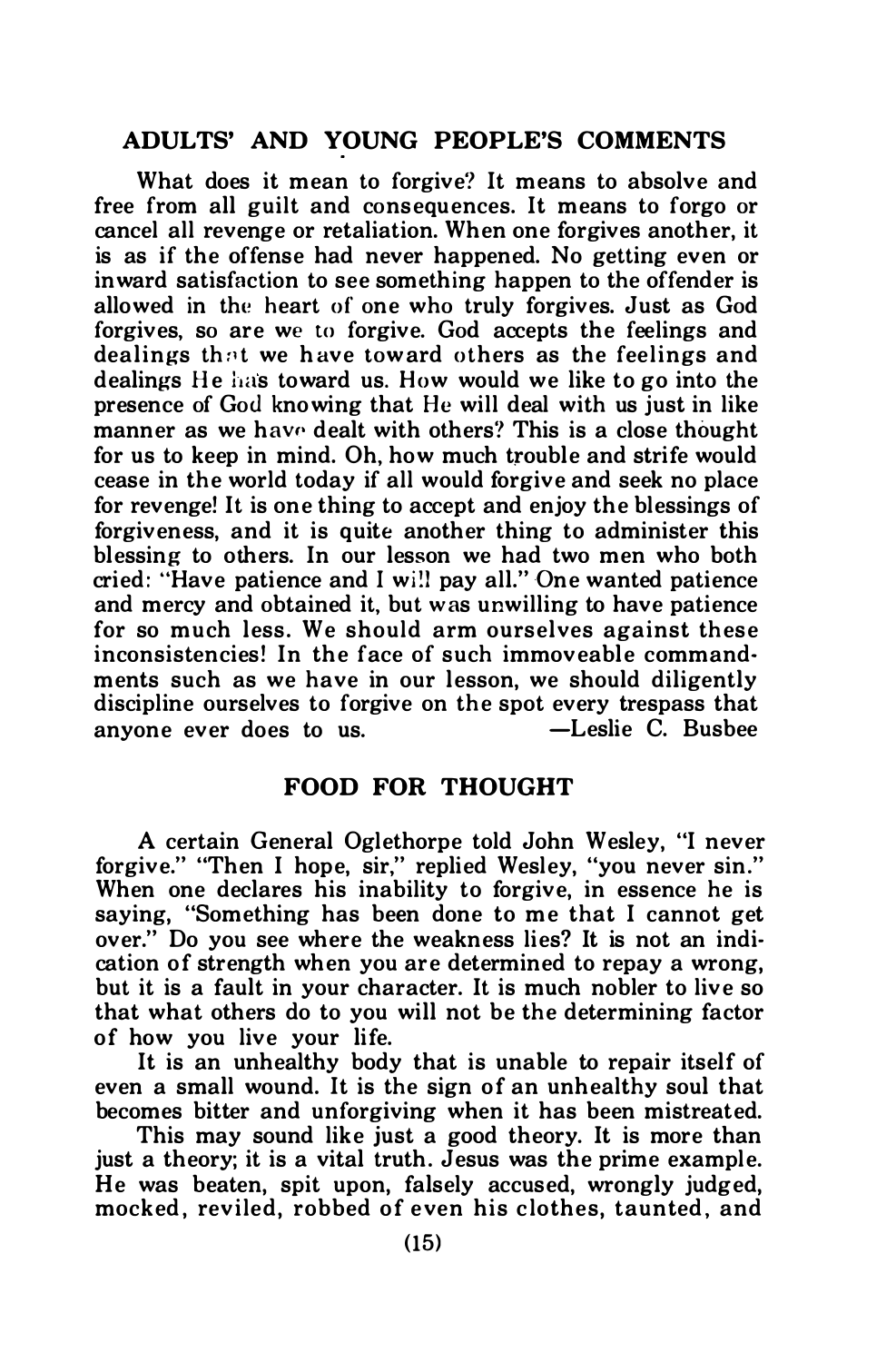crucified. After all this, and with the tormentors' attitudes unrepentant, we hear Him saying, "Father, forgive them for they know nut what they do."

You will find that it is far more productive to pardon than to be resentful. It will save you the torment of frustration, the futility of anger, the poison of hatred, and the cankering and ultimate loss of your soul.  $-Wa$  we Murphey

## ————————————————— THE INDIAN'S REVENGE

The beautiful precept, "Do unto others as you would that they should do unto you," is drawn from our Lord's sermon on the mount, and should be observed by all professing Christians. But unless we are truly His children, we can never observe this great command as we ought.

History records the fact that the Roman emperor Severus was so much struck with the moral beauty and purity of this statement that he ordered the "Golden Rule" to be inscribed upon the public buildings erected by him. Many facts may be stated, by which untutored heathen and savage tribes in their conduct have put to shame many of those calling themselves Christians, who have indeed the form of godliness, but by their words and actions deny the power of it. One such fact we here relate.

Many years ago, on the outskirts of one of our distant new settlements, was a small but neat and pretty cottage, or homestead, which belonged to an industrious farmer. He had, when quite a lad, left his native England, and sought a home and fortune among his American brethren. It was a sweet and quiet place; the cottage was built upon a gently rising ground, which sloped toward a sparkling rivulet, that turned a large sawmill situated a little lower down the stream. The garden was well stocked with fruit-trees and vegetables, among which the magnificent pumpkins were already conspicuous, though as yet they were wanting in the golden hue which adorns them in autumn. On the hillside was an orchard, facing the south, filled with peach and cherry trees, the latter now richly laden with their crimson fruit. In that direction also extended the lower portion of the farm, now in a high state of cultivation, bearing heavy crops of grass, and Indian com just coming into ear. On the north and east, the cottage was sheltered by extensive pine woods, beyond which were fine hunting·grounds, where the settlers, when their harvests were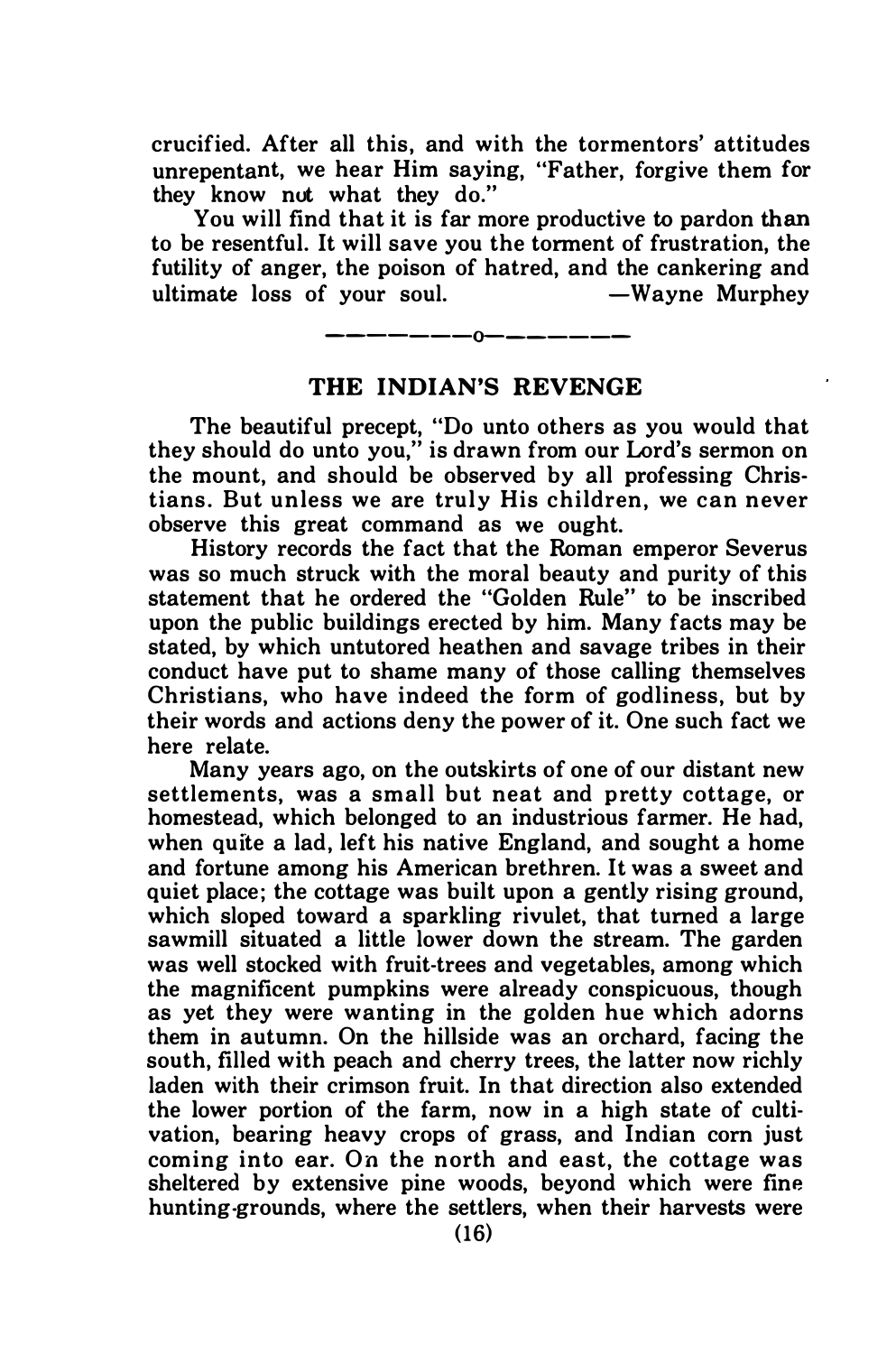housed, frequently resorted in large numbers to lay in a stock of dried venison for winter use.

At that time the understanding between the whites and the Indians was not good; and they were then far more numerous than they are at the present time, and more feared. It was not often, however, that they came into the neighborhood of the cottage which has been described, though on one or two occasions a few Minateree Indians had been seen on the outskirts of the pine forests, but had committed no outrages, as that tribe was friendly with the white men.

It was a lovely evening in June. The sun had set, though the heavens still glowed with exquisite and radiant tints. The moon shed her silvery light all around, distinctly revealing every feature of the beautiful scene which has been described, and showed the tall, muscular figure of William Sullivan, who was seated upon the door-steps, busily employed in preparing his scythes for the coming hay season. He was a good looking young fellow, with a sunburnt, open countenance; but though kind-hearted in the main, he was filled with prejudices, acquired when in England, against Americans in general, and the North American Indians in particular. As a boy he had been carefully instructed by his mother, and had received more education than was common in those days; but of the sweet precepts of the gospel he was as practically ignorant as if he had never heard them, and in all respects was so thoroughly an Englishman, that he looked with contempt on all who could not boast of belonging to his own favored country. The Indians he especially despised and detested as heathenish creatures, forgetful of the fact that he who has been blessed with opportunities and privileges, and yet has abused them, is in as bad a case, and more guilty in the sight of God, than these ignorant children of the wilds.

So intent was he upon his work, that he heeded not the approach of a tall Indian, accoutred for a hunting excursion, until the words:-

"Will you give an unfortunate hunter some supper, and a lodging for the night?" in a tone of supplication, met his ear.

The young farmer raised his head; a look of contempt curling the comers of his mouth, and an angry gleam darting from his eyes, as he replied in a tone as uncourteous as his  $words:$ 

"Heathen Indian dog, you shall have nothing here; begone!"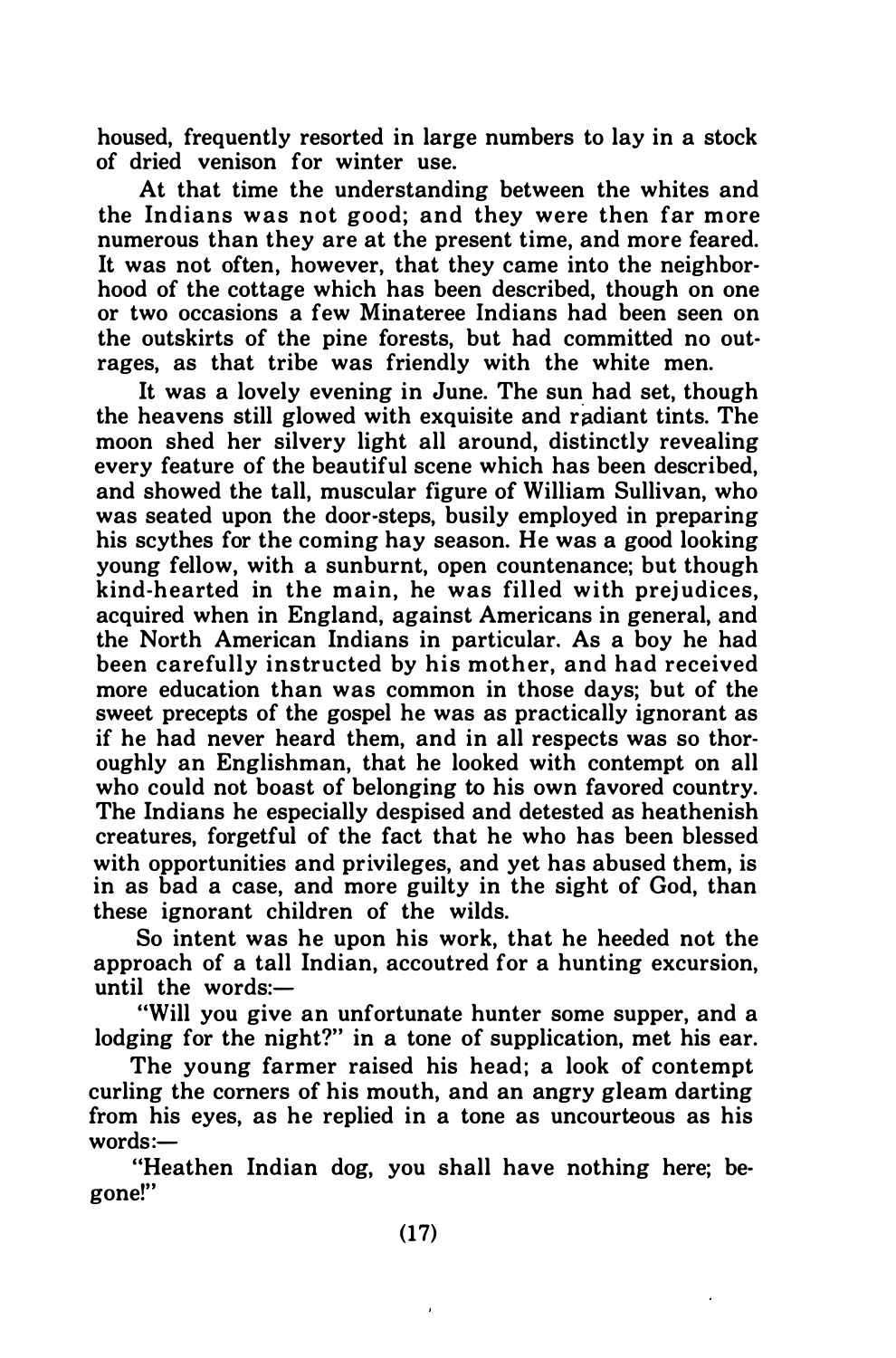The Indian turned away; then again facing young Sullivan, he said in a pleading voice: $-$ 

"But I am very hungry, for it is very long since I have eaten; give only a crust of bread and a bone to strengthen me for the remainder of my journey."

"Get you gone, heathen hound," said the farmer; "I have nothing for you."

A struggle seemed to rend the breast of the Indian hunter, as though pride and want were contending for the mastery; but the latter prevailed, and in a faint voice he said:-

"Give me but a cup of cold water, for I am very faint."

This appeal was no more successful than the others. With abuse he was told to drink of the river which flowed some distance off. This was all that he could obtain from one who called himself a Christian, but who allowed prejudice and obstinacy to steel his heart-which to one of his own nation would have opened at once-to the sufferings of his redskinned brother.

With a proud yet mournful air the Indian turned away, and slowly proceeded in the direction of the little river. The weak steps of the native showed plainly that his need was urgent; indeed he must have been reduced to the last extremity, ere the haughty Indian would have asked again and again for that which had been once refused.

> (To Be Continued) -------0-------

#### July 29, 1984

#### JESUS SENDS OUT THE SEVENTY

Luke 10:1 After these things the Lord appointed other seventy also, and sent them two and two before his face into every city and place, whither he himself would come.

2 Therefore said he unto them, The harvest truly is great, but the labourers are few: pray ye therefore the Lord of the harvest, that he would send forth labourers into his harvest.

3 Go your ways: behold, I send you forth as lambs among wolves.

4 Carry neither purse, nor scrip, now shoes: and salute no man by the way.

8 And into whatsoever city ye enter, and they receive you, eat such things as are set before you:

9 And heal the sick that are therein, and say unto them, The kingdom of God is come nigh unto you.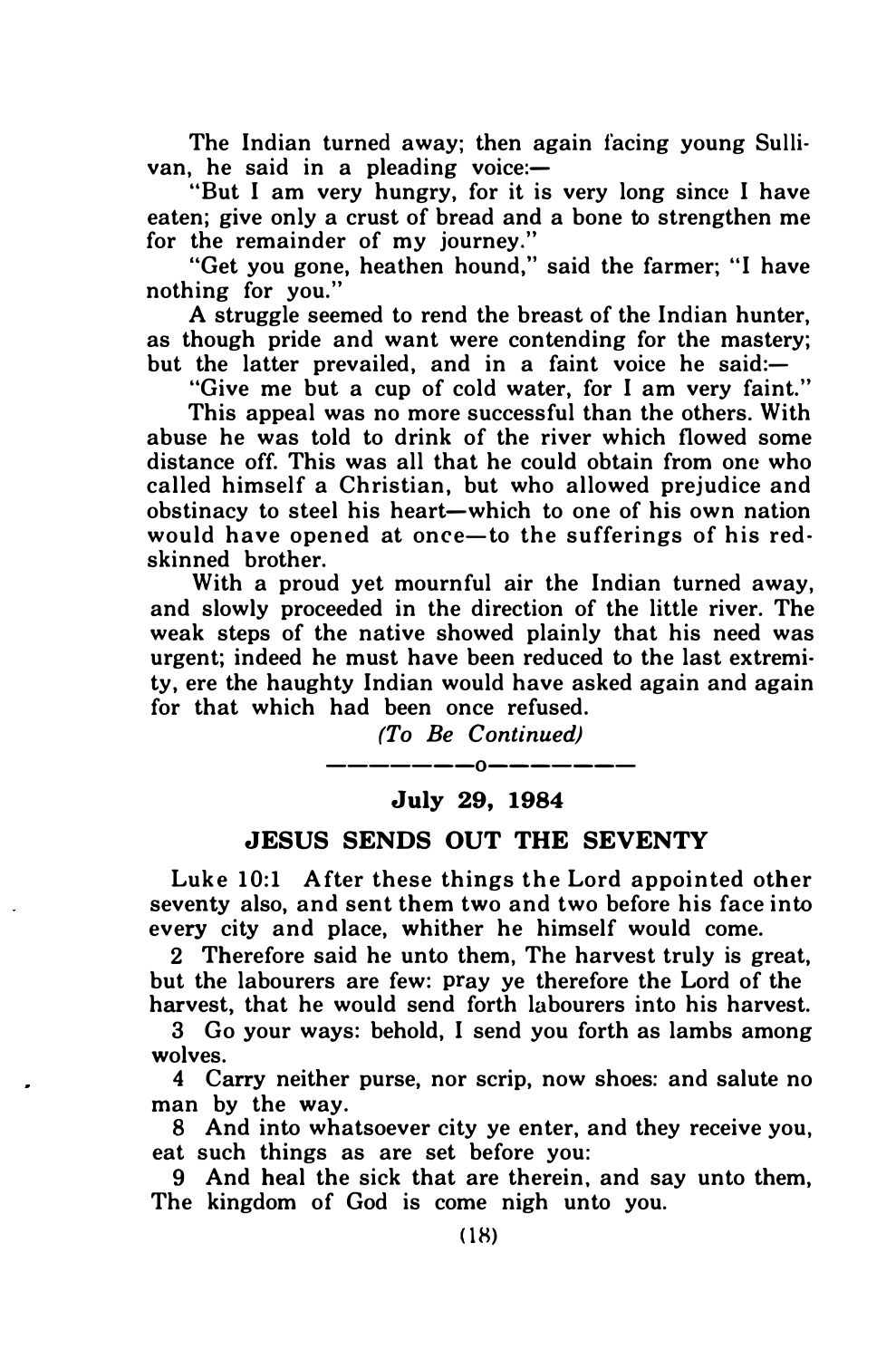10 But into whatsoever city ye enter, and they receive you not, go your ways out into the streets of the same, and say,

11 Even the very dust of your city, which cleaveth on us, we do wipe off against you: notwithstanding be ye sure of this, that the kingdom of God is come nigh unto you.

12 But I say unto you, that it shall be more tolerable in that day for Sodom, than for that city.

16 He that heareth you heareth me; and he that despiseth you despiseth me; and he that despiseth me despiseth him that sent me.

17 And the seventy returned again with joy, saying, Lord, even the devils are subject unto us through thy name.

18 And he said unto them, I beheld Satan as lightning fall from heaven.

19 Behold, I give unto you power to tread on serpents and scorpions, and over all the power of the enemy: and nothing shall by any means hurt you.

20 Notwithstanding in this rejoice not, that the spirits are subject unto you; but rather rejoice, because your names are written in heaven.

Memory Verse: Behold, I send you forth as sheep in the midst of wolves: be ye therefore wise as serpents, and harmless as doves. Matt. 10:16.

Central Thought: Jesus Christ needs vessels to work through today: men and women who will leave all and go when and where He leads them to search out the lost and needy souls for the kingdom of God.

Word Definitions: Scrip: A wallet or leather pouch for food. Salute: To greet, welcome, or embrace.

#### LESSON BACKGROUND

In Luke 9:51, we are told that the time came that Christ should be received up, and Jesus stedfastly set His face to go to Jerusalem. This could mean only one thing. The days of His earthly ministry were swiftly drawing to a close. Luke provides us with a special insight here to Christ's inner thinking. Christ's mission was being fulfilled. Soon it would be time for Him to offer His life as a sacrifice for the world. He begins to work His way southward in the direction of Judea. One village of the Samaritans refused to receive Him and His disciples. Rather than seek revenge, Jesus directed them to go to another village. Three men came to Him wanting to follow Him.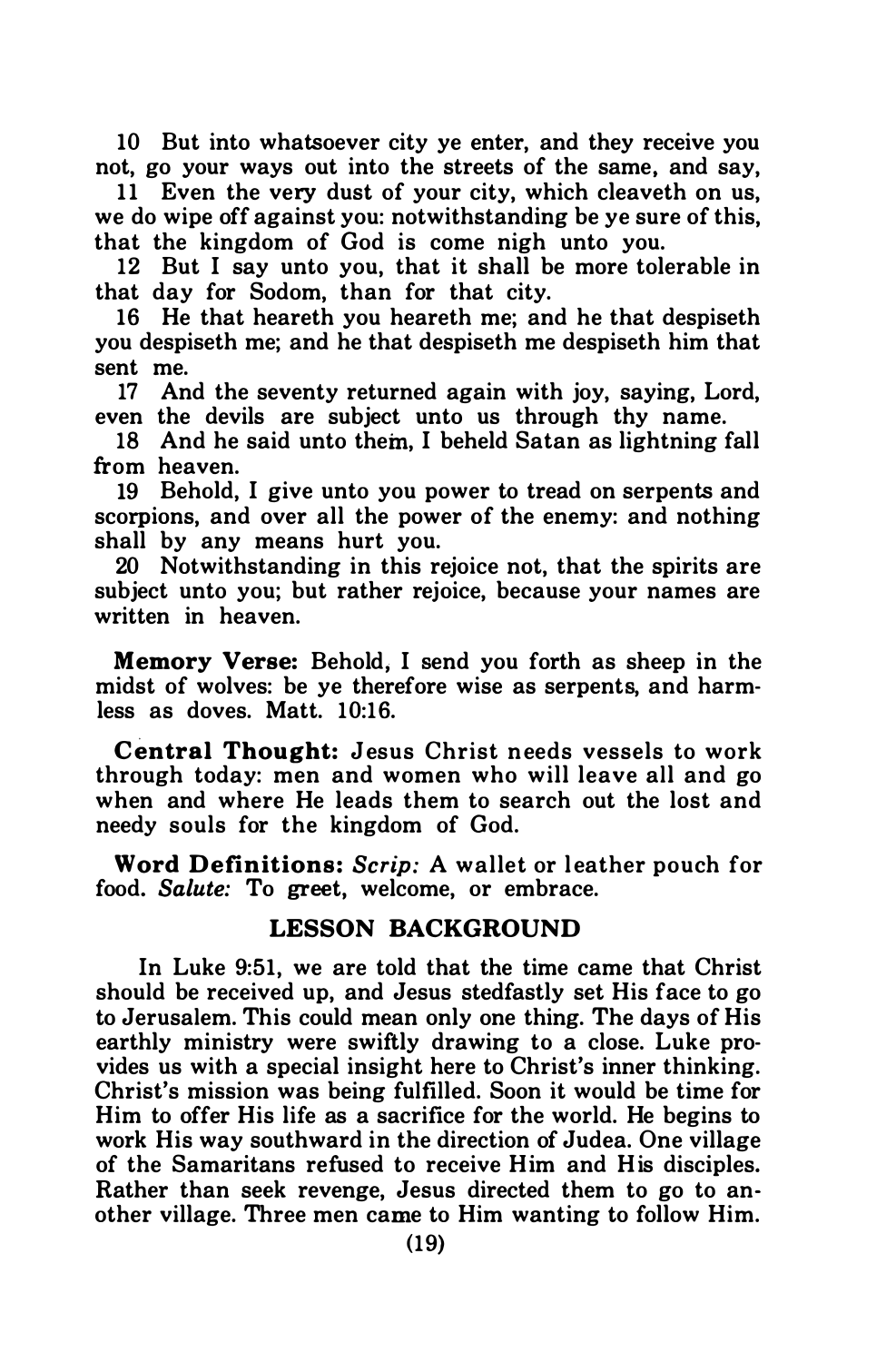He let them know what they were in for, and what it would mean to leave all to follow Him. Then this brings us up to His appointment and commissioning of the seventy. Not only had Jesus the twelve apostles as His deputy-force, but He had also recognized among the great company of those who journeyed with Him seventy other worthy and trusted men. As He knew that His journey toward Jerusalem would be slow, and that He would be passing through many little towns and villages along the-way, He deemed it wise to send forth an ambassage to go before His face. It seems that His commission of the seventy did not have quite the import that His sending forth the twelve had. (Matthew 10). Nevertheless, the power of God was with these men to accomplish great things. The consequences of rejecting them were just as great. Jesus rejoiced with these men, but cautioned them as to where their real rejoicing should be. This is for us today, also. Satan was being dethroned from the realms of power over man. Those who reject Christ's Word will not escape, but those who hear will be -Leslie C. Busbee

#### QUESTIONS:

- 1. What was Christ's purpose in sending forth the seventy?
- 2. Do you think that He could probably have used more?
- 3. Ponder the Lord's prayer request. Why did He make such a request?
- 4. Can you think of any reason why the labourers are few?
- 5. Why did He not want them to salute any man by the way, or as they travelled?
- 6. What do you think the shaking of the dust off their feet signifies?
- 7. Is Jesus saying in our lesson that He saw Satan kicked out out of heaven? What did He mean by His statement in verse 18?
- 8. What is the real cause for us to rejoice?

## ADULTS' AND YOUNG PEOPLE'S COMMENTS

In the Old Testament, Moses had seventy elders to help him with the great task of leading the children of Israel. I have my doubts that this number pattern was intended to influence Christ in His sending forth the seventy here. I would rather think that seventy good and trustworthy men were all that He could muster from the ranks of those who followed Him. He said, "The harvest is great, but the labourers are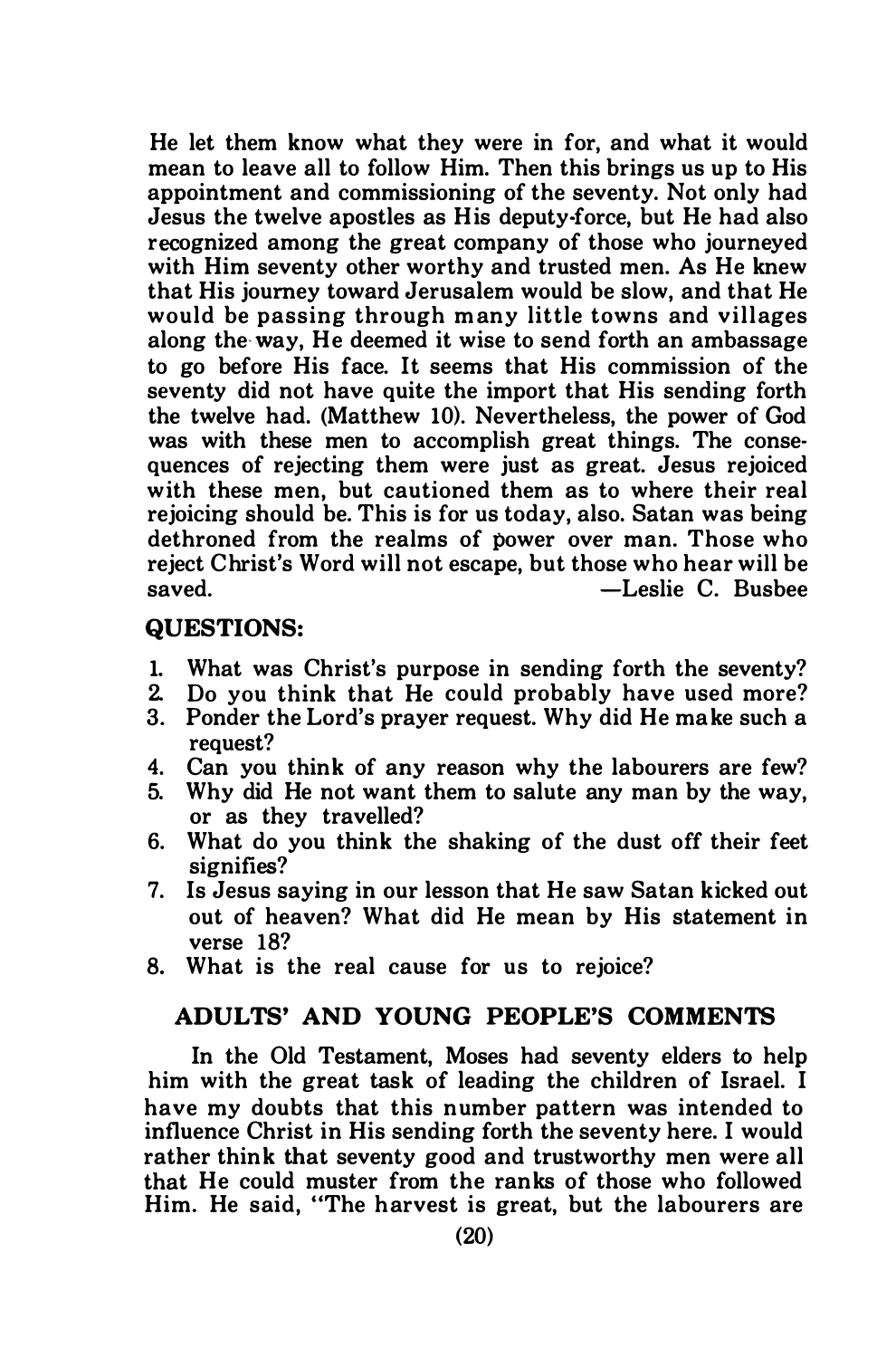few." How true that is today! I look around in our camp meetings. I see the empty front benches that at one time held those dear ministers who are gone on to glory. The labourers are few. With the great work that Christ desired to accomplish, I believe that He could have used 2 or 3 times that number of faithful men. This is one thing He told us to pray for. "Pray ye therefore the Lord of the harvest, that he would send forth labourers into his harvest." Think about the dangers that awaited these brethren. As lambs among wolves He was sending them. Two by two they went forth. They were being sent of the Lord. If they were rejected, they were not to allow any grief or remorse to fill their hearts. They were to shake off the dust and go on. That is the way it is today. The gospel is refused by the majority, but they will have to answer. Think of the hundreds and thousands of cities, towns, and villages across our land. The majority of these places have not the chance to hear the real truth. What are we to do? Pray to the Lord of the harvest. Say, as Isaiah of old, "Here am I, O Lord,<br>send me!"<br>-Leslie C. Bushee  $-$ Leslie C. Busbee

#### FOOD FOR THOUGHT

The New Testament Church is modeled after the Old Testament system that was established by God. That which is in the Old Testament is a similitude of that which is in the New. Christ chose twelve apostles which would correspond to the twelve tribes of Israel. When Moses needed someone to help with the affairs of leading the children of Israel, God told him to choose out seventy to fill that need. In our lesson we find Christ choosing out seventy to help spread the gospel to different areas. Christ did not plan that the appointment of workers would end with seventy. After appointing them, He instructed them to pray that the Lord would send forth more laborers. Here is the commission that applies to each one of us. It may be that the time of harvest is nearing the end, but there is still a need to glean out the few honest souls that are left. When this is done, it will be time to call all things into judgment.

I am glad that along with the commission came authority. "Behold. I give unto you power to tread on serpents and scorpions, and over all the power of the enemy: and nothing shall by any means hurt you." Many people take this verse very literally. However, if applied in context I am inclined to believe that Jesus was referring to spiritual things. In Matt. 23.23, Jesus referred to the scribe and Pharisees as "serpents;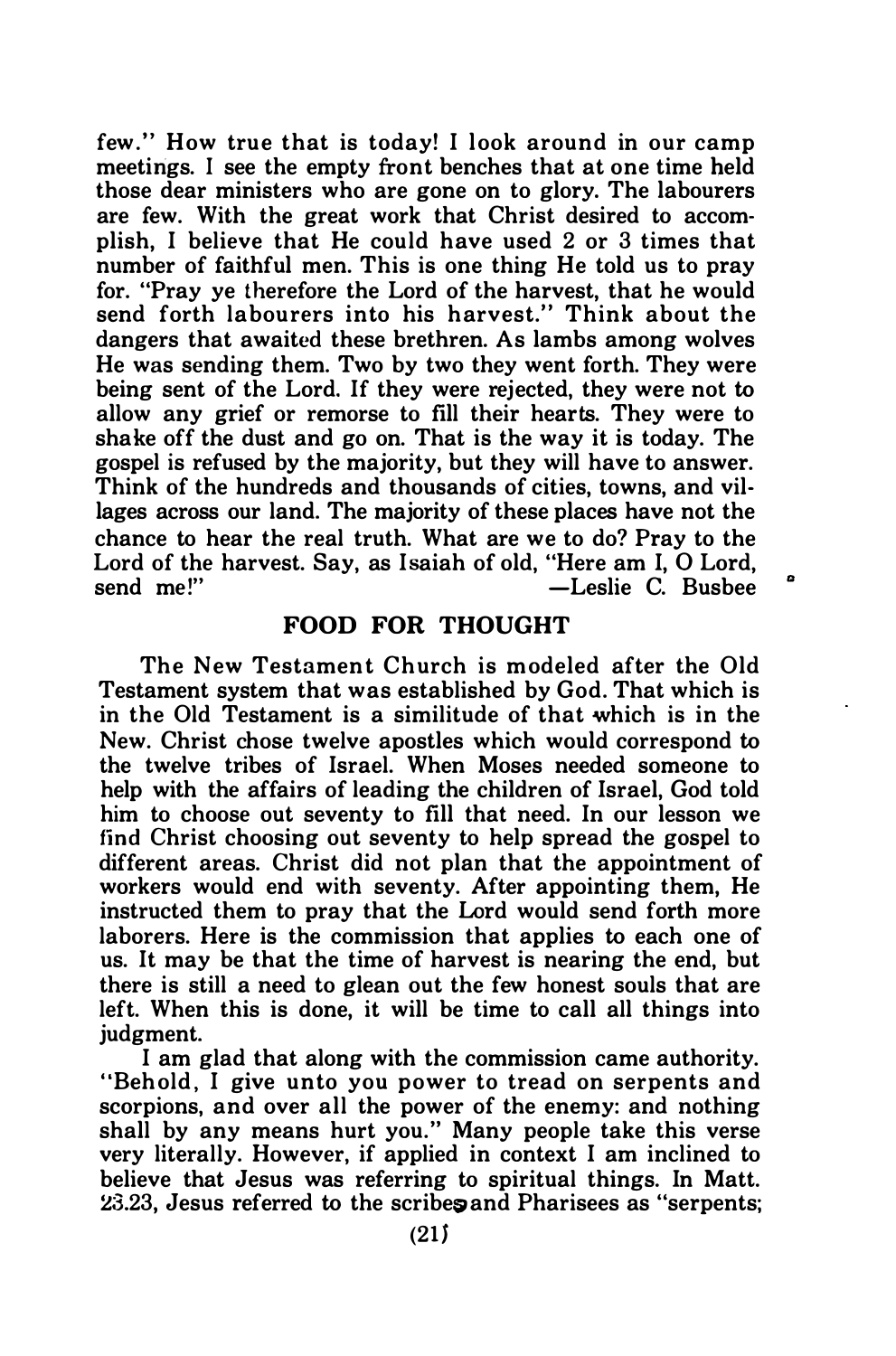a generation of vipers." Christ has given us power to overcome all things through which Satan is working to oppose the gospel of salvation, as we labor in the Lord's harvest field. -Wayne Murphey

## -------0------- August 5, 1984

#### WHO IS MY NEIGHBOR?

Luke 10:25 And, behold, a certain lawyer stood up, and tempted him, saying, Master, what shall I do to inherit eternal life?

26 He said unto him. What is written in the law? how readest thou?

27 And he answering said, Thou shalt love the Lord thy God with all thy heart, and with all thy soul, and with all thy strength, and with all thy mind; and thy neighbor as thyself.

28 And he said unto him, Thou hast answered right: this do, and thou shalt live.

29 But he, willing to justify himself, said unto Jesus, And who is my neighbor?

30 And Jesus answering said, A certain man went down from Jerusalem to Jericho, and fell among thieves, which stripped him of his raiment, and wounded him, and departed, leaving him half dead.

31 And by chance there came down a certain priest that way: and when he saw him, he passed by on the other side.

32 And likewise a Levite, when he was at the place, came and looked on him, and passed by on the other side.

33 But a certain Samaritan, as he journeyed, came where he was: and when he saw him, he had compassion on him,

34 And went to him, and bound up his wounds, pouring in oil and wine, and set him on his own beast, and brought him to an inn, and took care of him.

35 And on the morrow when he departed, he took out two pence, and gave them to the host, and said unto him, Take care of him; and whatsoever thou spendest more, when I come again, I will repay thee.

36 Which now of these three, thinkest thou, was neighbor unto him that fell among the thieves?

37 And he said, He that shewed mercy on him. Then said Jesus unto him, Go, and do thou likewise.

Memory Verse: As we have therefore opportunity, let us do good unto all men, especially unto them who are of the household of faith. Gal.  $6:10$ .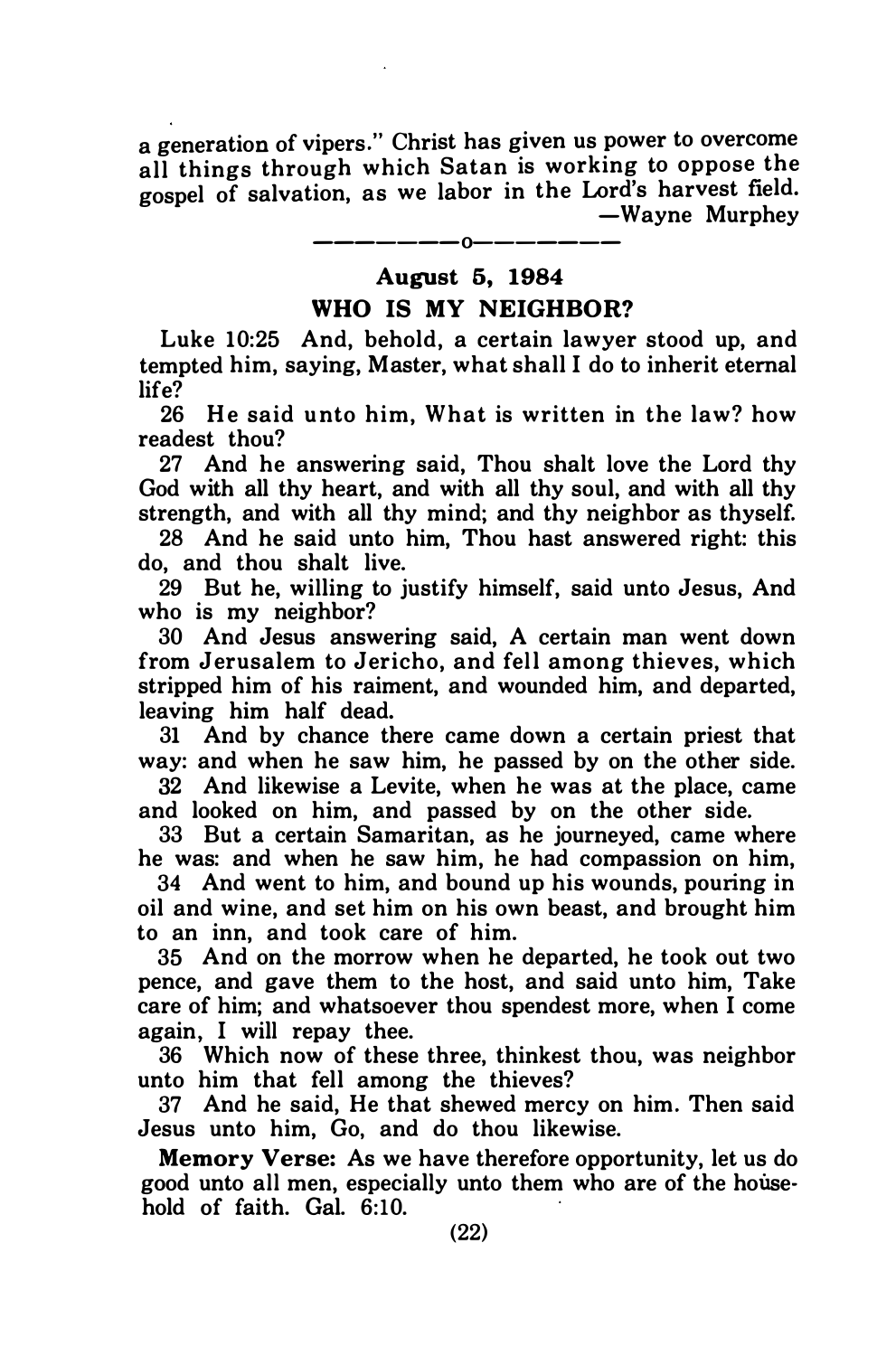Central Thought: It is God's will and good pleasure for us to do good and lend a helping hand to everyone we come in contact with. The question is not: "Who is my neighbor?" but rather "Will I be a neighbor to those around me in need?"

Word Definitions: Neighbor: One who is near to us; an associate or fellow man. Tempt: To test thoroughly.

## LESSON BACKGROUND

In Mark 12:28, Jesus was asked by a certain scribe as to what the greatest commandment was. Christ's answer was similar to the answer that the tempting lawyer gave to Jesus in our lesson. The first commandment is quoted from Deut. 6:4 and 5. But the second commandment is found lodged among the various ordinances that God gave to Israel in Lev. 19:18: "Thou shalt not avenge, nor bear any grudge against the children of thy people, but thou shalt love thy neighbor as thyself: I am the Lord." This is actually the substance of the Golden Rule which states: "Do unto others as you would have them do unto you." Jesus put it this way in Matthew 7:12: "Therefore all things whatsoever ye would that men should do to you, do ye even so to them: for this is the law and the prophets." The lawyer answered Jesus rightly. Think what a transformation this world would undergo if everyone would begin to keep this Golden Rule! Jesus said, "This do, and thou shalt live." Oh, how many problems among people can be traced to their root and found in the violation of this simple commandment. Is this Scripture very important to us obtaining eternal life? Jesus said it was. The lawyer recognized this, also, but why did he seek to justify himself? See his shield in asking who his neighbor was. Why would he want to justify himself? It is a matter of life or death. Why did he not seek a cover for the first commandment? Perhaps he felt that his profession of godliness would take care of that. This relationship with his fellowman was a different thing, however. This had a way of showing itself. So he decided to narrow down the scope of his responsibility by limiting those who would qualify as his neighbor. Jesus showed him differently. He showed him that the question is not, "Who is my neighbor?" but "Are we willing to be a  $-L$ eslie C. Busbee

#### QUESTIONS:

1. Was this lawyer's attempt to justify himself the right thing to do?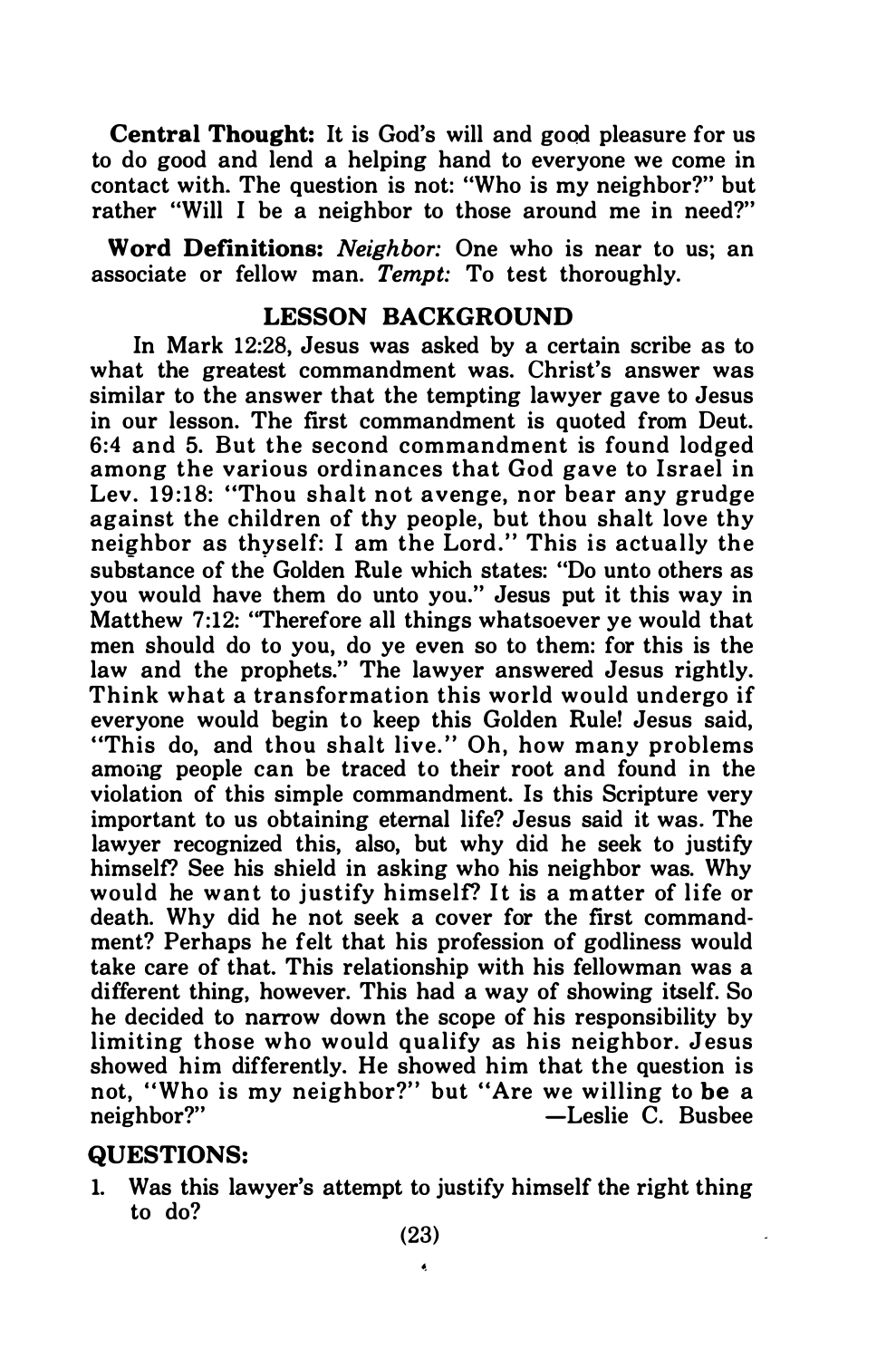- 2. Are the two commandments mentioned here to be obeyed today?
- 3. Why did Jesus ask the lawyer how he read the law?
- 4. What was the man's answer?
- 5. How did Jesus respond to this answer?
- 6. Why does a man seek to soothe his conscience or justify himself?
- 7. What kind of men were the two who passed by the wounded man?
- 8. What all did the Samaritan do?
- 9. What does Jesus tell us to do in times of others' need?

#### ADULTS' AND YOUNG PEOPLE'S COMMENTS

If we are not careful we may be like this lawyer in trying to justify ourselves. It is so easy to do. It is hard to face up to one's shortcomings and faults. The lawyer's question, "Who is my neighbor?" was not asked in an effort to find out who his neighbor was so that he could be sure to love his neighbor. It was an effort to excuse himself from responsibility, and to cover over things wherein he had failed in his life. What a mistake so easily made! Jesus wisely disregarded this man's bluff and went right ahead to illustrate this important truth. The term "The Good Samaritan" has become a classic figure of one who stops to help a person in their time of need. Out on the highway of life are many people who are broken down, so to speak. Misfortune and adversity have brought a halt to all their plans and purposes. Many lie wounded and despaired of life. A sharp tongue has stripped them of courage and dignity. How can we help them? Go to them, and seek to bring about a healing. Let us not push them down farther, but see what we could do to help lift them up. Let us pour in oil and wine. Oil and wine are both symbolic of the Holy Spirit. Do we have <sup>a</sup> good supply on hand to give to people? Let us make straight paths for our feet, lest that which is lame be turned out of the way; but let it rather be healed. (Heb. 12:13). The bruised reed let us not break, nor the smoking flax quench until we can bring forth judgment unto victory. (Matt. 12:20). Let us be a repairer of the breach, a restorer of paths to dwell in. (Isa. 58: 12). Let us let the living waters from heaven flow into our souls and out to those around us. With this kind of attitude we can have the mind of Christ. -Leslie C. Busbee can have the mind of Christ.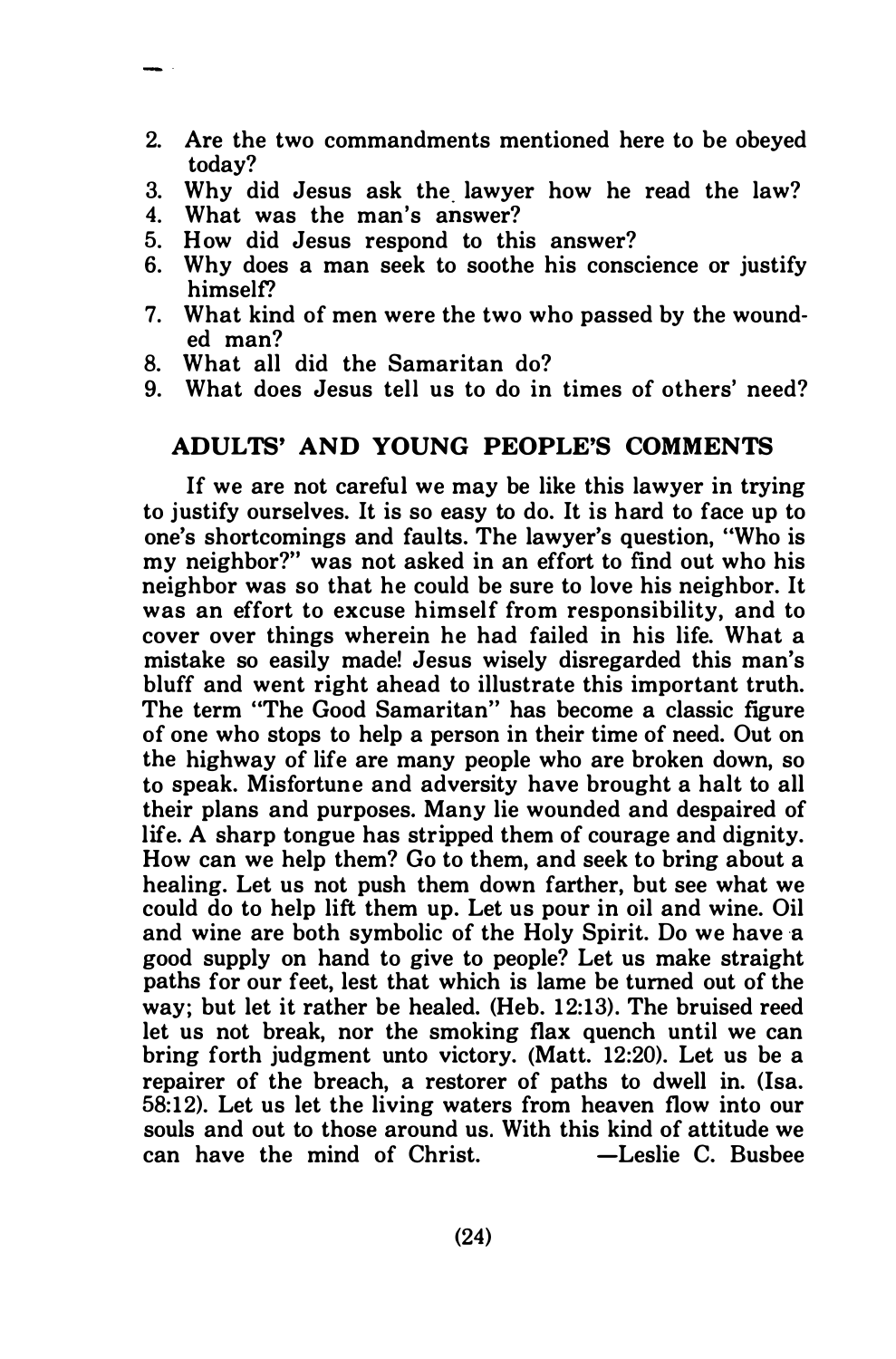There is much wisdom portrayed in our lesson. Jesus was interrogated by a lawyer who was undoubtedly trained in his art, but notice how Jesus placed the lawyer on the defensive. Jesus answered the first question, not by sailing into a lengthy discourse, but by simply stating what was recorded in the law. This is a good lesson for us today. When someone questions your belief, stay with the Bible and you will be on safe ground. There was nothing in this response that the lawyer could condemn, so he inadvertently ensnared himself by asking Jesus to explain the Scripture. His self-righteous profession would have upheld him in doing good to those of his own nationality. However, Christ so aptly described to him the definition of a neighborly act that there is no record that the lawyer offered any response.

It would be good if we could so appropriately respond to the world today. By the help of the lord and by following in Jesus' footsteps, I believe we can do just that.

Notice briefly the thoughtfulness of the good Samaritan. He used all within his means to relieve the pain of the man who fell among thieves. He used oil to soften the painful wounds. He poured wine into them to cleanse and kill the infection. He used all within his possession to the best potential. He gave of his means for lodging. He even committed himself for future expenses in caring for the wounded man. If we will use our talents to their fullest potential to help our fellow brother as this good Samaritan did, we will truly be fulfilling this commandment of Christ.  $-Wayne$  Murphey

## ————————————— August 12, 1984

#### THE HINDRANCE OF EARTHLY CARE

Luke 10:38 Now it came to pass, as they went, that he entered into a certain village: and a certain woman named Martha received him into her house.

39 And she had a sister called Mary, which also sat at Jesus' feet, and heard his word.

40 But Martha was cumbered about much serving, and came to him, and said, lord, dost thou not care that my sister hath left me to serve alone? bid her therefore that she help me.

41 And Jesus answered and said unto her, Martha, Martha, thou art careful and troubled about many things: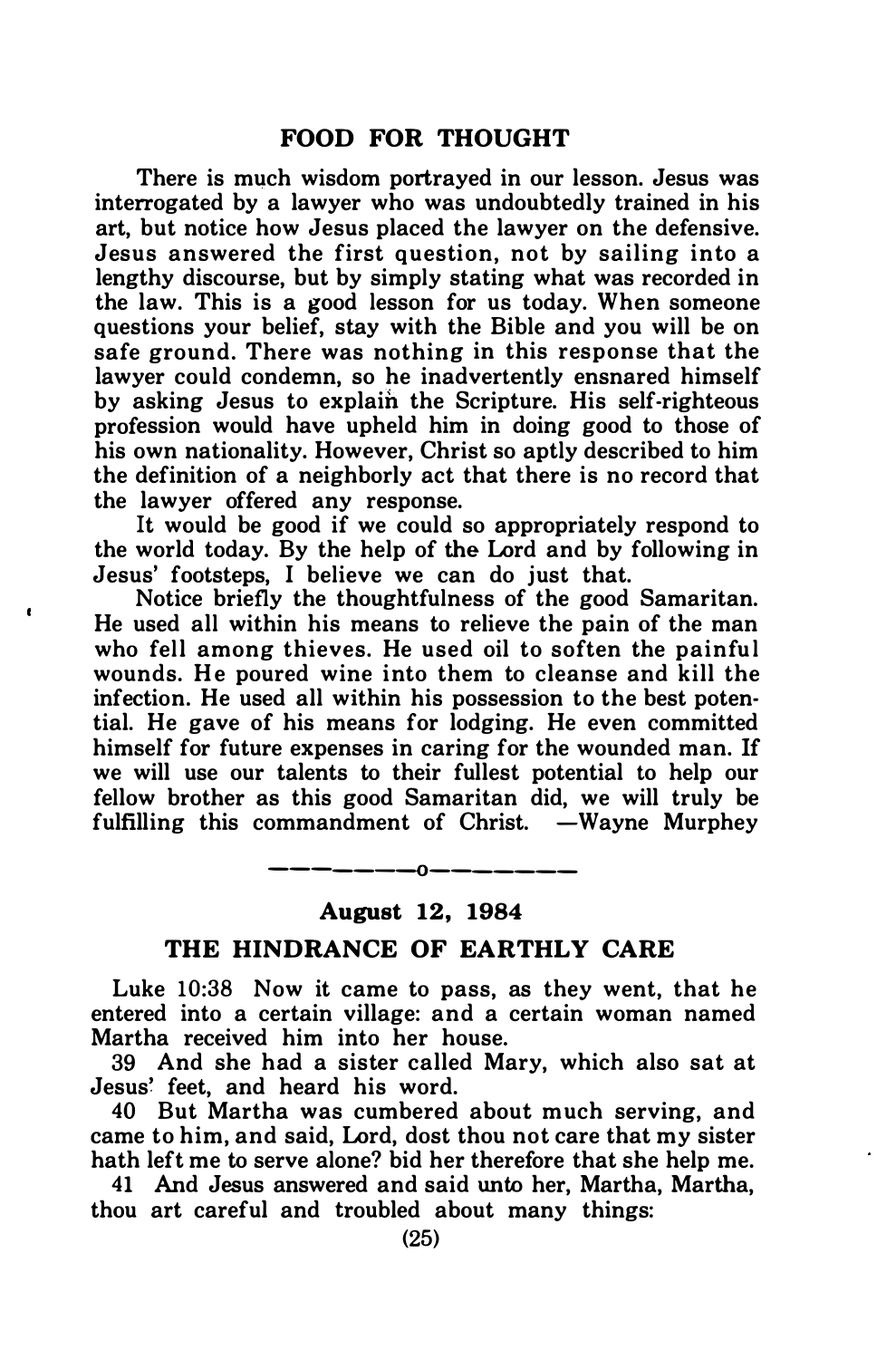42 But one thing is needful: and Mary hath chosen that good part which shall not be taken away from her.

k.

Matt. 6:26 Behold the fowls of the air: for they sow not, neither do they reap, nor gather into barns; yet your heavenly Father feedeth them. Are ye not much better than they?

27 Which of you by taking thought can add one cubit unto his stature?

28 And why take ye thought for raiment? Consider the lilies of the field, how they grow; they toil not, neither do they spin:

29 And yet I say unto you, That even Solomon in all his glory was not arrayed like one of these.

30 Wherefore, if God so clothe the grass of the field, which to day is, and to morrow is cast into the oven, shall he not much more clothe you, 0 ye of little faith?

31 Therefore take no thought, saying, What shall we eat? or, What shall we drink? or, Wherewithal shall we be clothed?

32 (For after all these things do the Gentiles seek:) for your heavenly Father knoweth that ye have need of all these things.

33 But seek ye first the kingdom of God, and his righteousness; and all these things shall be added unto you.

Memory Verse: Be careful for nothing; but in every thing by prayer and supplication with thanksgiving let your requests be made known unto God. Phil. 4:6.

Central Thought: The cares of this present life can so take up the interests and concerns of our hearts that we will be hindered from receiving the help and encouragement that God wants to give us for duty and success.

Word Definitions: "Be careful for nothing ": The Greek expression is: "Be over-careful for nothing." Cumbered: Overbusied.

#### LESSON BACKGROUND

Mary and Martha were sisters who, according to John 11:1, lived in Bethany, a town about two miles to the east of Jerusalem. It is very evident that the sequence of Luke's account was not always in proper order. Most of the incidents related from Luke 9:51, to Luke 19:28, were supposedly to have taken place during Christ's journey to Jerusalem. Our account in this lesson doubtless must have taken place just prior to Christ's entry to Jerusalem. Along with the section taken from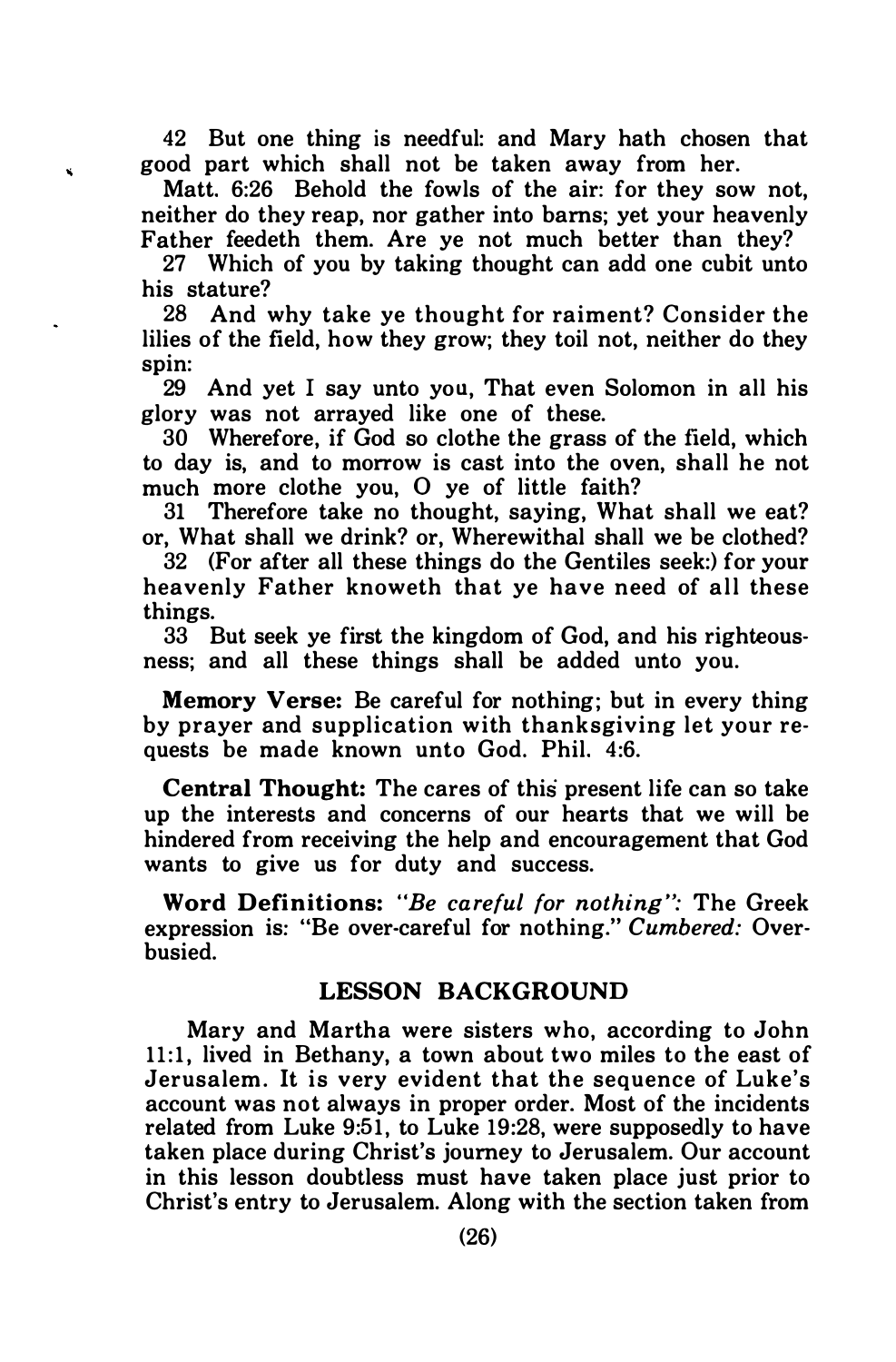the sermon on the mount we have a strong warning and admonition to us concerning the danger and spiritual peril of earthly care. The scene of Martha's home is typical of just about any home. Anyone who has the responsibility of a household has certain duties and responsibilities that have to be consistently performed and seen about. This realm of labor, or this position of leadership and responsibility is not to be tampered with by our Lord. Jesus deals with this situation very positively. He does not criticize or condemn Martha's position, but He does elevate Mary's position above Martha's. The mention that Jesus makes of the fowls and the lilies in His sermon on the mount is very pointed and plain. These are common things that Jesus uses to illustrate His point. The fowls are relieved of the toil of sowing, reaping, and storage. The heavenly Father feeds them. It would be interesting to be informed that birds are among the biggest gobblers of food in the animal kingdom. It has been said that in one day a bird can eat several times its weight in food. The multiplicity of the breeds and sizes and colors of birds and the vastness of their numbers also illustrate the heavenly Father's design and care. The same is true with the flowers. Who does not marvel and thrill at the color, fragrance, and design of the many flowers that adorn our fields and gardens? These are also not allowed the responsibility of sewing and spinning, yet their beauty far exceeds all the wealth and grandeur of Solomon or any other earthly monarch. It is God that supports and cares for these masterpieces of His creation. - -Leslie C. Busbee

#### QUESTIONS:

- 1. How did the Lord feel about Martha's work?
- 2. What were Martha's feelings toward Mary?
- 3. What value did sitting at the feet of Jesus have to Mary?
- 4. What is the "one thing" that is "needful"?
- 5. What will become of all of our earthly care?
- 6. What does the Lord tell us to behold and consider?
- 7. Is it possible to expect the Lord to care for us like He does the birds and flowers?
- 8. What does the Lord command us to seek first?

#### ADULTS' AND YOUNG PEOPLE'S COMMENTS

Mary loved to sit at Jesus' feet to hear His Word. She lost interest in serving the physical needs in view of the fact that before her was One who had the Words of eternal life. Volun-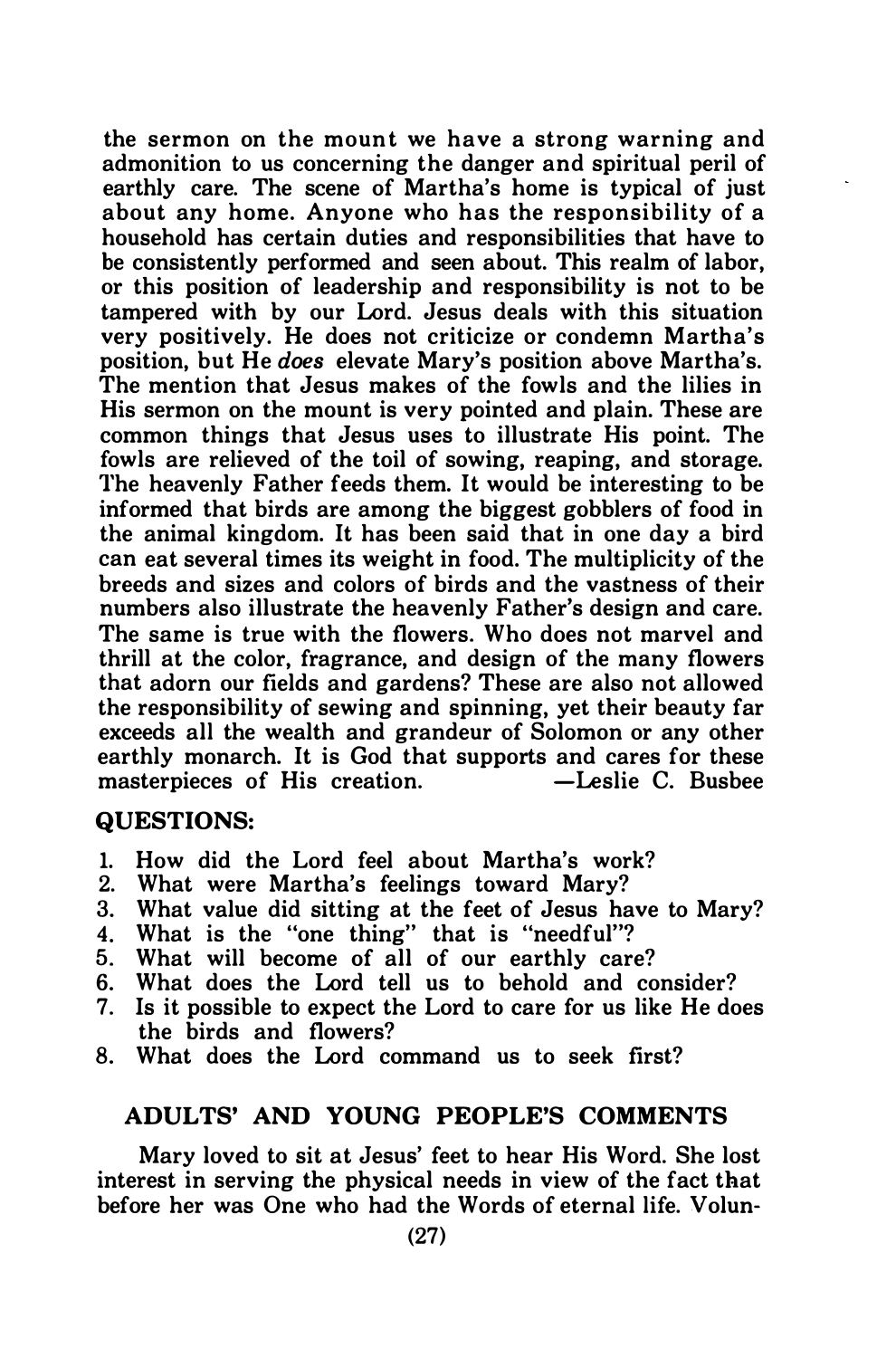tarily Mary positioned herself at Jesus' feet. Oh, what a wonderful place for us all! "Sitting at the feet of Jesus! There I love to weep and pray, while I from His fulness gather grace and comfort every day." Mary had to withdraw from the normal routine of life to take time to fix her mind and attention on what the Lord had to say. So must we take time to be holy. It takes time to build Christian character through the avenue of Bible study and prayer. A person who wants to be spiritual and find success in the Christian life must take time to be alone with the Lord. I am sure that if we will take time to pray and feed our souls, we will be able also to take care of the duties of domestic life. Martha's position and action as to her executing her duties as a head of a household is not condemned, but her feelings of indignation against Mary and her implication that Jesus did not care was lovingly and firmly rebuked by the Lord. Jesus was going to see to it that the needs of life would be met. Where did Jesus get the bread and fish upon the fire when He appeared to the disciples after He was risen from the dead? Where did the fish come from that filled the nets of the disciples after that fruitless night of fishing? It was the care of the Lord, commanding the elements of nature for the benefit of the children of His choice. God still cares for us. All worry, fret, fear, and doubt can be easily quenched in the light of the truth of the lesson today. -Bro. Leslie C. Busbee

## FOOD FOR THOUGHT

All things have properties of evolution when they are left to themselves. Some things will get better and some things will get worse. A sorrow will soften if it is not nurtured. Time has a way of healing it. Care is the opposite. It worsens with time. In order to rid yourself of an over abundance of care, you must actively pursue that goal.

The weight of care we feel may be determined by our attitude toward it. Perhaps Martha would have had a more pleasant day if she had considered the situation that she found herself in as a privilege and opportunity to serve her Lord by preparing Him a meal. Instead, it seemed a great burden. Many times we dwell on only those things that appear burdensome to us rather than looking for the blessings offered in each situation.

Once there was a man who expressed this sentiment. "Take my advice, and never draw caricatures [a picture in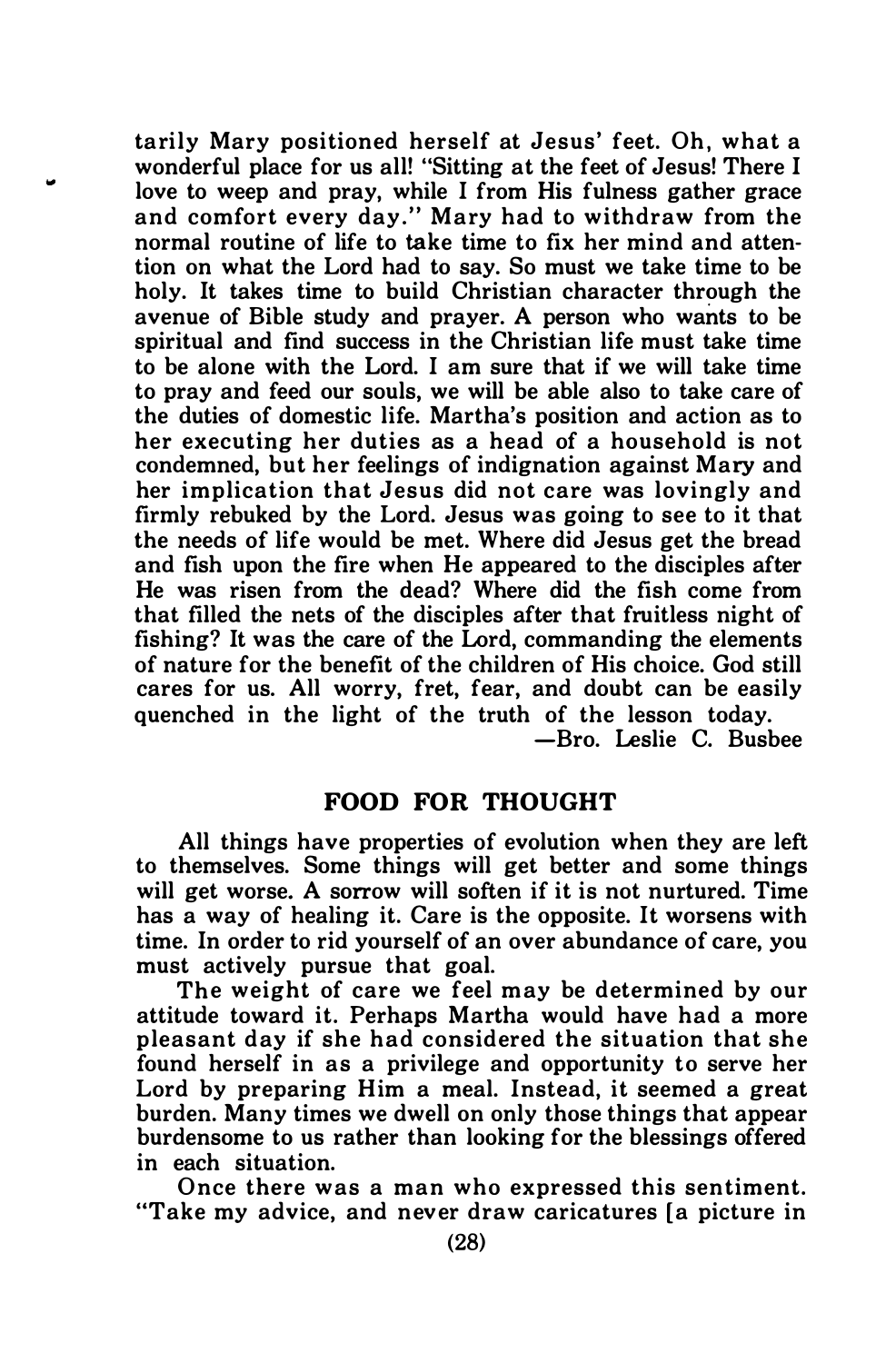which certain features or mannerisms are exaggerated for satirical effect]. By the long practice of it I have lost the enjoyment of beauty. . . . I never see a face but distorted, and never have the satisfaction to behold the human face divine." There is a secret truth in his statement that can be applied to our lesson on freedom from care. We must not allow ourselves to acquire the habit of perceiving only the negative things in life, but look for the good. James 1:2 and 3, very aptly points this out. "My brethren, count it all joy when ye fall into divers tem ptations; Knowing this, that the trying of your faith worketh patience." Facing every-day life with this attitude would eliminate much of the weight of our cares.

Some people mistakenly suppose that freedom from care is freedom from work. This is not so. It simply means that one directs his life in such a way that he is at peace with God,<br>himself, and his surroundings. — Wayne Murphey himself, and his surroundings.

## THE INDIAN'S REVENGE

(Continued from page 18)

Happily his supplicating appeal was heard by the farmer's wife. Rare indeed is it that the heart of woman is steeled to the cry of suffering humanity; even in the savage wilds of central Africa, the enterprising and unfortunate Mungo Park was over and over again rescued from almost certain death by the kind and generous care of those females whose husbands and brothers thirsted for his blood.

The farmer's wife, Mary Sullivan, heard the whole as she sat hushing her infant to rest; and from the open casement she watched the poor Indian until she saw his form sink, apparently exhausted, to the ground, at no great distance from her dwelling. Perceiving that her husband had finished his work, and was slowly bending his steps toward the stables with downcast eyes-for it must be confessed he did not feel very comfortable-she left the house, and was soon at the poor Indian's side, with a pitcher of milk in her hand, and a napkin, in which was a plentiful meal of bread and roasted kid, with a little parched com as well.

"Will my red brother drink some milk?" said Mary, bending over the fallen Indian; and as he arose to comply with her invitation, she untied the napkin and bade him eat and be refreshed.

When he had finished, the Indian knelt at her feet, his eyes beamed with gratitude, then in his soft tone, he said: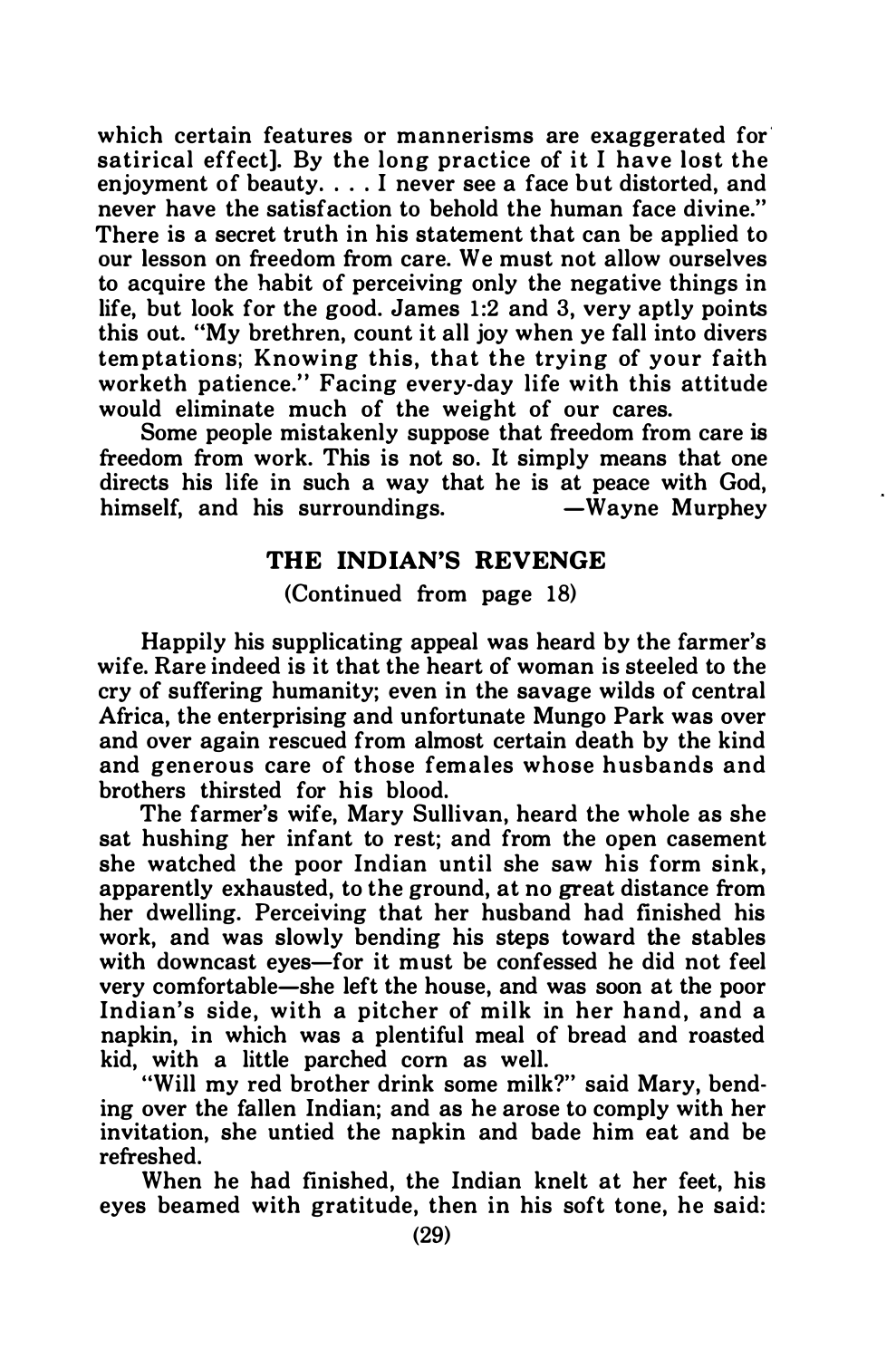"Carcoochee protect the white dove from the pounces of the eagle; for her sake the unfledged young shall be safe in its nest, and her red brother will not seek to be revenged."

Drawing a bundle of heron's feathers from his bosom, he selected the longest, and giving it to Mary Sullivan, said: "When the white dove's mate flies over the Indian's huntinggrounds, bid him wear this on his head."

He then turned away; and gliding into the woods, was soon lost to view.

The summer passed away; harvest had come and gone; the wheat and maize, or Indian corn, was safely stored in the yard; the golden pumpkins were gathered into their winter quarters, and the forests glowed with the rich and varied tints of autumn. Preparations now began to be made for a hunting excursion, and William Sullivan was included in the number who were going to try their fortune on the hunting-grounds beyond the river and pine forests. He was bold, active, and expert in the use of his rifle and woodman's hatchet, and hitherto had always hailed the approach of this season with peculiar enjoyment, and no fears respecting the not unusual attacks of the Indians, who frequently waylaid such parties in other and not very distant places, had troubled him.

But now, as the time of their departure drew near, strange misgivings relative to his safety filled his mind, and his imagination was haunted by the form of the Indian whom in the preceding summer he had so harshly treated. On the eve of the day on which they were to start, he made known his anxiety to his gentle wife, confessing at the same time that his conscience had never ceased to reproach him for his unkind behavior. He added, that since then all that he had learned in his youth from his mother upon our duty to our neighbors had been continually in his mind; thus increasing the burden of self-reproach, by reminding him that his conduct was displeasing in the sight of God, as well as cruel toward a suffering brother. Mary Sullivan heard her husband in silence. When he had done, she laid her hand in his, looking up into his face with a smile, which was yet not quite free from anxiety, and then she told him what she had done when the Indian fell down exhausted upon the ground, confessing at the same time that she had kept this to herself, fearing his displeasure, after hearing him refuse any aid. Going to a closet, she took out the beautiful heron's feather, repeating at the same time the parting words of the Indian, and arguing from them that her husband might go without fear.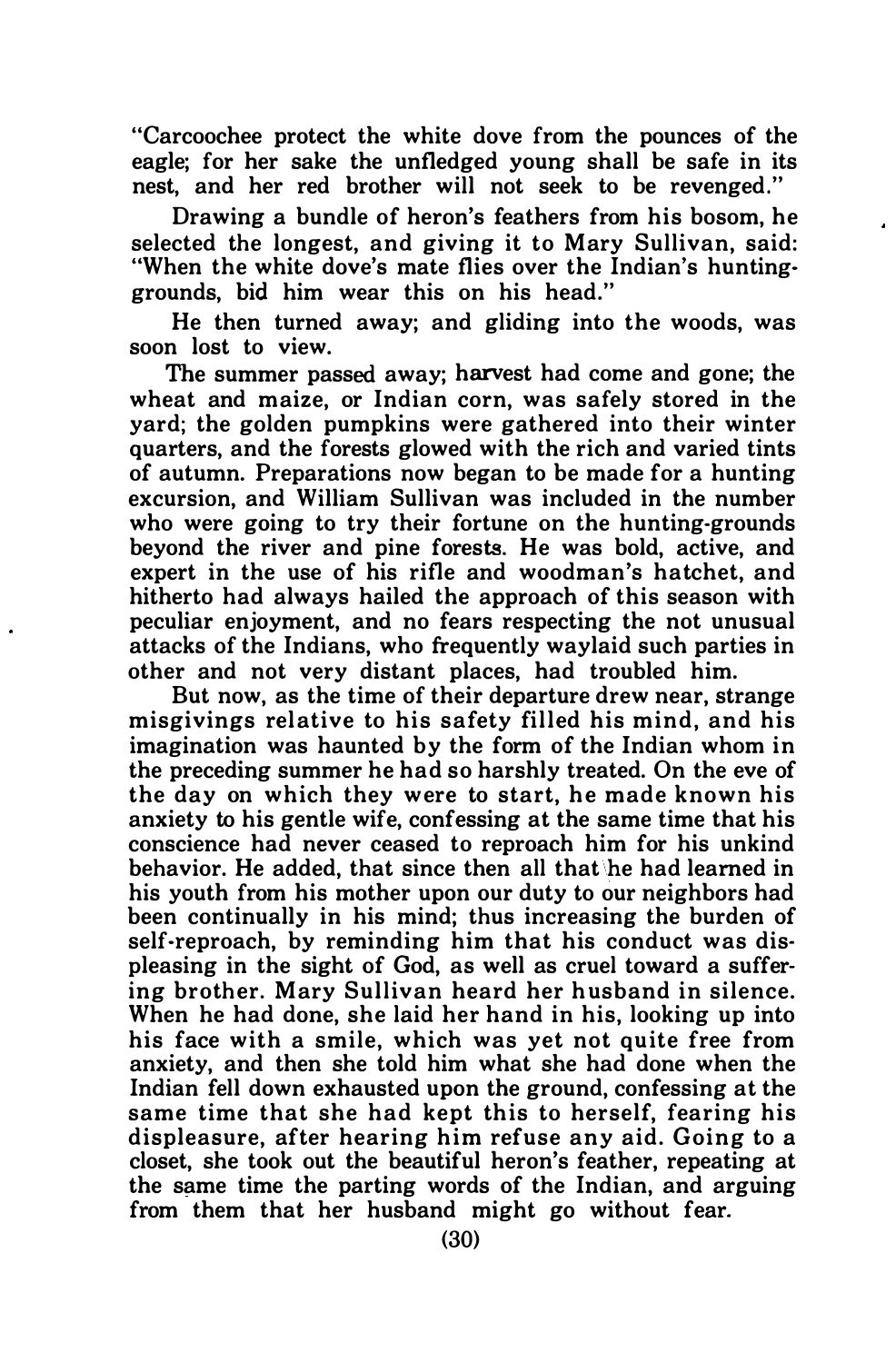"Nay," said Sullivan, "these Indians never forgive an injury."

"Neither do they ever forget a kindness," added Mary. "I will sew this feather in your hunting-cap, and then trust you, my own dear husband, to God's keeping; but though I know He could take care of you without it, yet I remember my dear father used to say that we were never to neglect the use of all lawful means for our safety. His maxim was, 'Trust like a child, but work like a man'; for we must help ourselves if we hope to succeed, and not expect miracles to be wrought in our behalf, while we quietly fold our arms and do nothing. Dear William," she added, after a pause, "now that my father is dead and gone, I think much more of what he used to say than when he was with me; and I fear that we are altogether wrong in the way we are going on, and I feel that if we were treated as we deserve, God would forget us, and leave us to ourselves, because we have so forgotten Him."

The tears were in Mary's eyes as she spoke; she was the only daughter of a pious English sailor, and in early girlhood had given promise of becoming all that a religious parent could desire. But her piety was then more of the head than of the heart; it could not withstand the trial of the love professed for her by Sullivan, who was anything but a serious character, and like "the morning cloud and the early dew," her profession of religion vanished away, and as his wife she lost her relish for that in which she once had taken delight. She was very happy in appearance, yet there was a sting in all her pleasures, and that was the craving of a spirit disquieted and restless from the secret though ever-present conviction that she had sinned in departing from the living God. By degrees these impressions deepened; the Spirit of grace was at work within, and day after day was bringing to her memory the truths she had heard in childhood and was leading her back from her wanderings by a way which she knew not. A long conversation followed; and that night saw the young couple kneeling for the first time in prayer at domestic worship. (To Be Continued)

NOTICE: If your subscription expired with this quarter, please send your renewal at once. It is necessary that your subscription for the fourth quarter of 1984 be in this office by Sept. 1. For your convenience there is an order blank at the end of this book.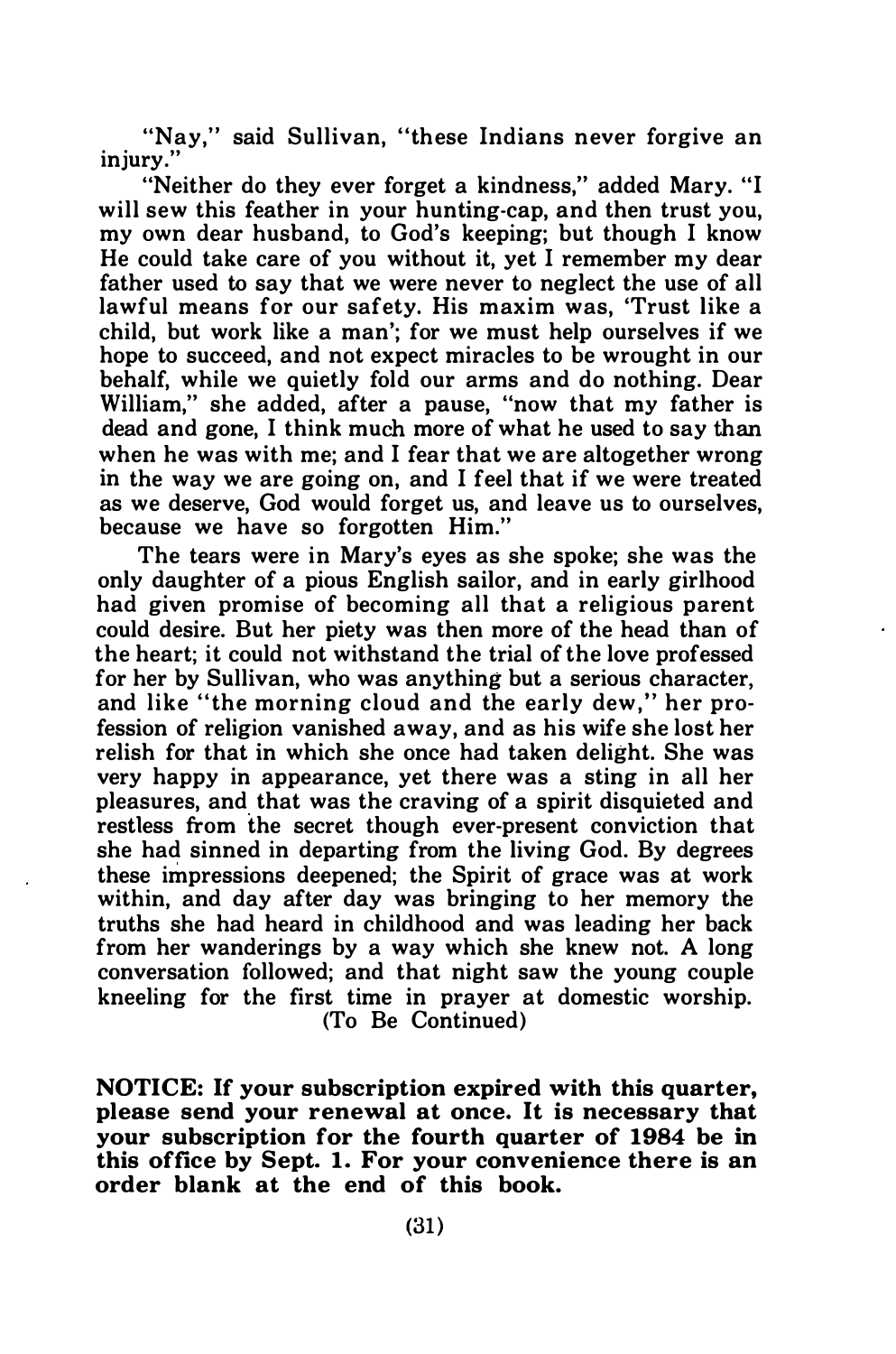#### LESSON ON PRAYER AND IMPORTUNITY

Luke  $11:1$  And it came to pass, that, as he was praying in a certain place, when he ceased, one of disciples said unto him, Lord, teach us to pray, as John also taught his disciples.

2 And he said unto them, When ye pray, say, Our Father which art in heaven, Hallowed be thy name. Thy kingdom come. Thy will be done, as in heaven, so in earth.

3 Give us day by day our daily bread.

4 And forgive us our sins; for we also forgive every one that is indebted to us. And lead us not into temptation; but deliver us from evil.

5 And he said unto them, Which of you shall have a friend, and shall go unto him at midnight, and say unto him, Friend, lend me three loaves;

6 For a friend of mine in his journey is come to me, and I have nothing to set before him?

7 And he from within shall answer and say, Trouble me not: the door is now shut, and my children are with me in bed; I cannot rise and give thee.

8 I say unto you, Though he will not rise and give him, because he is his friend, yet because of his importunity he will rise and give him as many as he needeth.

9 And  $\overline{I}$  say unto you, Ask, and it shall be given you; seek, and ye shall find; knock, and it shall be opened unto you.

10 For every one that asketh receiveth; and he that seeketh findeth; and to him that knocketh it shall be opened.

11 If a son shall ask bread of any of you that is a father, will he give him a stone? or if he ask a fish, will he for a fish give him a serpent?

12 Or if he shall ask an egg, will he offer him a scorpion?

13 If ye then, being evil, know how to give good gifts unto your children: how much more shall your heavenly Father give the Holy Spirit to them that ask him?

Memory Verse: Be careful for nothing; but in every thing by prayer and supplication with than ksgiving let your requests be made known unto God. Phil. 4:6.

Central Thought: Continuous praying and earnestly holding on to God will bring results. We may be tempted to give up praying but we must hold on and keep seeking God's will to be done.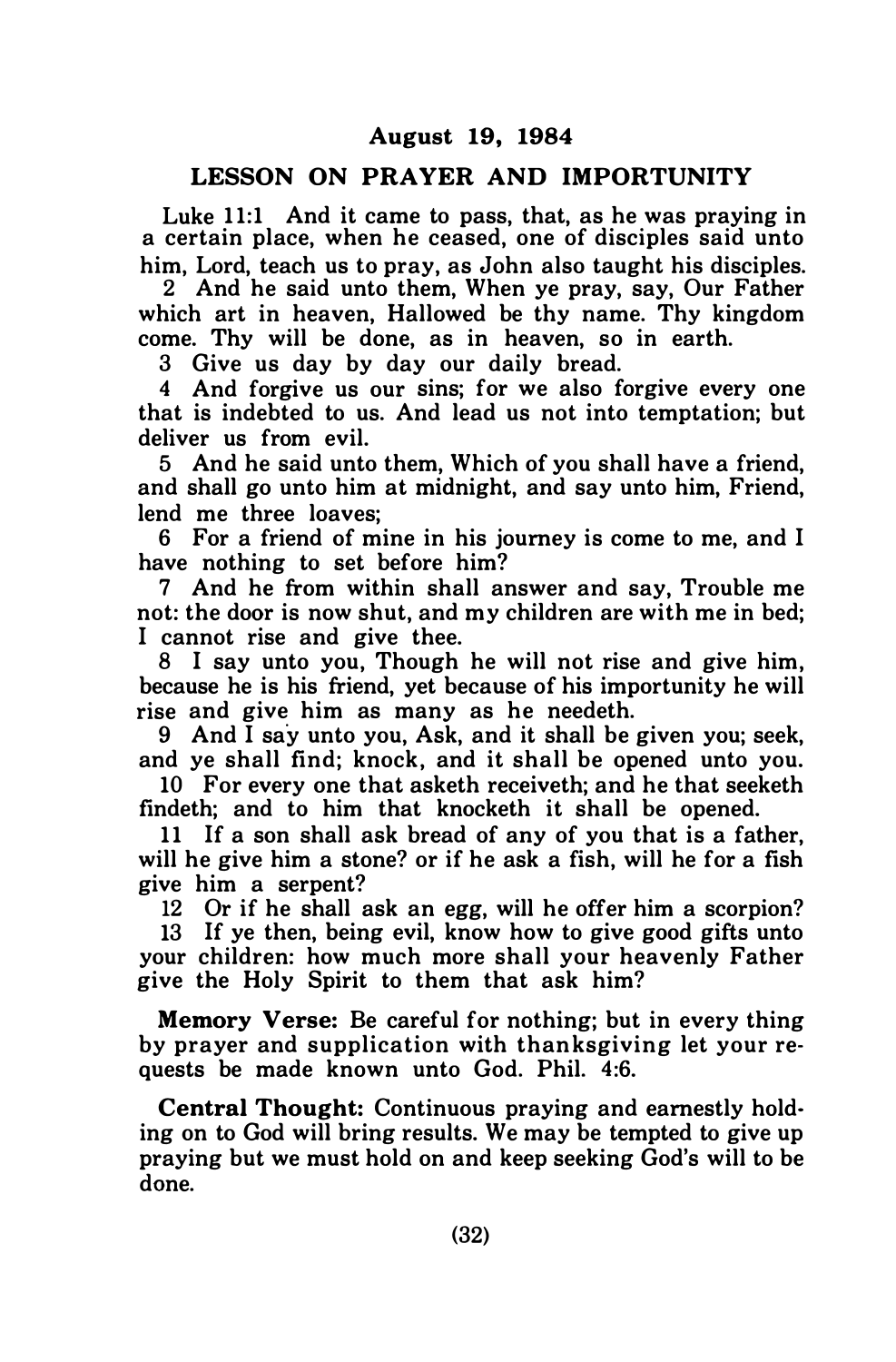Word Definition: *Importunity*: The Greek word here means the opposite of bashfulness, shamefacedness, and modesty. It indicates a determination to overcome any hindrance or obstacle or discouragement in the pursuit of the need. It is a holding on for the fulfillment of that need regardless of the opposition.

#### LESSON BACKGROUND

As a part of the sermon on the mount, Jesus gave us a model prayer. (Matt. 6:9-13). The thought that He no doubt had in this was not merely words to repeat. It was rather a guideline to follow in our approach and expressions to God. In our lesson today we have J esus giving a nearly identical prayer form. It is very evident that this occasion was not the same as that mentioned concerning the sermon on the mount. So we have in the Scripture two witnesses that relate Jesus telling the manner in which to pray. Both witnesses agree. This guideline to prayer should not be taken lightly. The account in Matt. 6:9-13 has one sentence that this account in Luke does not have, and that is the closing: "For thine is the kingdom, and the power, and the glory, for ever. Amen." There are some translations that exclude this from the text. It is a good inserted closing however; one that we should employ.

Then we have the parable of the man who came to his friend's house at midnight for some bread. This is, as are some others of Jesus' illustrations, an extreme case to bring out the value of importuning. This is somewhat a similar case to the one in Luke 18, about the widow and the unjust judge. Survey this story in our lesson today. Feel the import and the weight of Christ's counsel here. Picture it in your mind. View the position of both men. The man in bed, comfortably settled for the night, refusing to grant his friend's request, was not afraid of offending him. He was his friend. He knew that it would do very little damage if he would tum over and go to sleep, but the man below kept calling and knocking. This is what Jesus is talking about. We must keep on asking, seeking, and knocking. What a glorious privilege we have to pray and importune with God! -Leslie C. Busbee

#### QUESTIONS:

- 1. What did the disciples desire of the Lord?
- 2. Do we need to consider and follow the guideline that Jesus gave us in this prayer?
- 3. What was the main purpose and thought that Jesus expressed in this parable?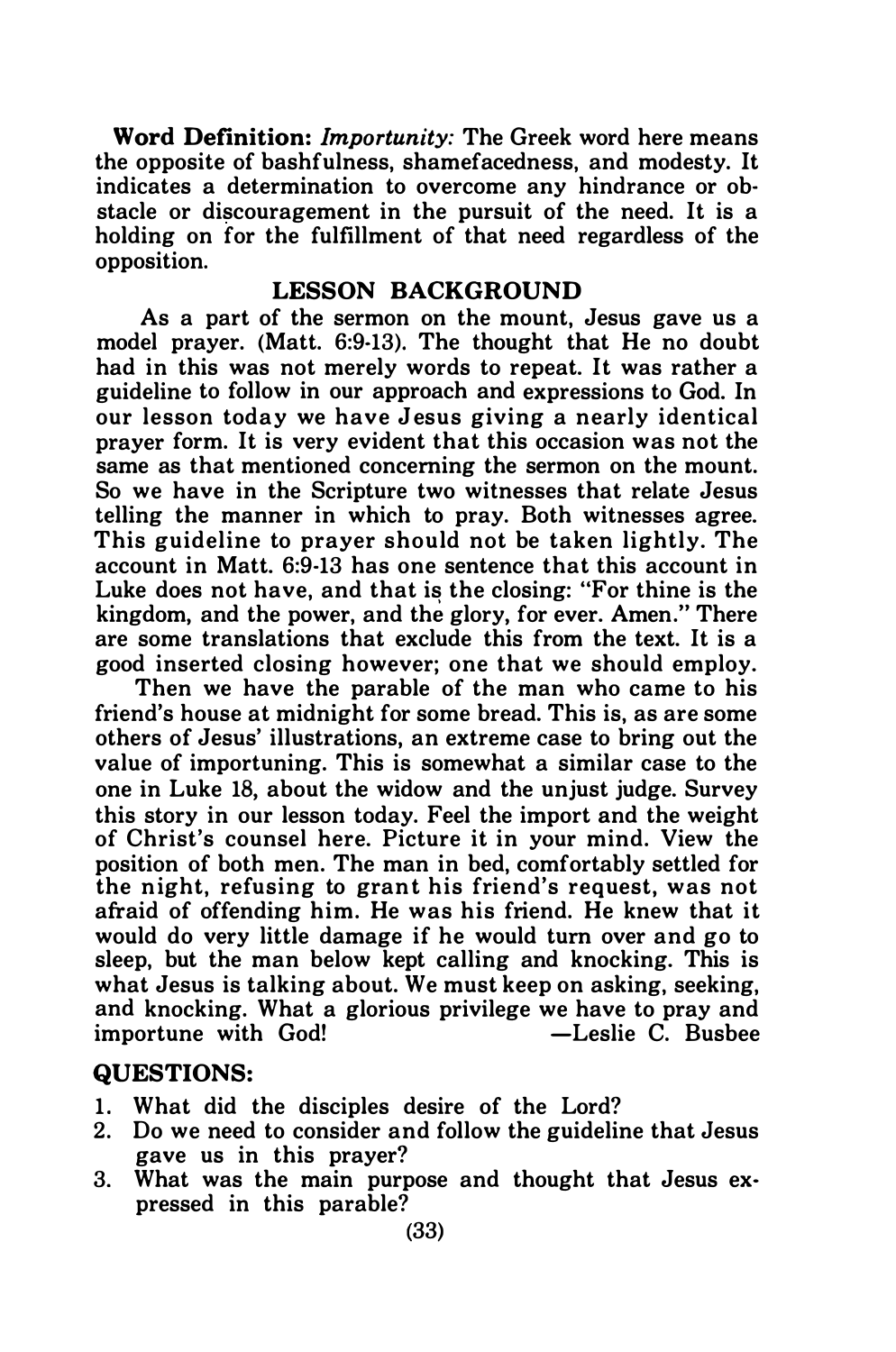- 4. What are the three things that Jesus tells us to do?
- 5. How willing is the heavenly Father to give good things and the Holy Spirit to His children?

#### ADULTS' AND YOUNG PEOPLE'S COMMENTS

Oh, what a wonderful privilege we h ave to be able to entreat the great heavenly Father for the needs of our lives! We have a wonderful access and entry to the vast resources of God! At any time of the day and night we can come to our gracious Friend. We need not be afraid to approach Him with the smallest care or need. The expression of our heart uttered before God is very precious to Him. He has given us a glorious invitation to come boldly to the throne of grace. Christ availed Himself of this glorious access. He was a man of prayer. He set a very good example for us to follow. It would be good to accept this form of prayer given in our lesson as a guideline for the way we pray. Look at God as a Father. Christ portrayed Him as a Father: holy, heavenly, righteous, and true. He is to be respected, honored, worshiped, and trusted. When you say these words, let your heart dwell deeply on the meaning of what is spoken. Really and truly hallow and hold sacred His great and mighty name. Plead for His kingdom to come forth in power and glory. His kingdom is the answer for every man's need. Say from your heart: "Thy will be done." Plead for Him to work His sovereign will in your life, and bring yourself into an obedient and submissive attitude. Trust God for today's needs. Not for tomorrow do we have need; it is for today. Forgive as you seek God's mercy and forgiveness. Do not hold things down on people. Give them every chance with you that you are wanting God to give you with Him. Seek for God's guidance on your life's journey. You need it. If we pray this prayer consistently from our hearts and yield to the Lord in all things, we will enjoy the rich, full life that  $J$  lesus came to bring us.  $-I$  eslie C. Bushee Jesus came to bring us.

## FOOD FOR THOUGHT

John Bunyan summed up a definition of prayer very well: "Prayer is a sincere, sensible, affectionate pouring out of the soul to God, through Christ, in the strength and assistance of the Spirit, for such things as God has promised."

Prayer is not an eloquent flowery speech that is read or memorized; it is earnestness of the heart. It is not a definition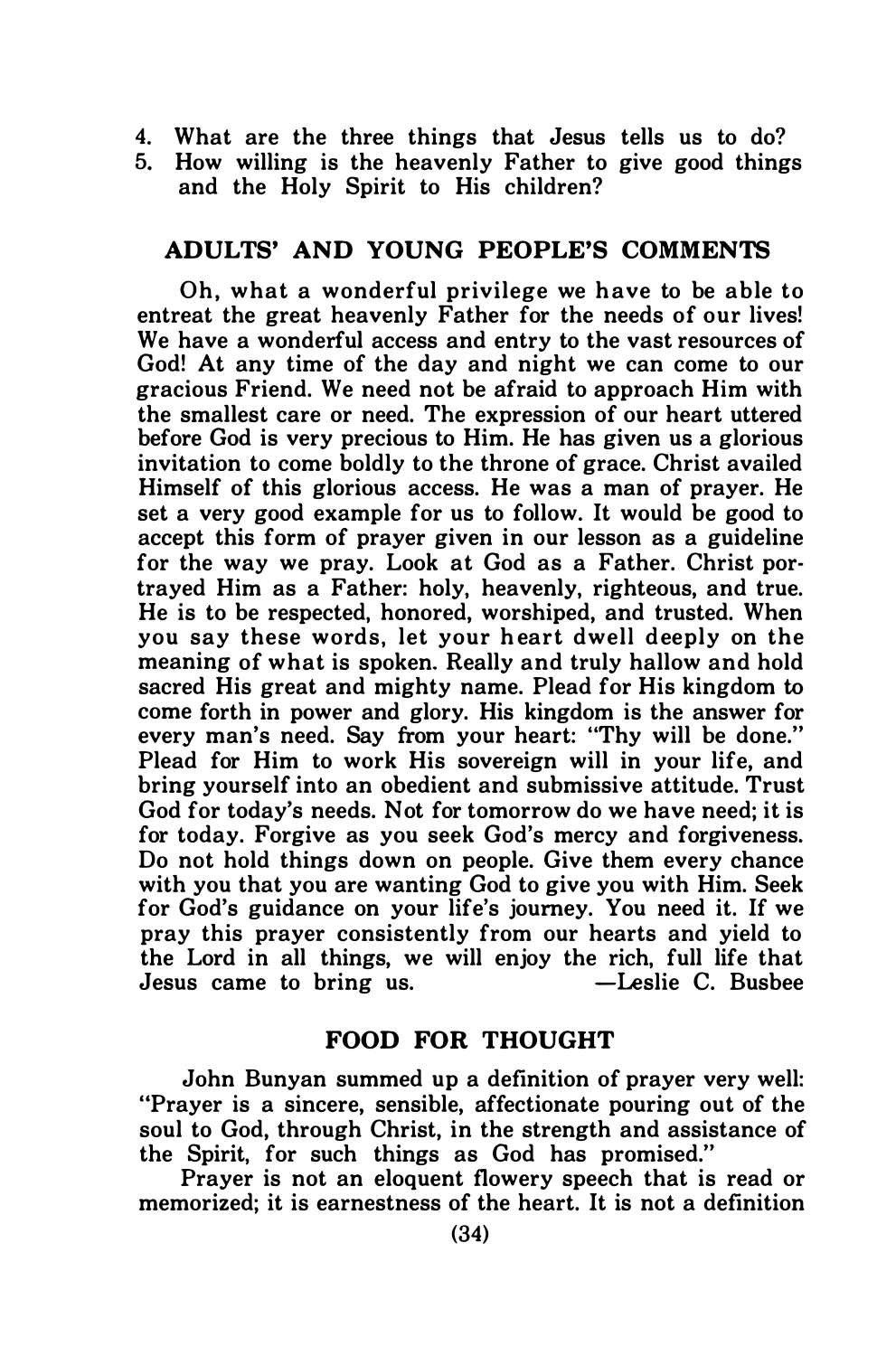of helplessness, but the feeling of it. It is not reminding God of your humility, but the possessing of it. It is not any kind of figure of speech, but the earnestness of the soul.

I do not believe that Christ intended the prayer which He taught His disciples to be used as simply an all-purpose prayer. It undoubtedly contained the substance of their needs at that time and the disciples could relate to each request with a sincere desire of the heart.

Some may pray and in failing to receive their answer at once, develop the idea that God is reluctant to answer their prayer. Our lesson should prove to us that this is not the case. We serve a just, loving Father who gives us everything we need. Many times our prayers and petitions are not with wisdom in the sight of God. One person declared that, "I have lived to thank God that all my prayers have not been answered." Can you imagine the circumstances that might develop and how spoiled we would be if all of our desires were instantly granted? Other times it is simply the timing. God will send the answer at the right time. In this case we should be faithful and patient as we wait upon Him.

-Wayne Murphey

# -------0------- August 26, 1984

#### CHRIST CONCERNING MARRIAGE AND DIVORCE

Matt. 19:1 And it came to pass, that when Jesus had finished these sayings, he departed from Galilee, and came into the coasts of Judaea beyond Jordan;

2 And great multitudes followed him; and he healed them<br>there. there.

3 The Pharisees also came unto him, tempting him, and saying unto him, Is it lawful for a man to put away his wife for every cause?

4 And he answered and said unto them, Have ye not read, that he which made them at the beginning made them male and female,

5 And said, For this cause shall a man leave father and mother, and shall cleave to his wife: and they twain shall be one flesh?

6 Wherefore they are no more twain, but one flesh. What therefore God hath joined together, let not man put asunder.

7 They say unto him, Why did Moses then command to give a writing of divorcement, and to put her away?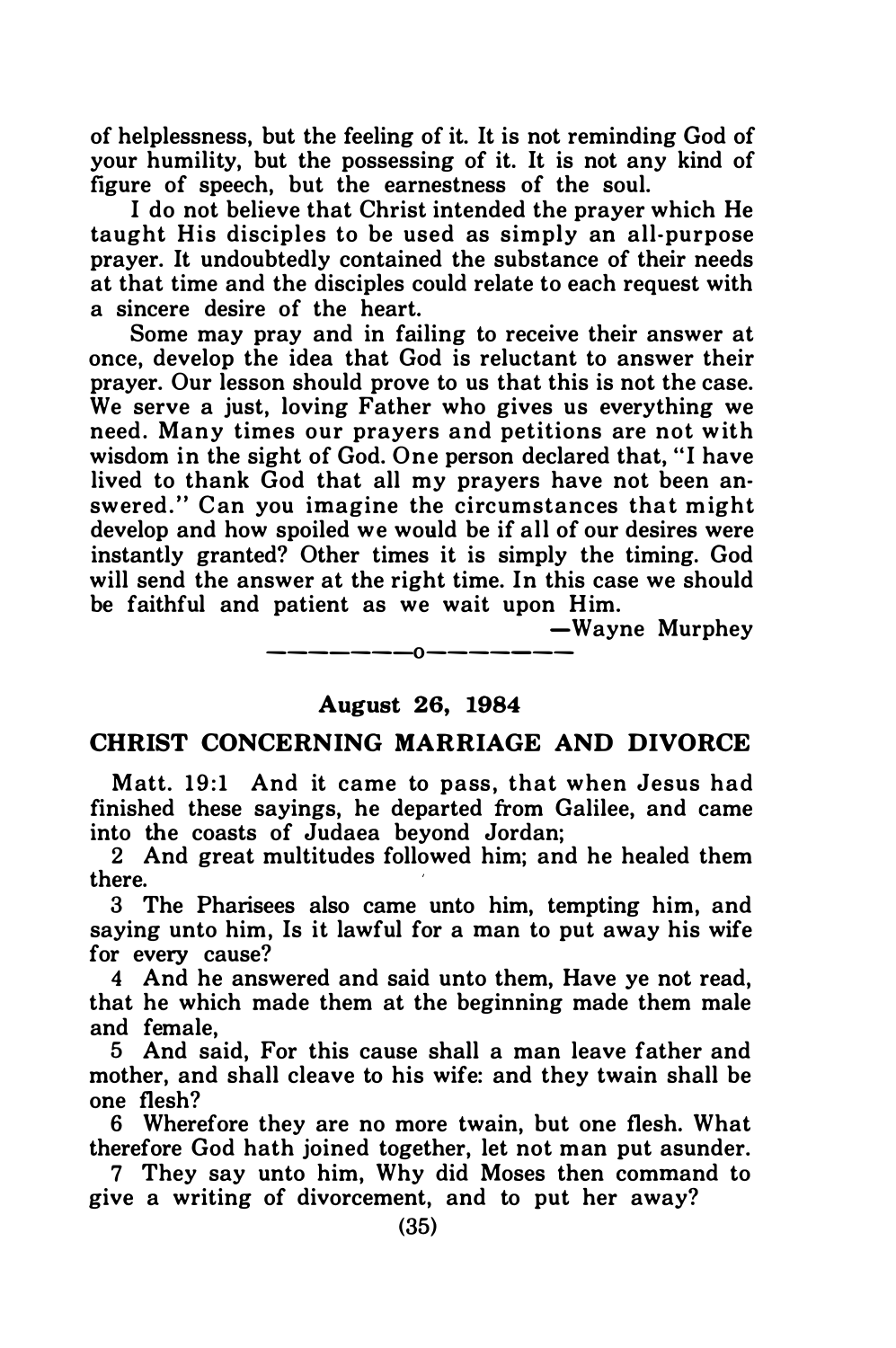8 He saith unto them, Moses because of the hardness of your hearts suffered you to put away your wives: but from the beginning it was not so.

9 And I say unto you, Whosoever shall put away his wife, except it be for fornication, and shall marry another, committeth adultery: and whoso marrieth her which is put away doth commit adultery.

10 His disciples say unto him, If the case of the man be so with his wife, it is not good to marry.

11 But he said unto them, All men cannot receive this saying, save they to whom it is given.

12 For there are some eunuchs, which were so born from their mother's womb; and there are some eunuchs, which were made eunuchs of men: and there be eunuchs, which have made themselves eunuchs for the kingdom of heaven's sake. He that is able to receive it, let him receive it.

Memory Verse: What therefore God hath joined together, let not man put asunder. Mark 10:9.

Central Thought: God's original plan for marriage is that a man and a woman be united into one and cleave to each other until death parts them. Nothing but death must sever the tie that binds in holy matrimony.

Word Definitions: Divorce: Separation; a dissolving of the marriage bond. Hardness of heart: Being destitute of spiritual perception. Fornication: Harlotry; unlawful sexual relations between unmarried parties. Adultery: Unlawful sexual relations between married persons. Eunuch: One who refuses or is deprived of the marriage privilege.

#### LESSON BACKGROUND

Jesus, after returning from the Mount of Transfiguration, began His slow, deliberate journey to Jerusalem. He departed from Galilee and traveled southward toward Jerusalem and came to the coasts of Judaea. Great multitudes followed Him. Healing virtue went out to heal those who needed help. There He found a group of Pharisees waiting for Him with a question that was designed to draw something from Him that they could criticize. The Pharisees were those who were in preeminence among the Jews, and we cannot really be surprised at their feelings and suspicions against Christ. They were reacting as carnal men always do when surpassed by someone superior. They brought up to Him at this time an age-old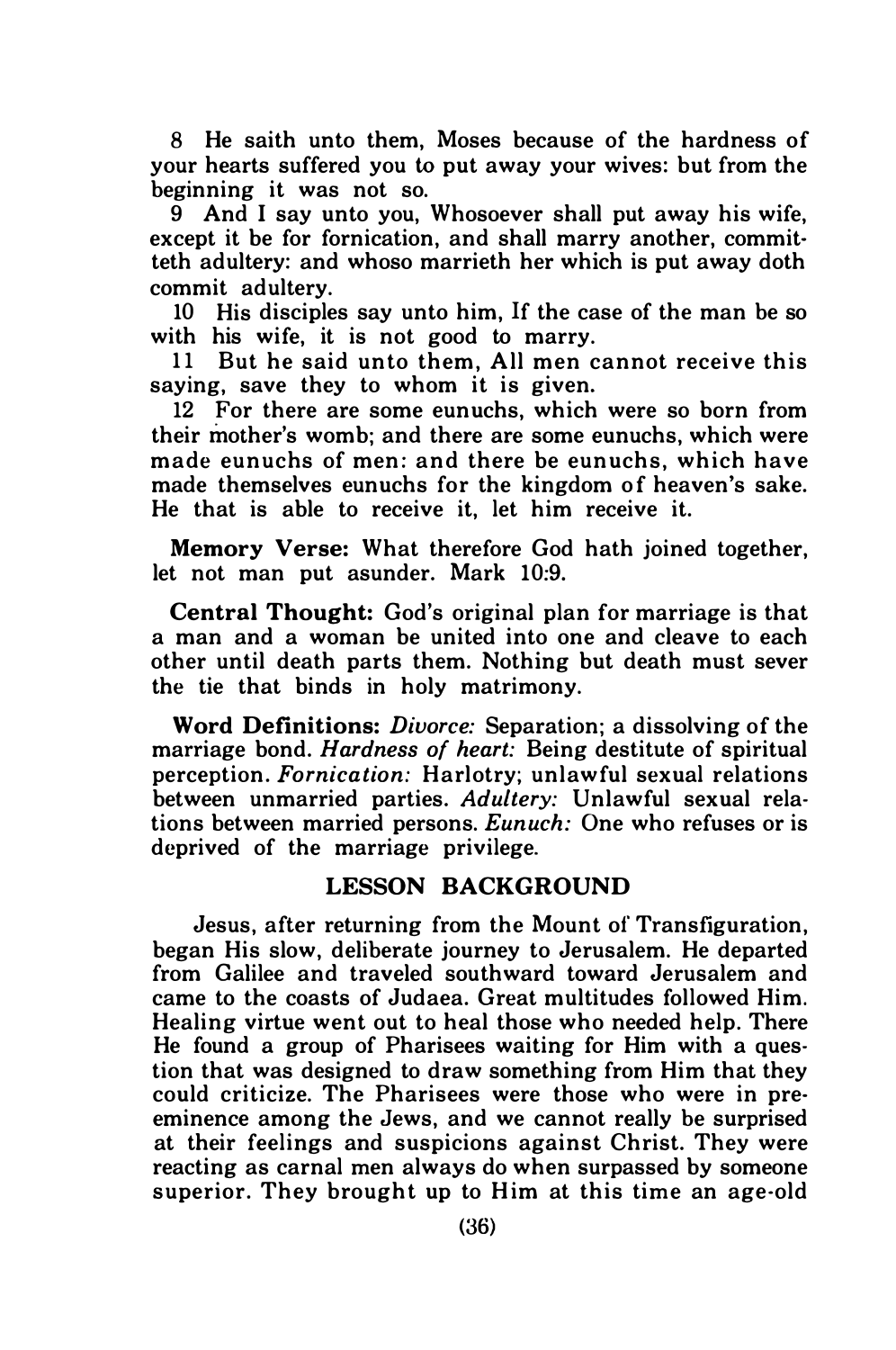issue—that of marriage and divorce. There were (as there are now) diversities of opinion concerning what were just causes for divorce proceedings. Some believed that a man could sever the marriage bond only for his wife's unfaithfulness to him, while others believed that there were other causes that would justify the breaking of the marriage bond. Jesus, as on other occasions, did not answer the question like they wanted Him to. He pointed them to the beginning of time and the institution of marriage. It is important to notice Jesus' explanation of why Moses gave permission for a man to divorce his wife. Read Deut. 24:1, 2. It was because of the hardness of men's hearts that Moses allowed them to put away their wives. If they were forced to keep their wives, no telling what the poor women would have suffered. A hard-hearted man who was made to live with a woman he did not love would, no doubt, heap abuse upon her. But God never planned at the first for this to be. It is His plan for a man to love and keep tender affection for his wife all the days of their life. If a separation takes place, there is no permission granted to remarry, but to rather remain alone with the hope for reconciliation. And, as Christ's final statement in verse 12 implies, there are some people who will remain single for the sake of their spiritual welfare. The contract of the contract welfare.

#### QUESTIONS:

- 1. What was the purpose of the Pharisees for asking this question to Jesus?
- 2. What would cause anyone to ask such a question concerning a man putting away his wife?
- 3. What did God say for a man to do when he takes a wife?
- 4. What command did Jesus insert concerning this?
- 5. Why did Moses permit men to put away their wives?
- 6. What did Jesus have to say about this?
- 7. What did Jesus call a person who puts away his wife and marries another?
- 8. Can you think of a case where an individual would be wise to deny marriage for the sake of the kingdom of heaven?

#### ADULTS' AND YOUNG PEOPLE'S COMMENTS

In surveying our lesson today we are impressed with how serious a step in the sight of God marriage truly is. If every person would weigh carefully and prayerfully this great step in life, and want God to go before them, how much pain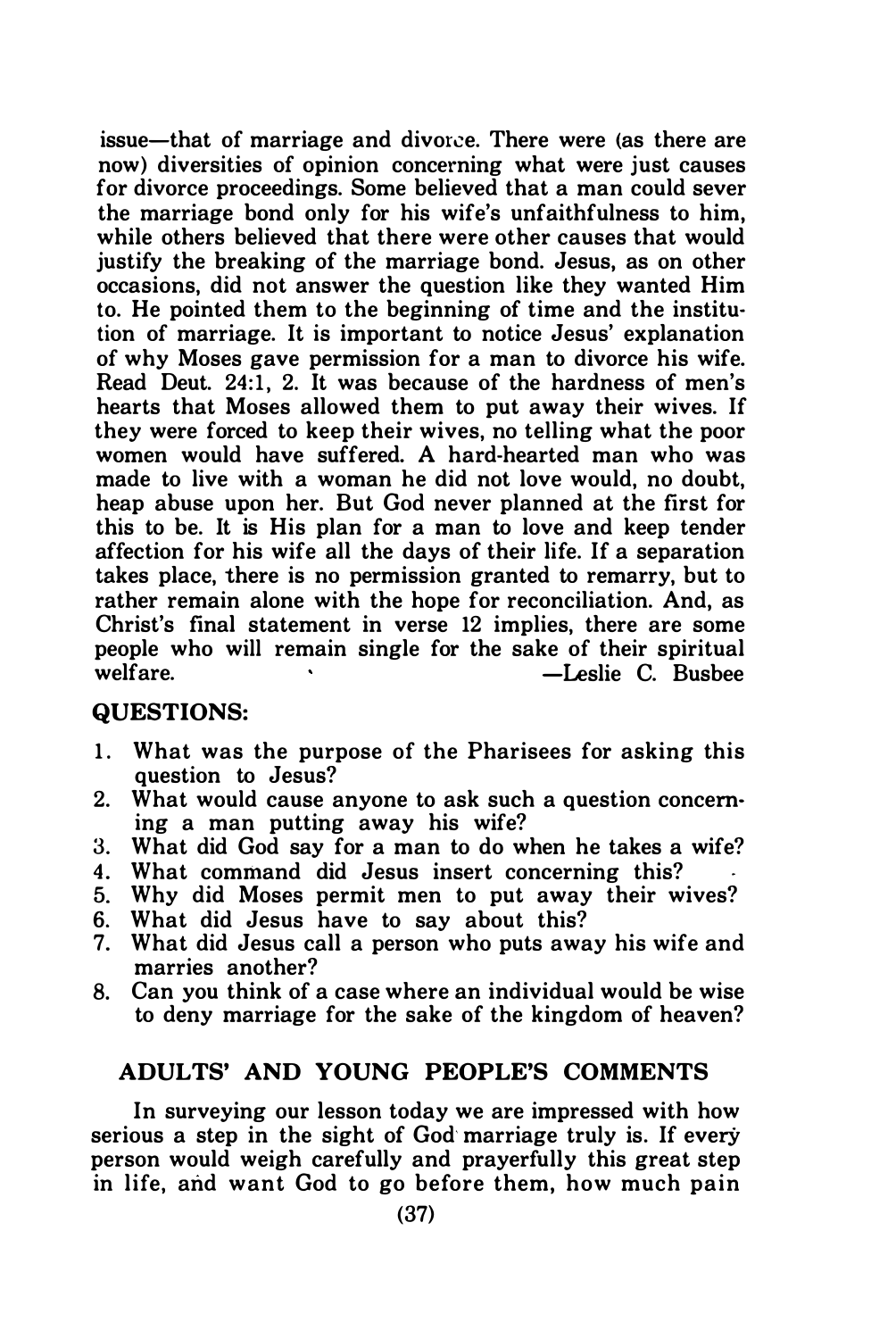would be saved! Marriage is a lifetime proposition. Its laws and standards, according to the plan of God, are binding for life, until death parts them asunder. Oh, think of a young man falling in love with a young woman. After praying and seeking God for guidance, he begins to seek to win her affection. When this is successfully accomp lished, a period of courtship follows in which they both get acquainted and enjoy each other's company. Then the engagement is set, and finally the wedding day comes. Oh, how happy they are! How tenderly they love and care for one another! Let us ask ourselves the question: is it possible for this to continue? Yes, it is not only possible, but it is commanded of God. God wills that this married couple remain lovingly attached and endeared to one another throughout all the years they both shall live. What causes or who is responsible for any other course taken? The devil, of course. Satan is the cause of the hardness of men's hearts. What would cause a man or woman to turn against that one whom they had once loved so tenderly? The disciples, in view of the seriousness of this, said (I paraphrase), "If that is the way it is with a man with his wife, it is not good to marry." But let us consider which is harder. Is it easier to stay clear of marriage and keep one's self from temptation than it is to enjoy the grace and benefit of a companion given of God? God said in the beginning, "It is not good that the man should be alone." But Jesus did say that there are some who make themselves eunuchs for the sake of the kingdom of God. It has been proven that some have refrained from marriage for the sake of the work of God. The apostle Paul was a fair example<br>of this.  $\begin{array}{cc} -\text{L} & \text{Euler} \\ -\text{L} & \text{Euler} \end{array}$ -Leslie C. Busbee

#### FOOD FOR THOUGHT

Marriage is not just a union of two creatures; it is the union of two spirits. It is the purpose and plan of God from the beginning of time, that this union be made to perfect the nature of both. Whereas the man is created to be strong and aggressive, this union with the woman will temper him with sympathy, meekness, and tenderness. The woman should be affected by her husband's strength of character and his courage in facing the elements and adversity. In this we find a union that is supporting itself, one that is not self-destructing.

A deterioration of this union of spirits always precedes a divorce. Divorce begins when a couple resolve in their hearts that they no longer care to help and support each other. They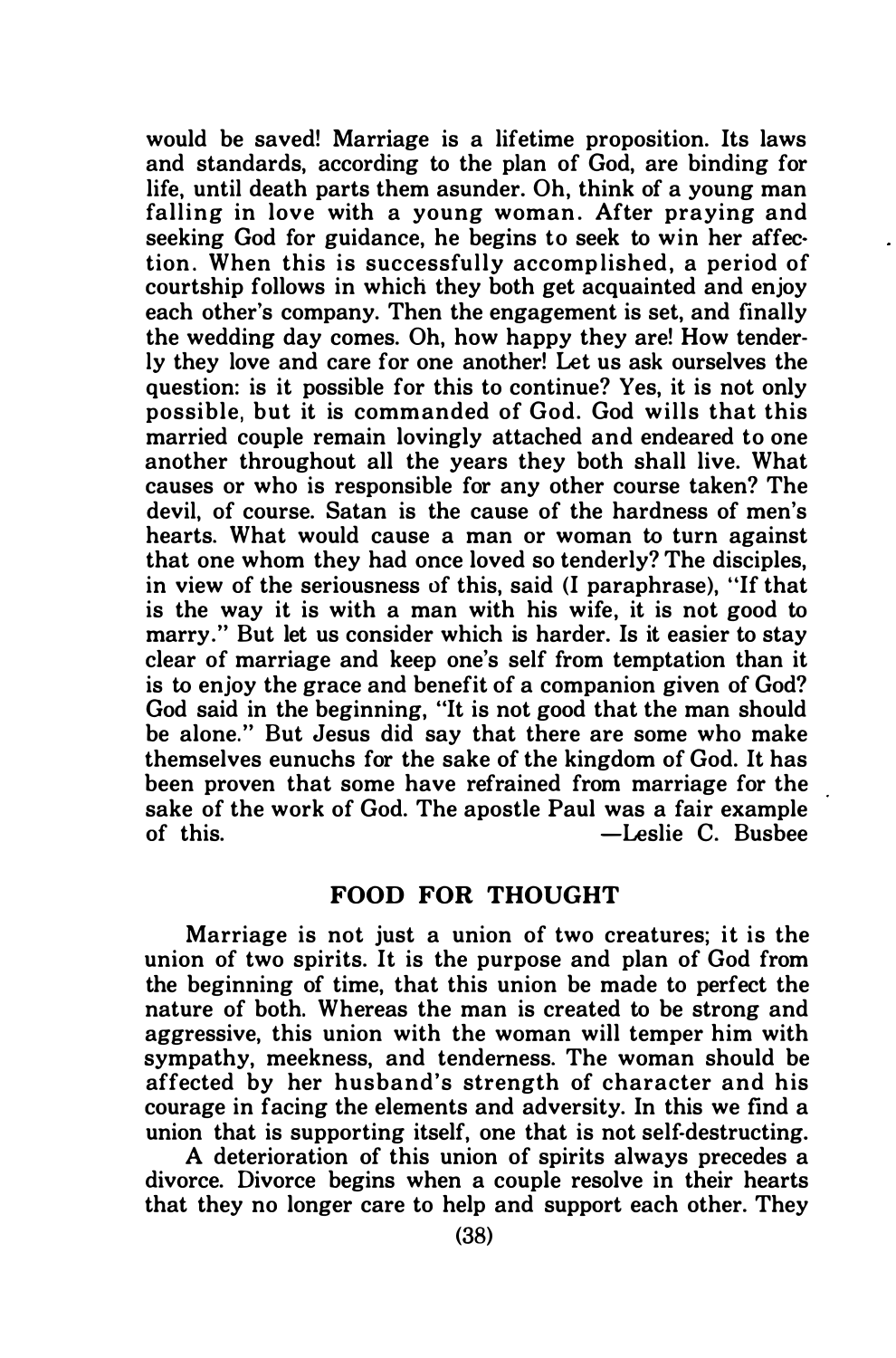have lost the qualities of a mutual tempering. Can you not see then why God forbids them to marry again? They have erred in following the plan that He has established.

How often the enemy deceives souls into believing that a new marriage partner is the solution to their lack of contentment. However. the study of many cases has proven that often the same problems develop in second marriages. The best policy is to earnestly entreat God for a workable solution to every difficulty and to hold sacred the commitment each has made to the other.  $-$ Wavne Murphev made to the other.

#### -------0-------

#### September 2, 1984

#### THE PERIL OF RICHES

Mark 10:17 And when he was gone forth into the way, there came one running. and kneeled to him, and asked him, Good Master. what shall I do that I may inherit eternal life?

Matt. 19:17 And he said unto him. Why callest thou me good? there is none good but one. that is, God: but if thou wilt enter into life. keep the commandments.

l.

18 He saith unto him. Which? Jesus said. Thou shalt do no murder. Thou shalt not commit adultery, Thou shalt not steal, Thou shalt not bear false witness.

19 Honour thy father and thy mother: and. Thou shalt love thy neighbor as thyself.

20 The young man saith unto him. All these things have I kept from my youth up: what lack I yet?

Mark 10:21 Then Jesus beholding him loved him, and said unto him. One thing thou lackest: go thy way. sell whatsoever thou hast. and give to the poor. and thou shalt have treasure in heaven: and come, take up the cross. and follow me.

Matt. 19:22 But when the young man heard that saying, he went away sorrowful: for he had great possessions.

Mark 10:23 And Jesus looked round about, and saith unto his disciples, How hardly shall they that have riches enter into the kingdom of God!

24 And the disciples were astonished at his words. But Jesus answered again, and saith unto them. Children. how hard is it for them that trust in riches to enter into the kingdom of God!

25 It is easier for a camel to go through the eye of a needle, than for a rich man to enter into the kingdom of God.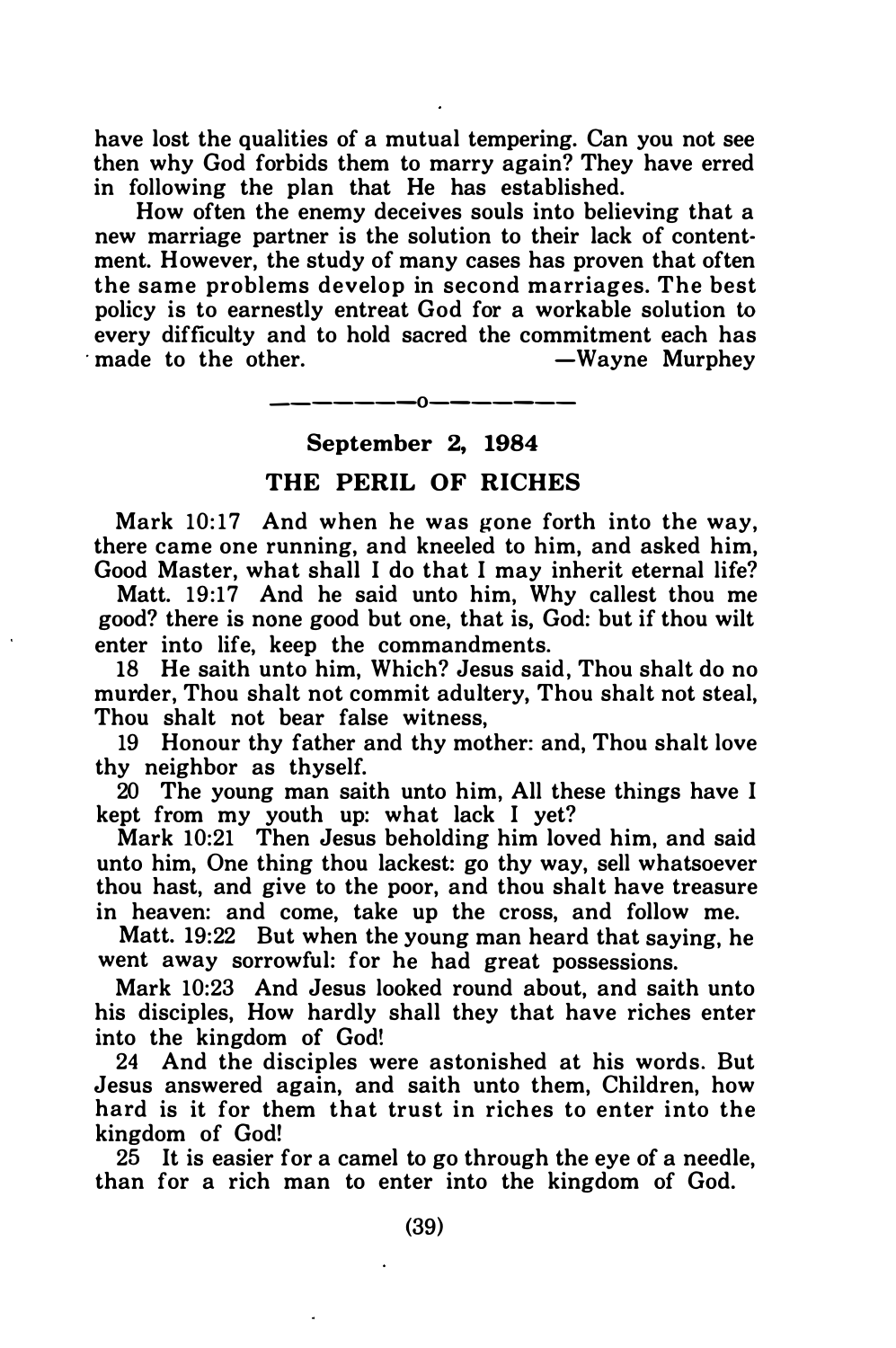28 Then Peter began to say unto him, Lo, we have left all, and have followed thee.

29 And Jesus answered and said, Verily I say unto you, There is no man that hath left house, or brethren, or sisters, or father, or mother, or wife, or children, or lands, for my sake, and the gospel's,

30 But he shall receive an hundredfold now in this time, houses, and brethren, and sisters, and mothers, and children, and lands, with persecutions; and in the world to come eternal life.

Memory Verse: For the love of money is the root of all evil: which while some coveted after, they have erred from the faith, and pierced themselves through with many sorrows. 1 Tim. 6:10.

Central Thought: The riches of this present world can cause a soul to be lost if that individual allows his heart to be set upon them.

Word Definitions: Eye of a needle: This is an accurate translation, but Adam Clarke states that the word "camel" is translated by several manuscripts to be the word "cable." As the two words are similar in the English, so are they in the Greek. Camel: "kamelon," and cable: "kamilon." I would say that the term cable would be a more accurate and realistic expression.

#### LESSON BACKGROUND

Luke 18:18, says that the man in our lesson was a ruler. Our lesson tells us that he had great possessions and that he was young. Thus we have the term, "the rich young ruler." He came running to Jesus. The thought of eternal life that he had heard Jesus speak about was on his mind. It sounded very desirous to him, just as it does to anyone. The pursuit of eternal life must be purged of everything selfish and fleshly. No doubt Jesus had several people in His time ask Him about this very important question. Here we have His answer in plain language. Note how Christ points first to the commandments. He names over several, one of which is, "Thou shalt love thy neighbor as thyself." This commandment covers the last six of the ten commandments. What about the other four commandments, though? Why did He not present them first? He wanted this young man to be aware of their value to Him, and also to hear an expression from him about the satisfaction that those commandments afforded. The rich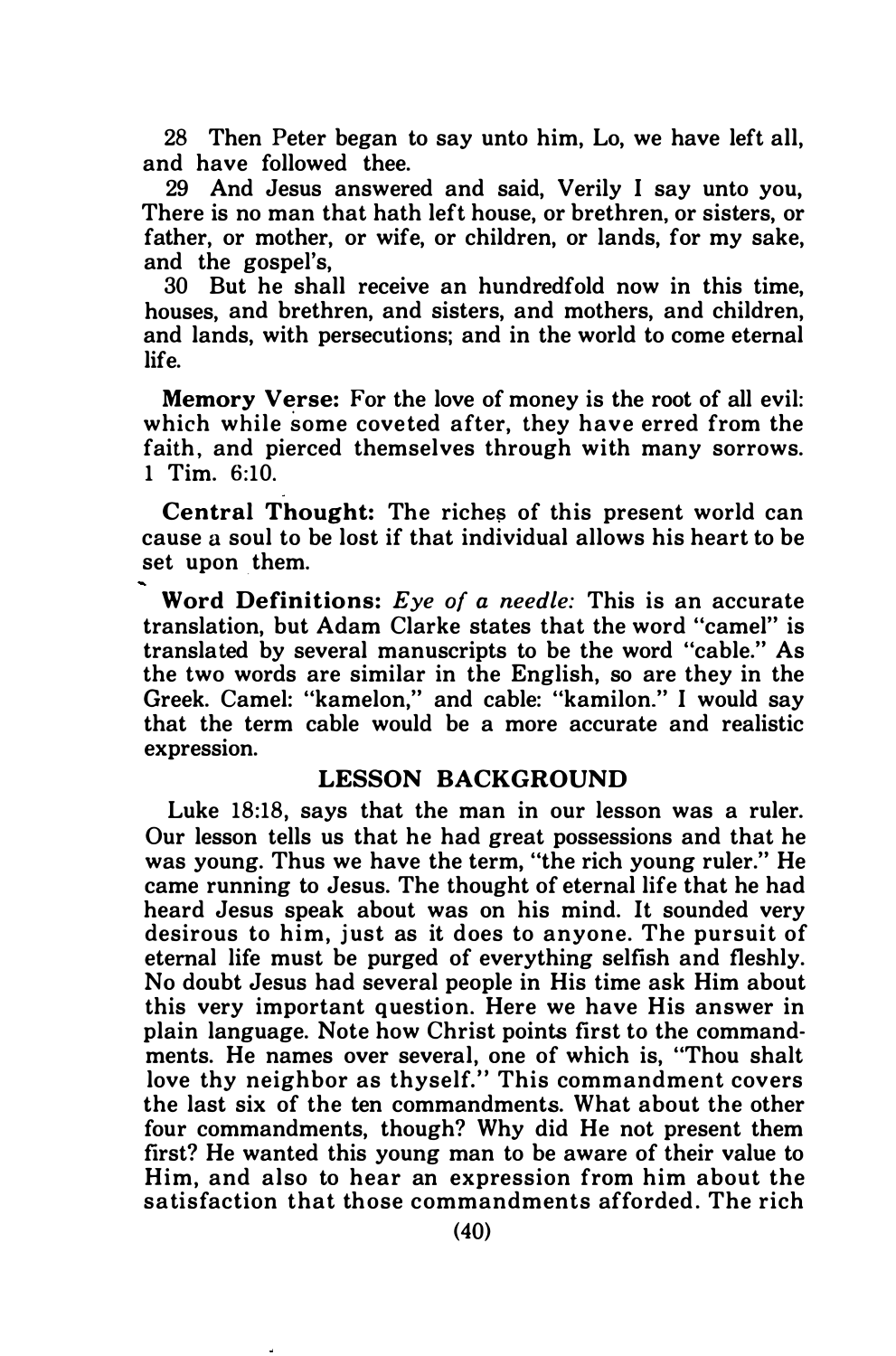young ruler's question, "What lack I yet?" shows that he had some doubts. He was keeping the last six, but was unaware of the meaning of the first four, which commandments have to do with our relationship with God. He was breaking that first commandment, "Thou shalt have no other gods before me." His money was his god. He refused to part with it. We do not hear from this man ever again  $-$ Leslie C. Bushee hear from this man ever again.

#### QUESTIONS:

- 1. Why is the thought of eternal life so attractive and alluring to the human mind?
- 2. Of what value is the keeping of the commandments of God to the soul of man?
- 3. What did Jesus feel within His heart as He beheld the young man?
- 4. What did Jesus tell this man to do in order to be perfect?<br>5. What is there about riches that cause men to miss the
- What is there about riches that cause men to miss the mark?
- 6. What do people usually do when riches are in their grasp?<br>7. What can a person have hope of receiving for leaving all
- What can a person have hope of receiving for leaving all for Christ?

## ADULTS' AND YOUNG PEOPLE'S COMMENTS

Here was a young ruler who had already attained success and wealth. Some people are honest and work hard for their money. Others are dishonest and crafty in their pursuit of an inheritance. This could have been the case with this young man. He had great possessions, and it could very well be that he had obtained it all honestly. He stated that he had kept these commandments from his youth. What was this man's hang-up? It was the fact that his heart was wrapped up in that earthly gain, and that he was trusting in it for security and success. Jesus knew this. Jesus knew that he would have to get the money out of his heart before he could ever lay hold of eternal life. This is why Jesus answers the questions of His disciples as He did. Who is a rich man? Adam Clarke has a very good expression concerning this: "A rich man, in my opinion, is one who gets more than is necessary to supply all of his wants, and those of his household, and keeps the rest to himself, though the poor are starving through the lack of the necessaries of life. He is a man who gets all he can, saves all he can, and keeps all he has gotten. Can such a person enter God's kingdom? No!"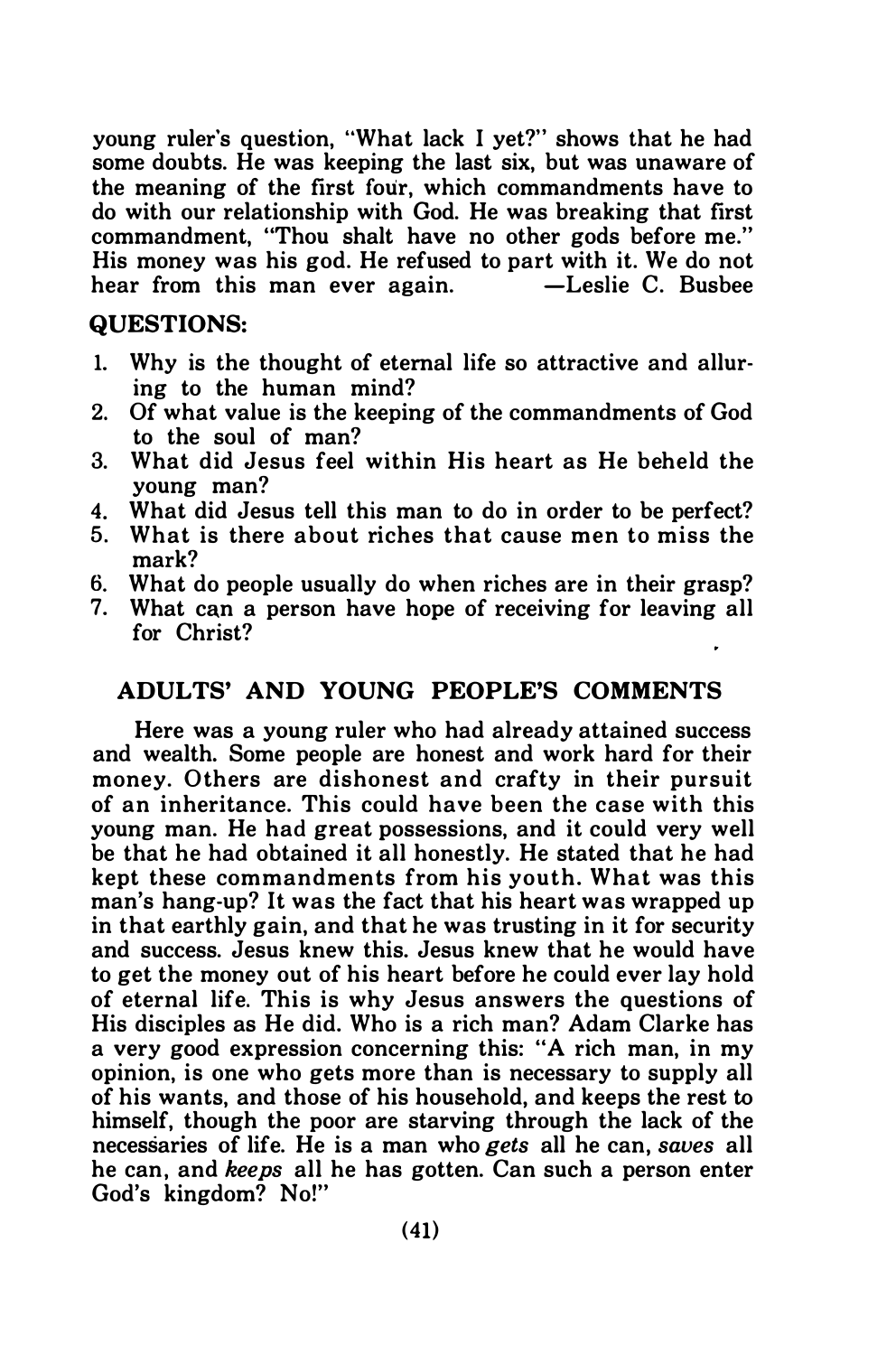The disciples had left all to follow Christ. Jesus gave them a bright prospect for the future, and this bright hope is for us today who will leave all to follow Jesus and prove to Him that our treasures are not in this world, but in heaven above. -Leslie C. Busbee

#### FOOD FOR THOUGHT

If you view a rich man's wealth you may envy him. If you could feel his accompanying misery you would pity him. Riches will not satisfy the heart. If you have riches and are content, it is not because of them, but in spite of them. The thought was once expressed that the rich are the real outcasts 9f society and that special missions ought to be organized to meet their unique problems.

Riches are the pettiest and the least worthy of gifts which God can bestow. What are riches in comparison to God's eternal Word, to good health, a nice family, wisdom, and understanding? Yet men will toil after riches day and night and exclude God from their lives.

It is not wrong to acquire material goods but the way to receive a blessing is the dispersing of them. Think of the genuine satisfaction the rich young ruler could have felt to see the faces of the poor light up as he provided the necessities of life for them. Jesus taught this simple truth when He said, "It is more blessed to give than to receive." Acts 20:35.

--Wayne Murphey

#### THE INDIAN'S REVENGE (Continued from page 31)  $\blacktriangle \clubsuit$

-------0-------

The morning that witnessed the departure of the hunters was one of surpassing beauty. No cloud was to be seen upor the brow of William Sullivan. The bright beams of the early sun seemed to have dissipated the fears which had haunted him on the previous evening, and it required an earnest entreaty of his wife to prevent his removing the feather from his cap. She held his hand while she whispered in his ear, and a slight quiver agitated his lips as he said, "Well, Mary dear, if you really think this feather will protect me from the redskins, for your sake I will let it remain." William then put on his cap, shouldered his rifle, and the hunters were soon on their way seeking for game.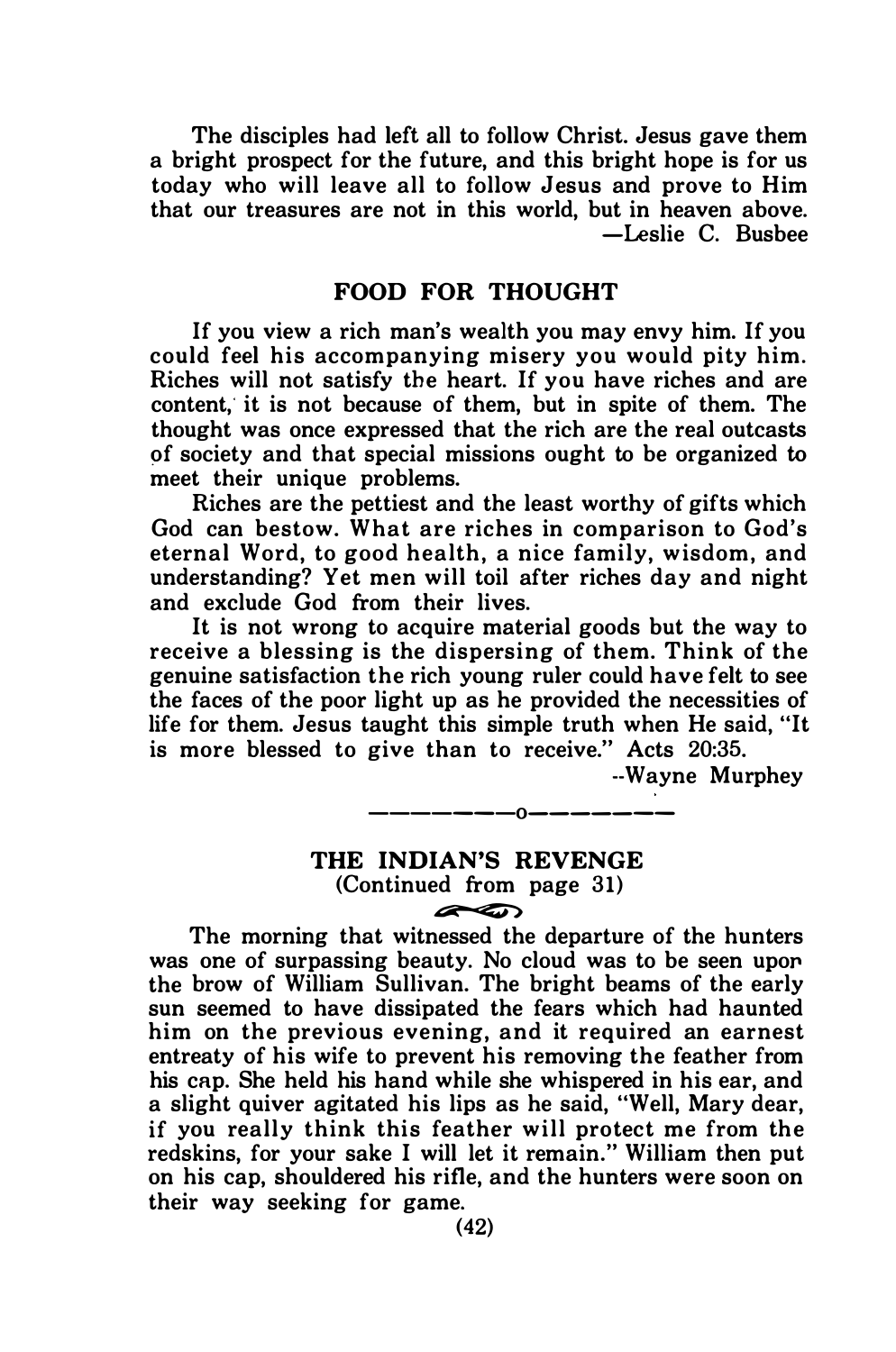The day wore away as is usual with people on such excursions. Many animals were killed, and at night the hunters took shelter in the cave of a bear, which one of the party was fortunate enough to shoot, as he came at sunset toward the bank of the river. His flesh furnished them with some excellent steaks for supper, and his skin spread upon a bed of leaves pillowed their heads through a long November night.

With the first dawn of morning, the hunters left their rude shelter and resumed the chase. William, in consequence of following a fawn too ardently, separated from his companions, and in trying to rejoin them became bewildered. Hour after hour he sought in vain for some mark by which he might thread the intricacy of the forest, the trees of which were so thick that it was but seldom that he could catch a glimpse of the sun; and not being much accustomed to the woodman's life, he could not find his way as one of them would have done, by noticing which side of the trees was most covered with moss or lichen. Several times he started in alarm, for he fancied that he could see the glancing eyeballs of some lurking Indian, and he often raised his gun to his shoulder, prepared to sell his life as dearly as he could.

Toward sunset the trees lessened and grew thinner, and by and by he found himself upon the outskirts of an immense prairie, covered with long grass, and here and there with patches of low trees and brushwood. A river ran through this extensive tract, and toward it Sullivan directed his lagging footsteps. He was both faint and weary, not having eaten anything since the morning. On the bank of the river there were many bushes, therefore Sullivan approached with caution, having placed his rifle at half-cock, to be in readiness against any danger that might present itself. He was yet some yards from its brink, when a rustling in the underwood made him pause, and the next instant out rushed an enormous buffalo. The animals usually roam through the prairies in immense herds, sometimes amounting to many thousands in number; but occasionally they are met with singly, having been separated from the main body either by some accident, or by the Indians, who show the most wonderful dexterity in hunting these formidable creatures. The buffalo paused for a moment, and then lowering his enormous head, rushed forward toward the intruder. Sullivan took aim; but the beast was too near to enable him to do so with that calmness and certainty which would have insured success, and though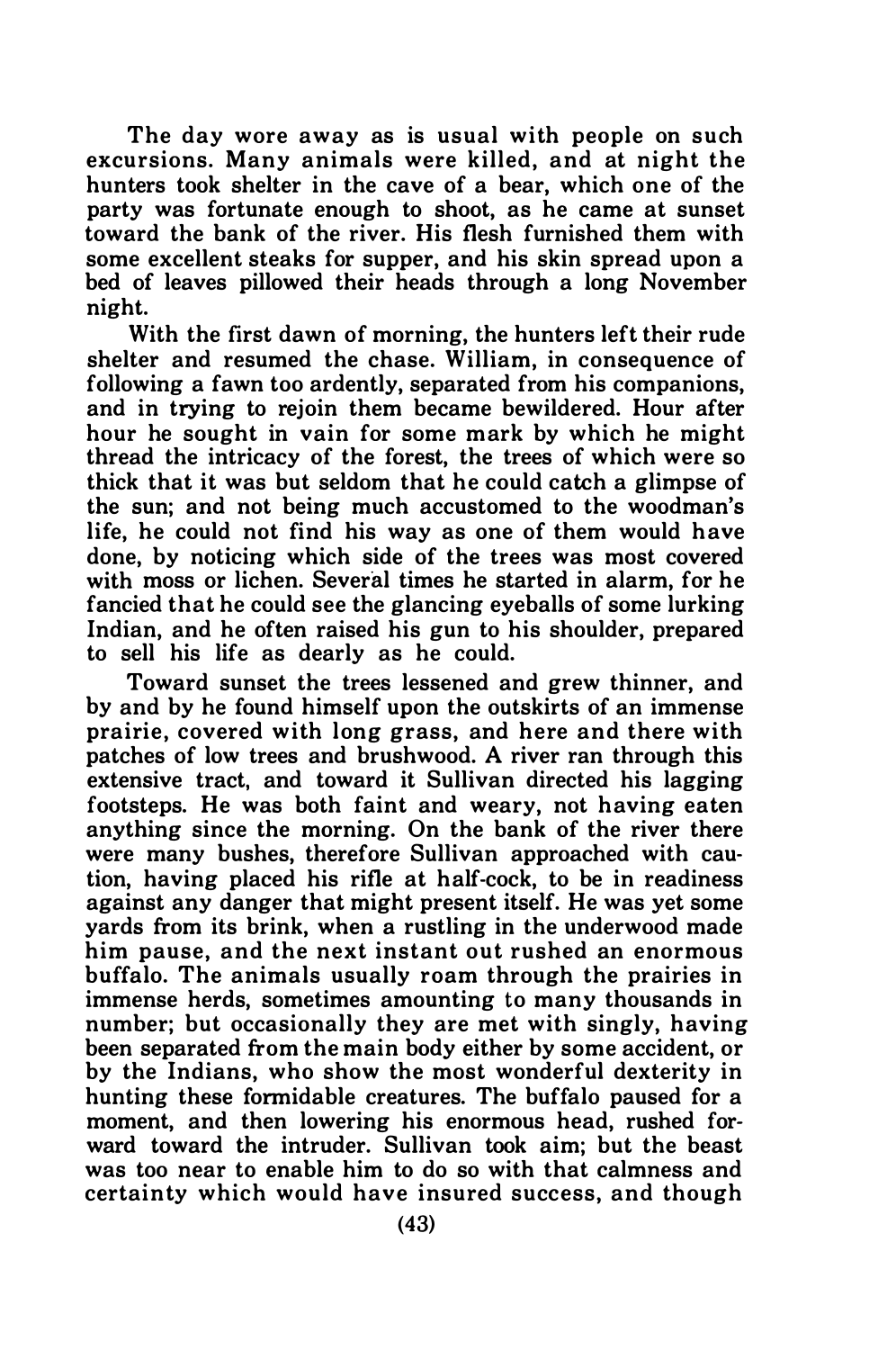slightly wounded, it still came on with increased fury. Sullivan was a very powerful man, and though weakened by his long fast and fatiguing march, despair gave him courage and nerved his arm with strength, and with great presence of mind he seized the animal as it struck him on the side with its horn, drawing out his knife with his left hand, in the faint hope of being able to strike it into his adversary's throat. But the struggle was too unequal to be successful, and the buffalo had shaken him off, and thrown him to the ground, previous to trampling him to death when he heard the sharp crack of a rifle behind him, and in another instant the animal sprang into the air, then fell heavily close by, and ind�ed partly upon, the prostrate Sullivan. A dark form in the Indian garb glided by a moment after, and plunged his hunting-knife deep into the neck of the buffalo, though the shot was too true not to have taken effect, having penetrated to the brain; but the great arteries of the neck are cut, and the animal thus bled, to render the flesh more suitable for keeping a greater length of time.

The Indian then turned to Sullivan who had now drawn himself from under the buffalo, and who, with mingled feelings of hope and fear, caused by his ignorance whether the tribe to which the Indian belonged was friendly or not, begged of him to direct him to the nearest white settlement.

"If the weary hunter will rest till morning, the eagle will show him the way to the nest of his white dove," was the reply of the Indian, in that figurative style so general among his people; and then taking him by the hand he led him through the rapidly increasing darkness, until they reached a small encampment lying near the river, and under the cover of some trees which grew upon its banks. Here the Indian gave Sullivan a plentiful supply of hominy, or bruised Indian corn boiled to a paste, and some venison; then spreading some skins of animals slain in the chase, for his bed, he signed to him to occupy it, and left him to his repose.

(To Be Continued)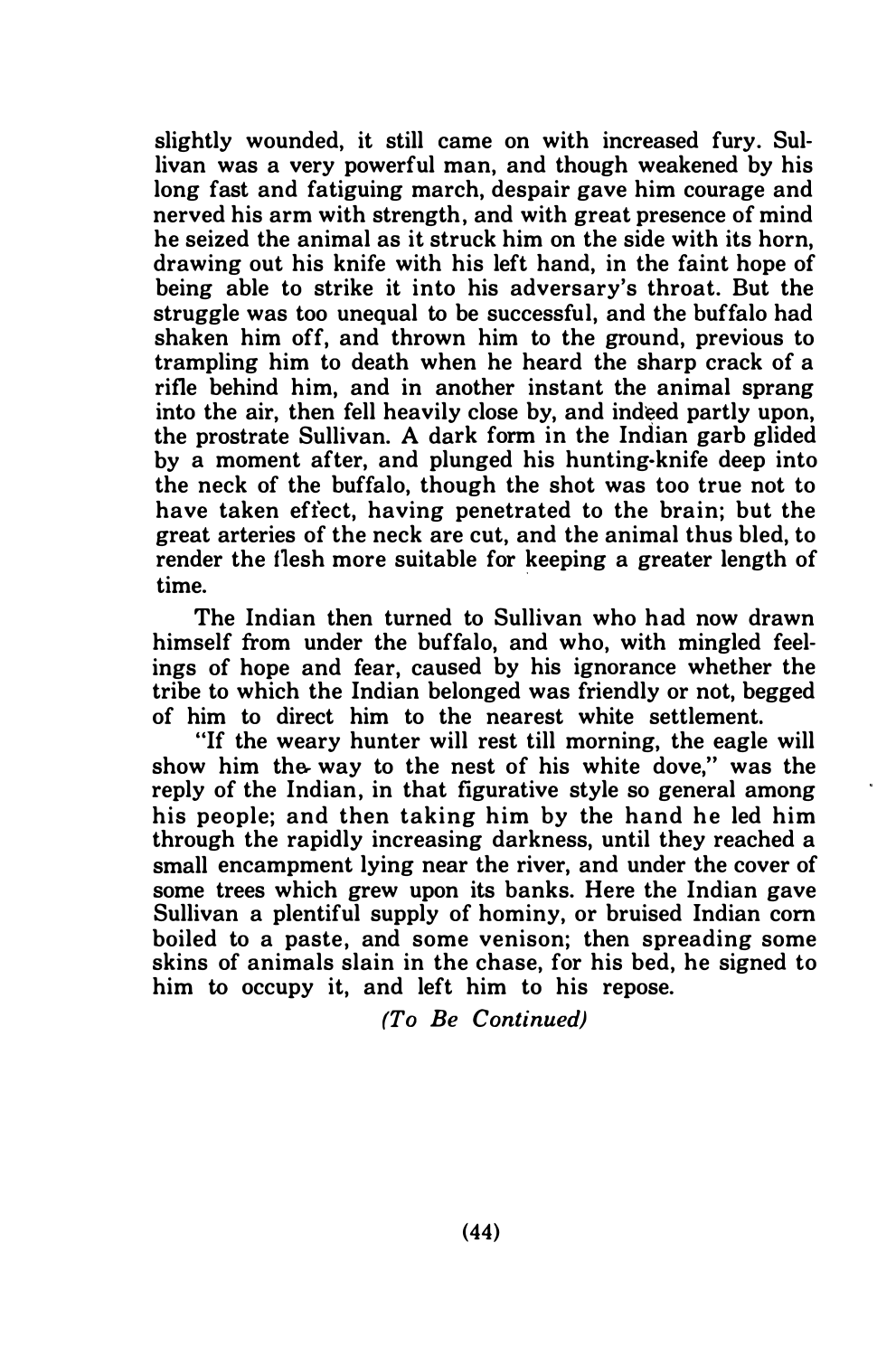#### PARABLE OF THE HOUSEHOLDER

Matt. 20:1 For the kingdom of heaven is like unto a man that is an householder, which went out early in the morning to hire labourers into his vineyard.

2 And when he had agreed with the labourers for a penny a day, he sent them into his vineyard.

3 And he went out about the third hour, and saw others standing idle in the marketplace.

4 And he said unto them: Go ye also into the vineyard, and whatsoever is right I will give you. And they went their way.

5 Again he went out about the sixth and ninth hour, and did likewise.

6 And about the eleventh hour he went out, and found others standing idle, and saith unto them, Why stand ye here all the day idle?

7 They say unto him, Because no man hath hired us. He saith unto them, Go ye also into the vineyard; and whatsoever is right, that shall ye receive.

8 So when even was come, the lord of the vineyard saith unto his steward, Call the labourers, and give them their hire, beginning from the last unto the first.

9 And when they came that were hired about the eleventh hour, they received every man a penny.

10 But when the first came, they supposed that they should have received more; and they likewise received every man a penny.

11 And when they had received it, they murmured against the goodman of the house,

12 Saying, These last have wrought but one hour, and thou hast made them equal unto us, which have borne the burden and heat of the day.

13 But he answered one of them, and said, Friend, I do thee no wrong: didst not thou agree with me for a penny?

14 Take that thine is, and go thy way: I will give unto this last, even as unto thee.

15 Is it not lawful for me to do what I will with mine own? Is thine eye evil, because I am good?

16 So the last shall be first, and the first last: for many be called, but few chosen.

Memory Verse: Therefore said he unto them, The harvest truly is great, but the labourers are few: pray ye therefore the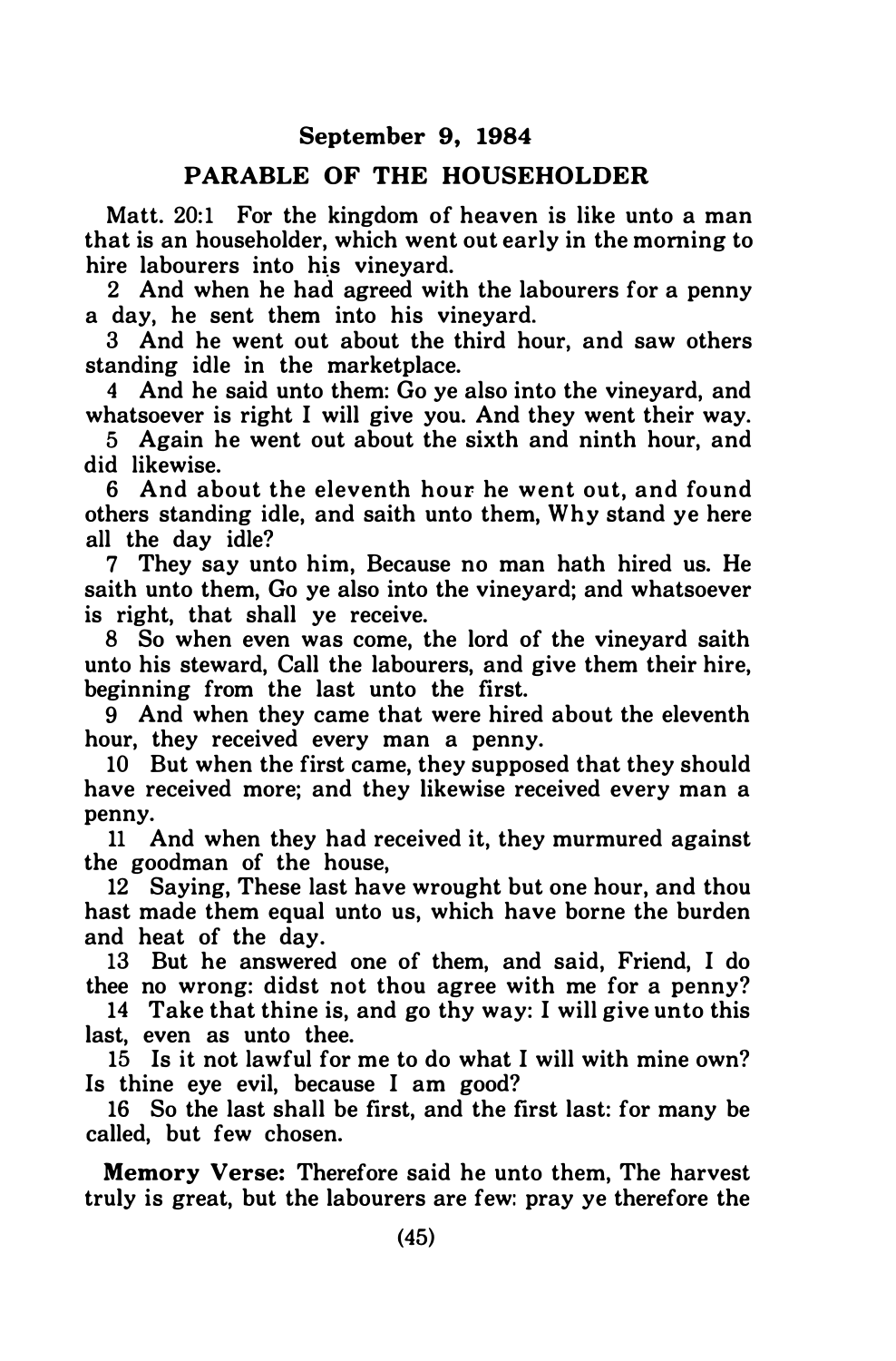Lord of the harvest, that he would send forth labourers into his harvest. Luke 10:2.

Central Thought: God will reward every laborer who is faithful in His cause—not according to how much is accomplished, but according to His own purpose and grace given to us in Christ Jesus.

Word Definitions: Householder: The head of a family. Third hour: 9:00 a. m. The Jewish day began at 6:00. Thus, the sixth, ninth, and eleventh hours were: 12:00 noon, 3:00 p. m., and 5:00 p. m., respectively.

#### LESSON BACKGROUND

It is very evident that the parable of our lesson today was given at the same time as our lesson last Sunday. Jesus had just admonished the rich young ruler and had afterward warned the disciples concerning the peril of riches. Peter then had made the statement that he and the other disciples had forsaken all and followed Jesus, desiring to know what they were to receive. Jesus emphatically assured him that everyone who forsook all to follow Him would be recompensed a hundred fold, and would inherit eternal life. He then made this statement: "But many that are first shall be last, and the last shall be first." Matt. 19:30; Mark 10:31. Now this saying is very important as an introduction to our lesson today. This is repeated at the closing of Christ's discourse. Our lesson deals principally with this thought. "The first shall be last, and the last shall be first." God's order and favor is much different than that of men. God guages reward and worth on far different scales than mortals do. Remember that we are dealing with eternal rewards in our lesson. We must not allow carnal ideas to cloud the precious hope that we have in Christ. Jesus assured the disciples of eternal recompense, but inserted this caution of the first being last and the last first. God looks at things differently. He sees not the greatness of the deed nor the amount of the labor. He sees rather the earnest and willing effort from the obedient and loving heart.

-Leslie C. Busbee

#### QUESTIONS:

- 1. What is our lesson today a warning and reproof against?
- 2. How many times did the householder go out to hire laborers?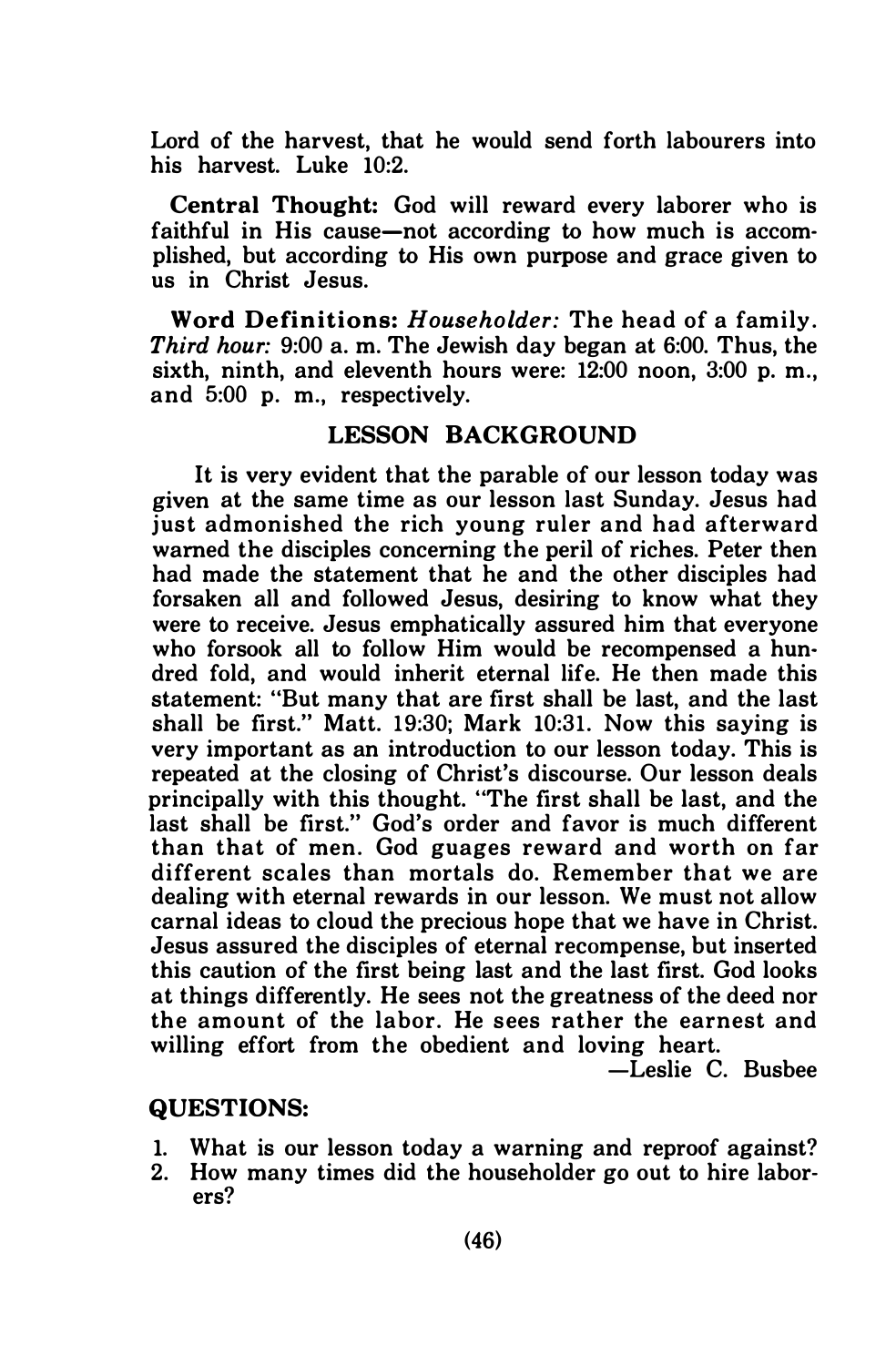- 3. Does God need laborers in His harvest today?
- 4. What agreement did the man make with the laborers he hired at first in the early morning? What did he agree to give to the others?
- 5. Whom did he pay first?
- 6. Can you discern the reason why he did this?<br>7. Who would we think he ordinarily would have n
- Who would we think he ordinarily would have paid first?
- 8. What does an evil eve of unbelief cause a person to do?
- 9. How should we feel about our labor for the Lord concerning it meriting anything from God?

#### ADULTS' AND YOUNG PEOPLE'S COMMENTS

All seems to go well with things in our lesson until the end of the day when retribution is handed out. The man told his servant to give the laborers their hire, beginning from the last unto the first. Perhaps if some of us were doing this, we would have paid the first, but Jesus is bringing this out and speaking spiritual language to us. The heavenly reward will not be enjoyed as merely a wage to an individual. The glory and joyful benefit of the crowns of eternal life will be shared by all who are counted worthy. The joy and realization of one's acceptance with God in that day will be so great that the amount of one's labors in that cause will not really matter as much. This is the truth that Jesus is really driving at. Just as later He reproves the disciples for thinking of pre-eminence and ruling over others, so He is instructing them now to not be overly conscious of the laborers in His cause. The one who begins at the eleventh hour will be just as richly rewarded as anyone. The important thing is to get in the cause of Christ and be a partaker with Him. Heaven will be worth it all. "Whatever is right" He will give. The men who were taken in at the eleventh hour had lacked opportunity. They were not intentionally idle, and their service rendered dutifully and faithfully meant just as much as that which the others had rendered. It is lawful for God to do as He wills. Our eye must not be evil to scan God's work critically. Let us be willing to let Him have His way, and be willing to be counted as the last. We will not fail to be rewarded as our wise God decrees. -Leslie C. Busbee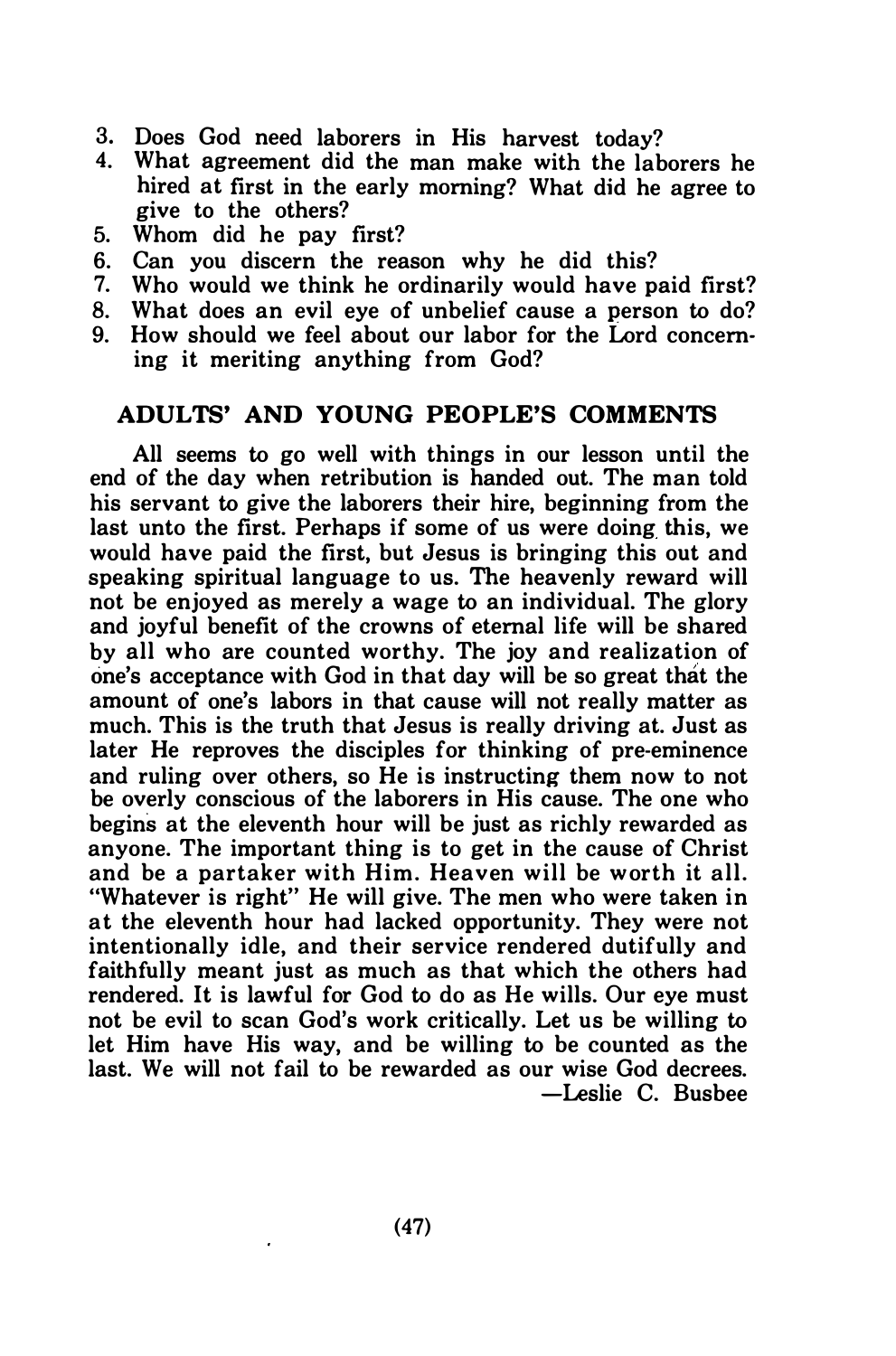We are living for God with our eye upon the reward at the last. Those who hire out to an employer, do so with the wage in view. Be assured that if you are faithful to the end God will be faithful to give you the reward. "For God is not unrighteous to forget your work and labour of love." Heb. 6:10. The reward in our lesson was a penny, which certainly does not sound like much in our present society. However, the full glory of that heavenly reward cannot be comprehended by the human mind. Consider it this way. God created the beauties of nature and the universe in six days. Jesus told His disciples before He left the earth that He was going to prepare a place for them and would return to receive them. If He has been preparing that place in the 2000 years that He has been gone, it must be glorious.

God cautioned us lest we allow our eve to become evil because of supposed injustices. If we do, we will lose our reward. Perhaps you have noticed that when God is blessing a particular one, others will grumble and find fault with that individual. It is not wise to compare our earthly blessings with those of another, but rejoice with them while maintaining our faithfulness to God in striving for that heavenly prize which He has promised. The settlement of the Murphey

——————————————

#### September 16, 1984

#### DESIRE FOR PRE-EMINENCE REBUKED

Mark 10:35 And James and John, the sons of Zebedee, came unto him, saying, Master, we would that thou shouldest do for us whatsoever we shall desire.

36 And he said unto them, What would ye that I should do for you?

37 They said unto him, Grant unto us that we may sit, one on thy right hand, and the other on thy left hand, in thy glory.

38 But Jesus said unto them, Ye know not what ye ask: can ye drink of the cup that I drink of? and be baptized with the baptism that I am baptized with?

39 And they said unto him, We can. And Jesus said unto them, Ye shall indeed drink of the cup that I drink of; and with the baptism that I am baptized withal shall ye be baptized: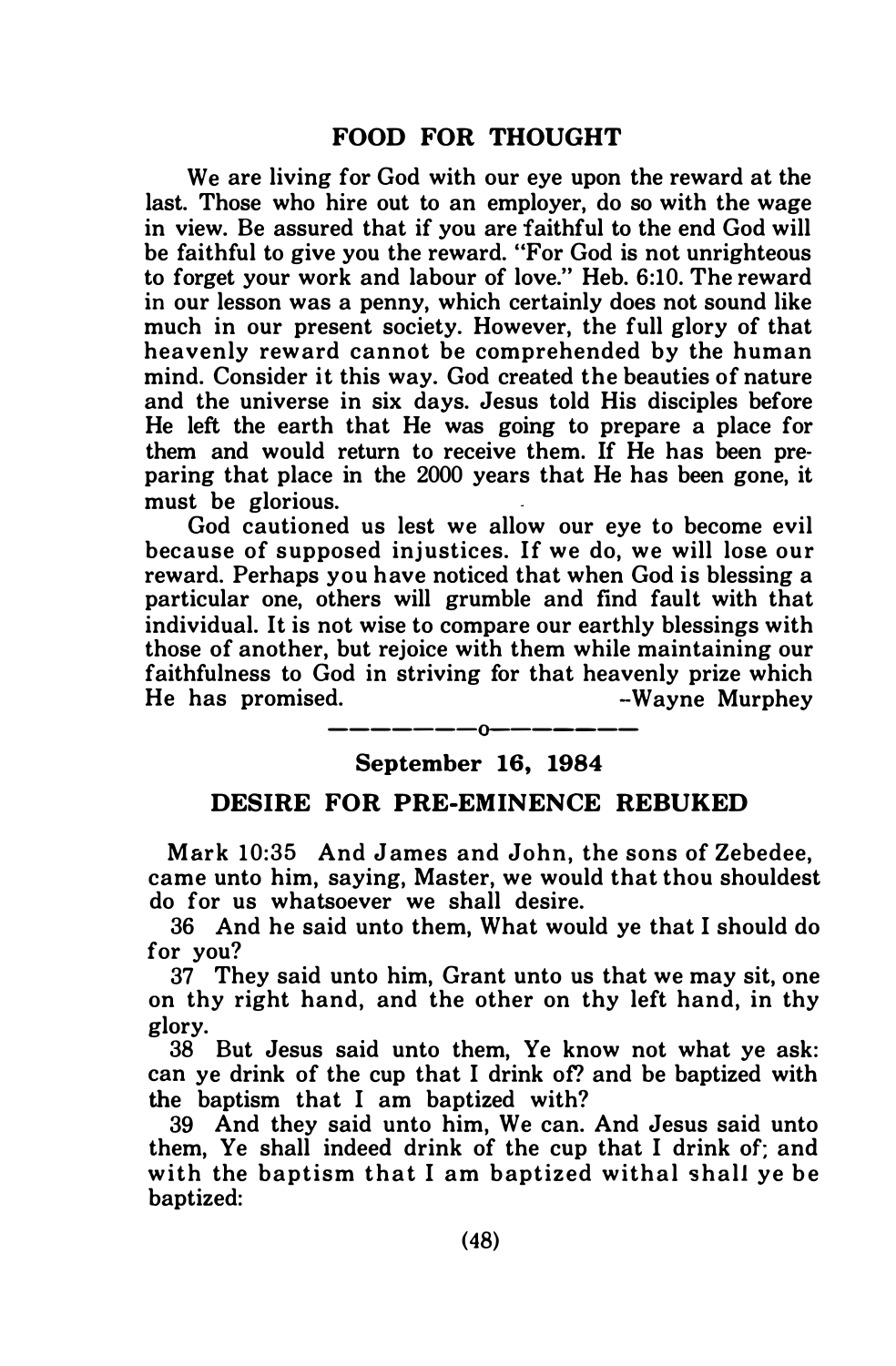40 But to sit on my right hand and on my left hand is not mine to give; but it shall be given to them for whom it is prepared.

41 And when the ten heard it, they began to be much displeased with James and John.

42 But Jesus called them to him, and saith unto them, Ye know that they which are accounted to rule over the Gentiles exercise lordship over them; and their great ones exercise authority upon them.

43 But so shall it not be among you: but whosoever will be great among you, shall be your minister:

44 And whosoever of you will be the chiefest, shall be servant of all.

45 For even the Son of man came not to be ministered unto, but to minister, and to give his life a ransom for many.

Luke 22:27 For whether is greater, he that sitteth at meat, or he that serveth? is not he that sitteth at meat? but I am among you as he that serveth.

Memory Verse: Let nothing be done through strife or vainglory; but in lowliness of mind let each esteem other better than themselves. Phil. 2:3.

Central Thought: The Lordship of Jesus Christ is portrayed and executed through being the servant of all.

Word Definitions: *Minister:* One who serves others, Ransom: A price paid by one for the deliverance and freedom of others; a redemptive price or atonement.

#### LESSON BACKGROUND

Once again, Jesus renews His deliberate journey toward Jerusalem. From the place on the farther side of Jordan, Jesus began to move to the south toward Jericho. John tells us that Jesus went away again beyond Jericho to a place where John first baptized, which was Bethabara. John 1 :28; 10:40. Jesus had mentioned already to them concerning the regeneration when He would sit upon the throne of His glory, and they would sit upon thrones also. Matt. 20:28. As they went along, Jesus warned them again of the upcoming events at Jerusalem when He would be betrayed and condemned. Mark tells us that the disciples were amazed and afraid. Matthew tells us that the mother of James and John was the one who approached Jesus with this fantastic idea of positions at His right and left hands. Matt. 20:20, 21. Mark said that it was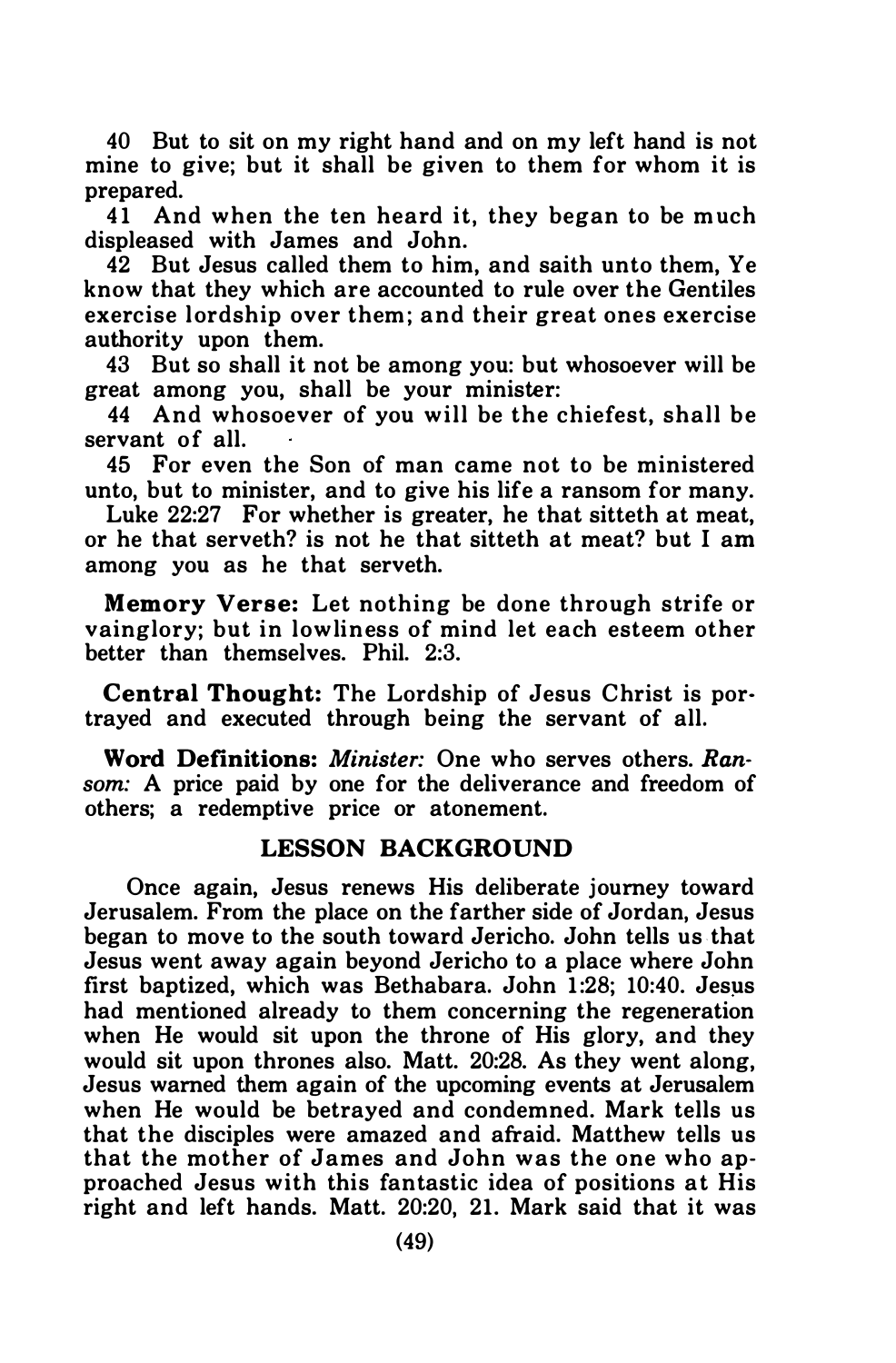James and John who requested this. We can take both accounts as correct, for there is no doubt that this desire was in the hearts of these men even though their mother may have actually made the request. At any rate it was a carnal desire that moved their hearts. The idea of ruling over others is an age-old fantasy of the fallen nature of man. Wanting to domineer and lord over others has been, and still is a blinded passion of unregenerated minds. Although the disciples felt that they were able to drink of the cup of suffering and death, they were in no spiritual condition to comprehend what that would mean. The reaction of the other disciples is another clear indication that their desire and request was flesh-born. It is a true miralce that Jesus was able to fashion these men into His apostles while wading through the flooded errors of their<br>understanding!<br>-Leslie C. Busbee -Leslie C. Busbee

#### QUESTIONS:

- 1. What was in the hearts of these disciples that caused them to desire and request what they did?
- 2. Do you think that they were capable of understanding what the cup and baptism of Christ would mean to them?
- 3. According to what Jesus said, do you think that such positions at His right and left hands are available?
- 4. What caused the other ten disciples to be displeased?
- 5. What did Jesus have against the desire to lord over others?
- 6. How was it to be in His disciples?
- 7. How did Jesus demonstrate the position of being a servant?

## ADULTS' AND YOUNG PEOPLE'S COMMENTS

This concept of being a servant is easily overlooked. The disciples seemed not to realize this at all in their vain desire for pre-eminence. Jesus declared that the manner of people exercising lordship over others was a way of the world. Jesus said, "I am among you as He that serveth." He rendered His greatest service by giving His life as an atonement for the sins of the entire world. Oh, can we not behold Him by the grace of God tasting death for every man! He was ministering to us. He was offered upon the sacrifice and service of our faith. By His death He rendered service to us, and now He calls us all to follow Him and be a partaker of His Spirit and attitude. Oh, that we would have the mind of Christ in everything! The desire for pre-eminence must be quenched by the Spirit of .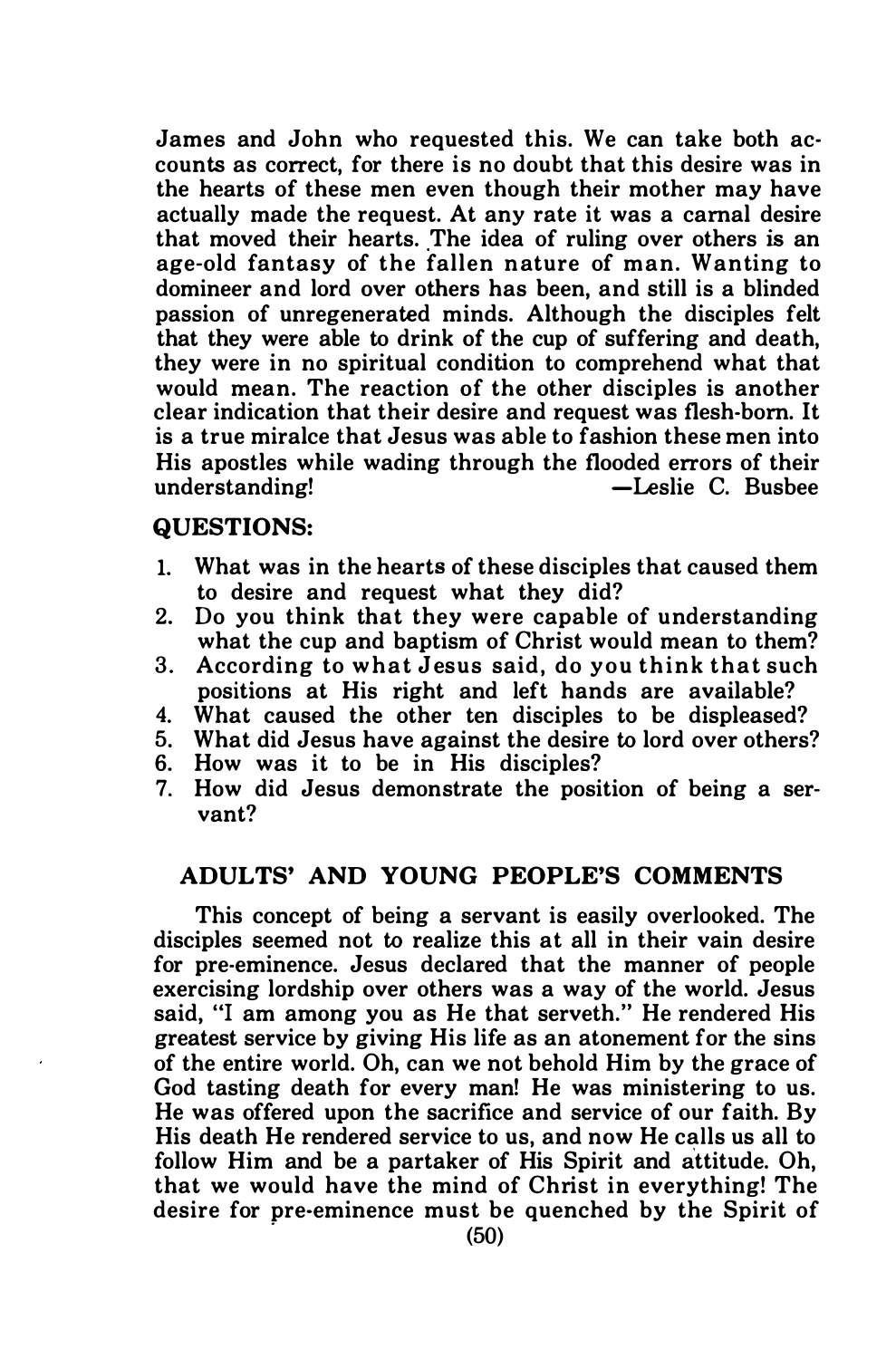Christ. There is a tendency in humanity to want to be domineering over others. This must be controlled by wisdom and the fear of God. Christ set the perfect example, that, even though He was Master and Lord, He humbled Himself to the form of a servant. How cheap and vain seems the two disciples' desire for those lofty positions! Yes, there is a throne, but before the throne must come the cross, and before the exaltation must come the humiliation. Before the King reigns, He must serve. Oh, may God help us all to be willing servants of the Lord and one another!

## FOOD FOR THOUGHT

Jesus spoke the words. "I am among you as he that serveth," and He proved it by His actions. Many people praise their own virtues, but when it comes to proving them, it is a di fferent story. Not only did Jesus serve His own people but He served the Gentiles, a race who was despised by the Jews. There are many instances recorded in the Bible in which Jesus gazed with compassion upon those around Him and helped them. There are surely many things which He did which are not recorded. John wrote, "And there are also many other things which Jesus did, the which, if they should be written every one. I suppose that even the world itself could not contain the books that should be written." John 21 :25. Jesus was truly a servant in every sense of the word.

I believe that it is because of the carnal attitudes which the disciples sometimes displayed that Jesus instituted the ordinance of feet washing. To wash someone's feet with malice, envy, jealousy, or pre-eminence in your heart is a humbling experience. Can you imagine an earthly king presiding on his throne, humbling himself to the task of washing the feet of his servants? How can one rule with authority when he has humbled himself so? Yet we find the very Son of God, the Creator of the heavens and the earth, washing the feet of His disciples, who were men from the lowest ranks of society. The very fact that Jesus did not exempt anyone from the command to wash one another's feet, lets us know that no one is of more importance than another in the Church that He instituted.  $\cdot$ Wayne Murphey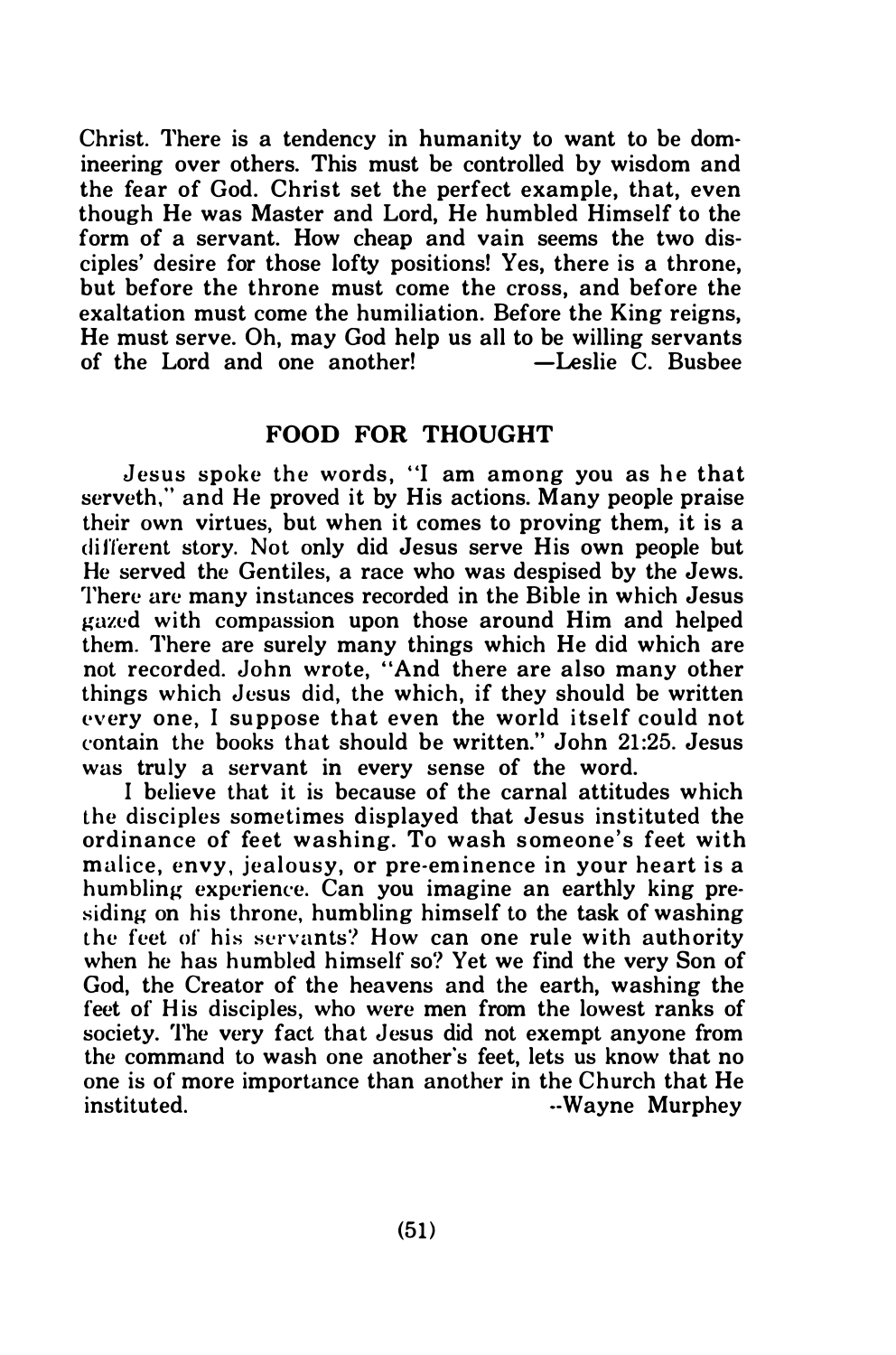#### September 23, 1984

#### COVETOUSNESS REBUKED

Luke 12:13 And one of the company said unto him, Master, speak to my brother, that he divide the inheritance with me.

14 And he said unto him, Man, who made me a judge or a divider over you?

15 And he said unto them, Take heed, and beware of covetousness: for a man's life consisteth not in the abundance of the things which he possesseth.

16 And he spake a parable unto them, saying, The ground of a certain rich man brought forth plentifully:

17 And he thought within himself, saying, What shall I do, because I have no room where to bestow my fruits?

18 And he said, This will I do: I will pull down my hams, and build greater; and there will I bestow all my fruits and my goods.

19 And I will say to my soul, Soul, thou hast much goods laid up for many years; take thine ease, eat, drink, and be merry.

20 But God said unto him, Thou fool, this night thy soul shall be required of thee: then whose shall those things be, which thou hast provided?

21 So is he that layeth up treasure for himself, and is not rich toward God.

33 Sell that ye have, and give alms; and provide yourselves bags which wax not old, a treasure in the heavens that faileth not, where no thief approacheth, neither moth corrupteth.

34 For where your treasure is, there will your heart be also.

Memory Verse: Let your conversation be without covetousness; and be content with such · things as ye have: for he hath said, I will never leave thee, nor forsake thee. Heb. 13:5.

Central Thought: We are to guard against covetousness and the desire for earthly gain, for all these things will perish and are not worthy of our affection. We ought rather to lay up treasures in heaven and keep our hearts on them.

Word Definition: Covetousness: Greed, selfish desire for money and gain. Covetousness is an inordinate and unholy desire. It can never really be satisfied, for as soon as such a heart grasps one treasure, it is reaching out for another.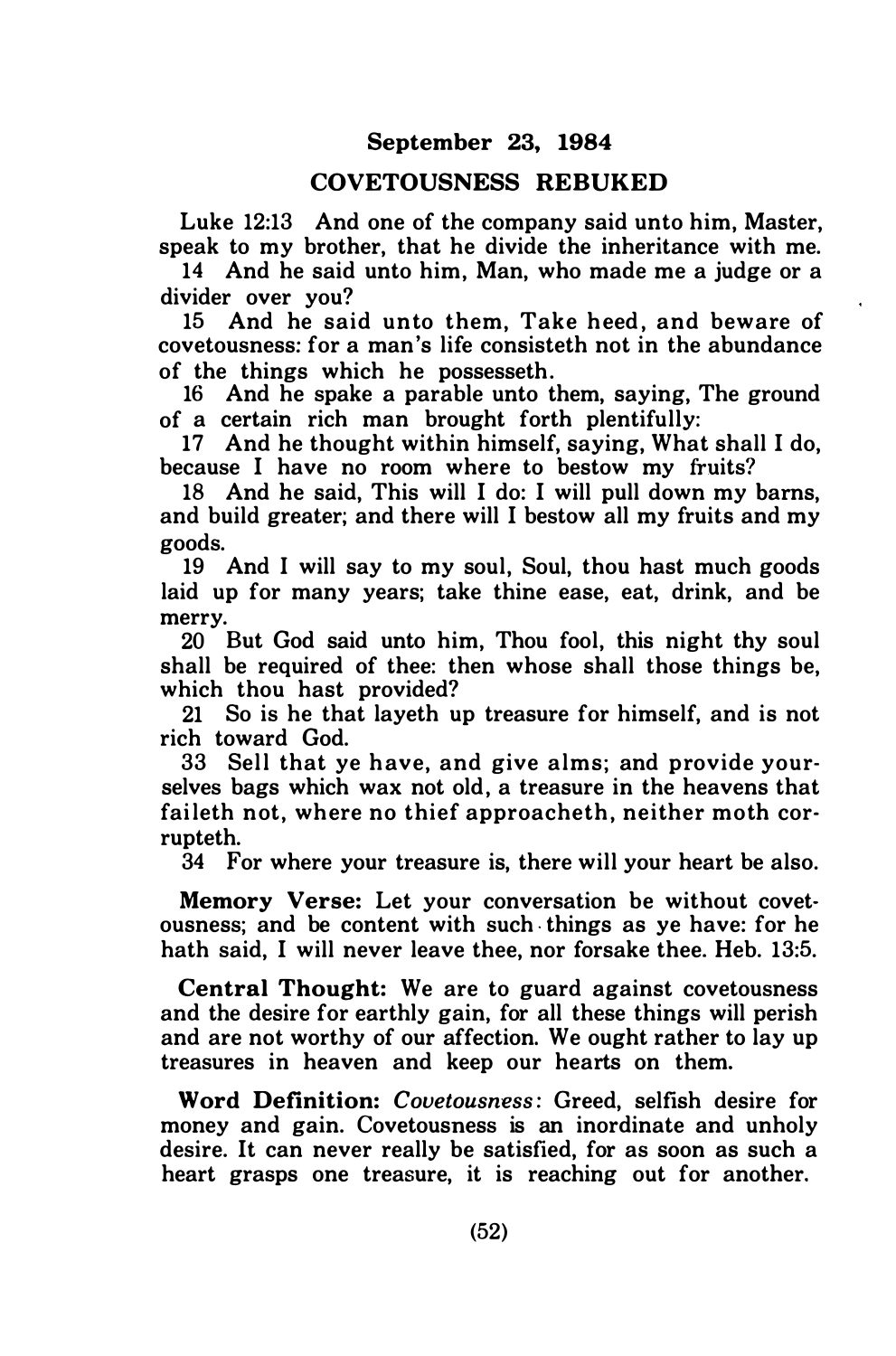#### LESSON BACKGROUND

We will return to Luke's writing now. Jesus is still journeying toward Jerusalem. Great crowds are following Him. It is an innumerable multitude who tread upon one another in their excitement to see Him. After a discourse of warning against the practices of the Pharisees and of the coming judgment, Jesus is apppoached by one of the company. It seems that the man's brother is taking advantage of him, as greedy people often do today. It could have been that this man's brother was doing this as a token of his hatred because of Jesus. As at other times, Jesus offers no solution to the problem-in a financial way. He refuses to assume any interest or responsibility for this man's request. As we study and survey this subject of wealth and riches, our hearts are stirred and warned to heed the warning Christ gives us now in our lesson. "Beware of covetousness." The person who makes it his goal and aim to be rich, who strives and pinches and strains in that direction is just putting himself in for a big let down. Solomon made many observations of the vanity of wealthy, among which is this one found in Prov.  $23:4, 5$ : "Labour not be rich: c�ase from thine own wisdom. Wilt thou set thine eyes upon that which is not? for riches do certainly make themselves wings; they fly away as an eagle toward heaven." There is an expression in one of the books of the Apocrypha (Eccl. 11:18-21), which says, "There is that waxeth rich by his weariness and pinching.... He saith, I have found rest, and now will eat continually of my goods; and yet he knoweth not what time shall come upon him, and that he must leave these things to others and die .... Marvel not at the works of sinners; but trust in the Lord, and abide in thy labour: for it is an easy thing in the sight of the Lord, on the sudden to make a poor man rich."

#### QUESTIONS:

- 1. What was Jesus' response to the man's request concerning his inheritance?
- 2. Why did Jesus show no concern for this man's request?
- 3. Who was at fault: this man, or his brother?
- 4. What did Jesus tell us to beware of?
- 5. What was the real fault with this rich man?
- 6. What would have been a wiser plan for him?
- 7. Why is a treasure always connected with our hearts?
- 8. Why are our hearts so important to God?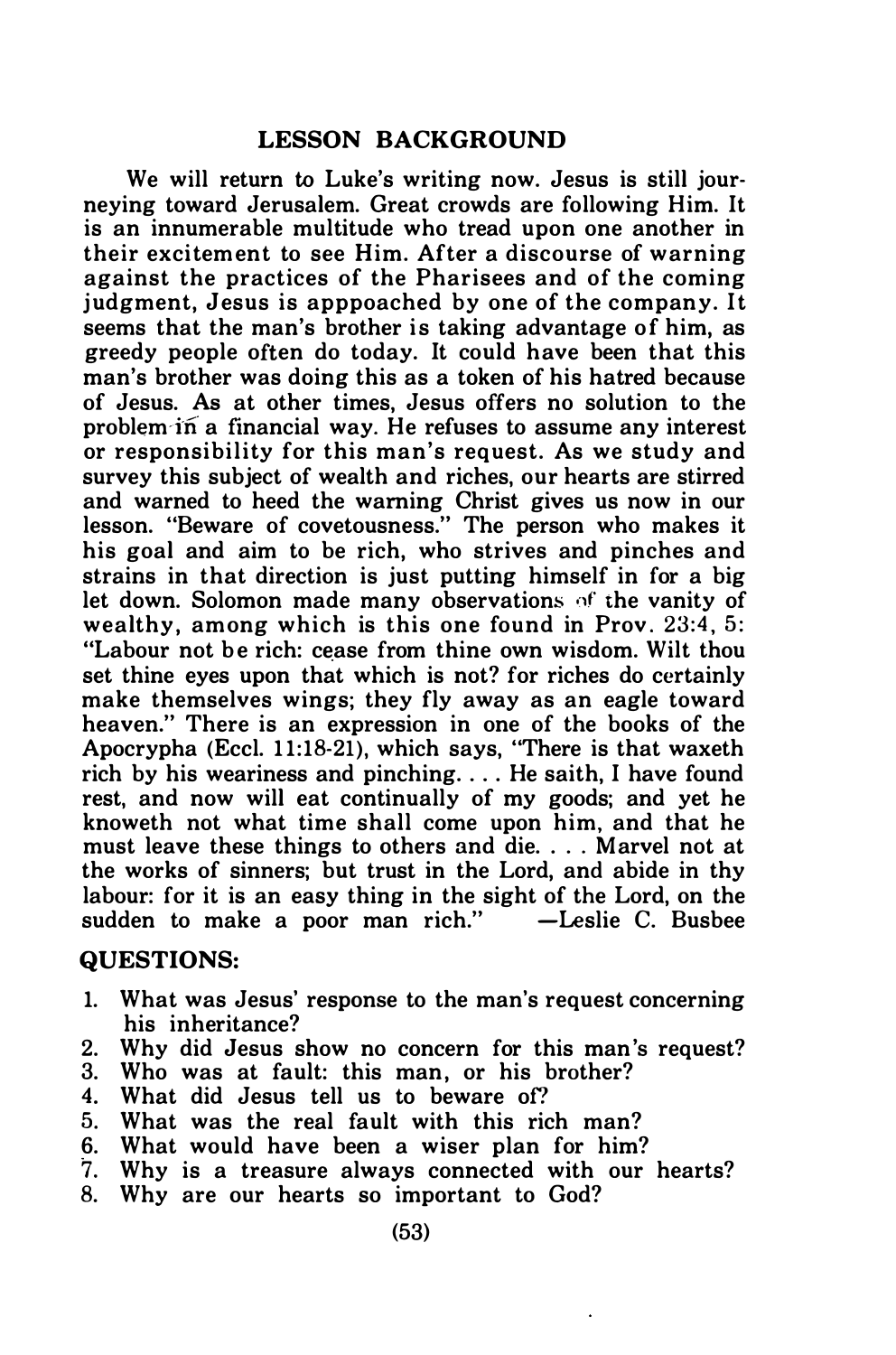#### ADULTS' AND YOUNG PEOPLE'S COMMENTS

John Bunyan truly stated in The Pilgrim 's Progress: "Earthly things, when they are with power on men's minds, quite carry their hearts away from God." It is the love of earthly commodities and riches that dims the eye of the soul of man and hinders him from sensing the value of heavenly things. Almost everyone is caught in the current of this foaming river of greed at one time or another. A person does not have to be very old to be affected by the allurement of money. Little children pick this frame of mind up very early in life. If it is not curbed and controlled through wise and godly restraint, this becomes a dominating passion that will grow and grow through the years. It will blind and delude the soul, hindering and crippling any effort made toward God. When Jesus said, "Beware!" He knew the danger that riches and wealth would present to a person. We have already seen what riches and the love thereof can do in keeping a person out of the kingdom of God. The rich man in this parable was a little farther down the road than the rich young ruler. It is not likely that these two men were the same person, but it is true that they traveled the same road. How much better would it have been for this man if he had considered his poorer brethren in the use of his goods! Then to think that he never got to enjoy it after all! His plans were misty thoughts of his heart. They faded before the solemn approach of death. How will it be with you, dear reader, when your soul is taken account of in<br>that day? - Leslie C. Busbee -Leslie C. Busbee

#### FOOD FOR THOUGHT

Money is one of two things. It can be your servant or it can be your master. You can possess it or it can possess you. When greed rules an individual he lives as though the world was made entirely for his benefit instead of him for the world's.

The rich man in our lesson decided that he would take his ease, and eat, drink,' and be merry. God called his life into judgment that night, but had He not, I still doubt that the rich man could have fulfilled his desire to live in ease. The covetous man heaps up wealth, not to enjoy, but just to possess it. He starves in the midst of plenty. Someone wrote that covetousness was like a man in water up to his chin and still thirsty. If we labour with our hands, as God has ordained that we should, and improve our role in life, it is something to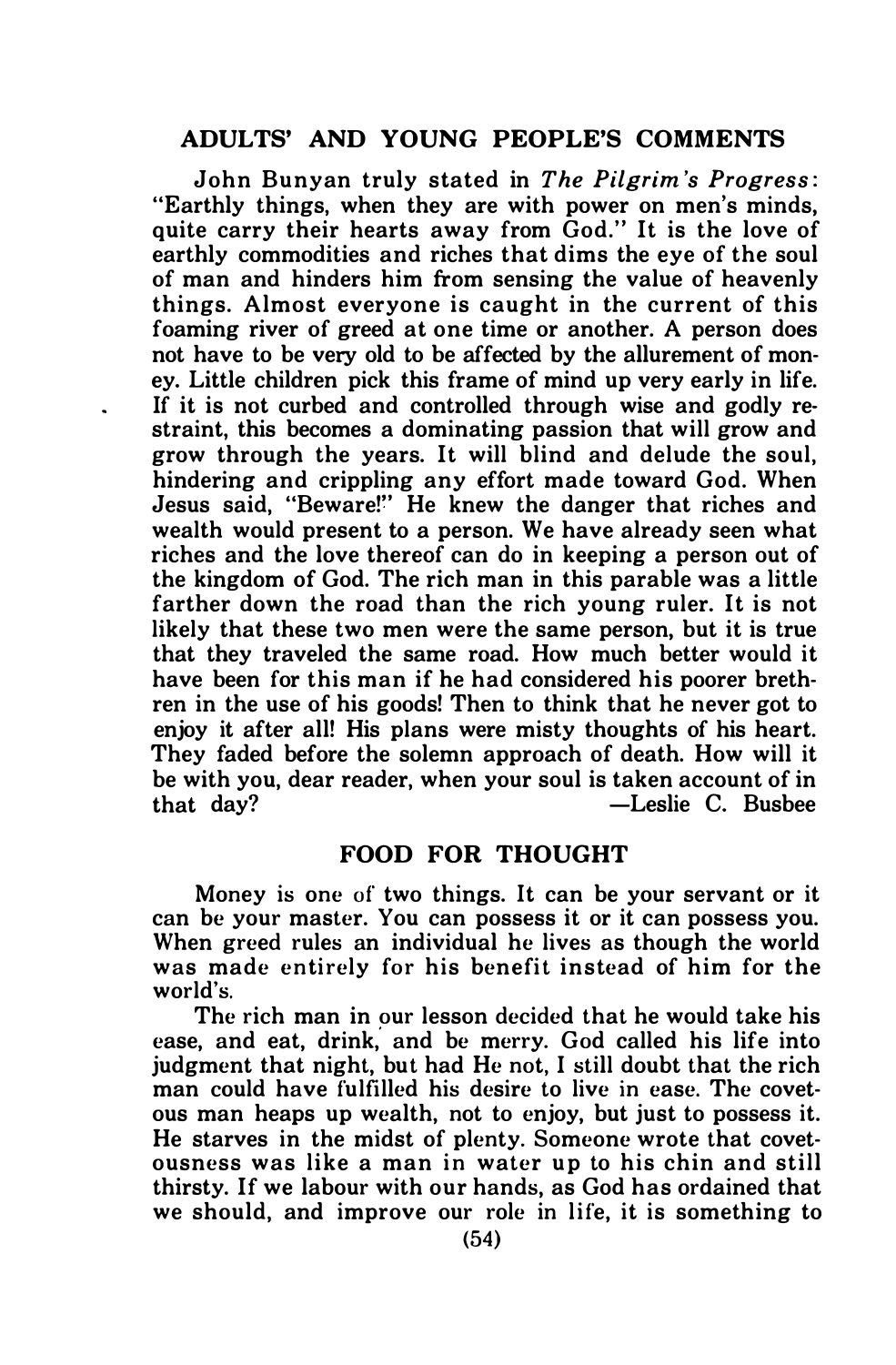enjoy. However, there is little real pleasure if we slave only to hoard.

Covet ousness is visible even in small children. This characteristic which is a trait of the devil, can follow them all the way to the grave. Simply for the empty boast of dying rich, many have spent their best years chasing that which would satisfy their greed and forfeiting their happiness, health, and often their integrity in the process.

--Wayne Murphey

#### PITY THE POOR RICH GLORY IN THE RICH POOR

Few who reach to golden splendor Know the joys that deeply please, Know the pleasures sweet and homey 'Neath the humble cotter's trees.

High and mighty, strutting onward, Boastful of their sodden gain; Knowing not that earthly treasures Selfly centered are but vain.

Love unlawful, so alluring, Tempts the glutton's soul away, Perfect havoc, there uprooting Trees of promise every day.

When the harvest time approaches And the evening shadows come, Sheaves regretful and all barren, These make up the total sum.

But the lowly man with virtue, Sitting at his cabin door, With his soul all rich with knowledge, Brightened outlook on before;

Loved by true and noble neighbors, With the kindly clasp of hand, And surrounded by his children, Making up a happy band;

Helped by loving wife and comrade All his simple life adores,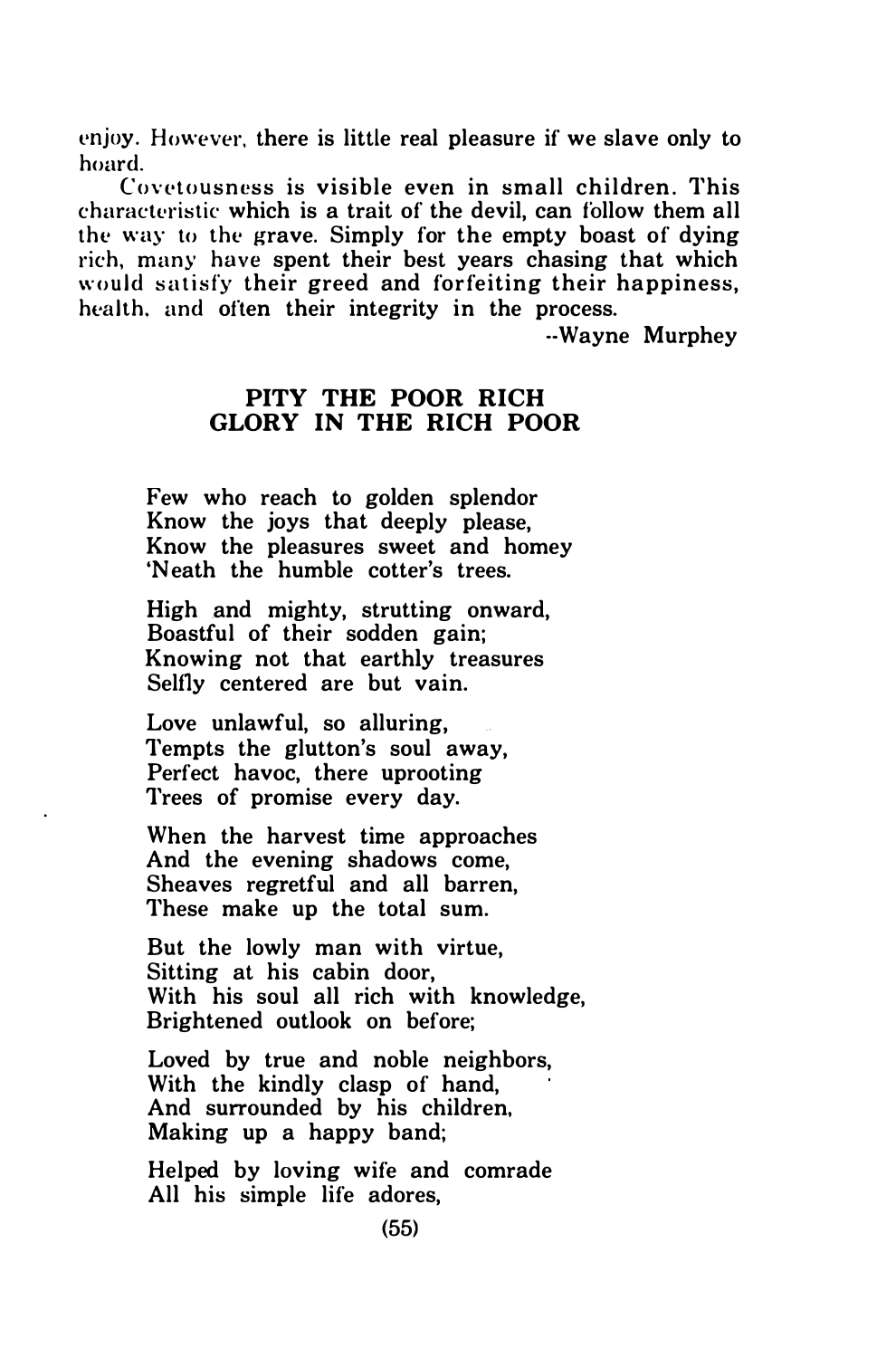Pure devotion all unselfish, At his feet she gladly pours.

Thoughts as rich as many a scholar And his heart all full of rhyme Feels the throb of life eternal, Wakes to rapture all sublime.

At the time of Sunday worship, With the humble he retires, And his songs ascend to heaven, For to glory he aspires.

Days of toil with honest setting, Heart at ease; 'tis ne'er distrest For the evening shadows bring him Peaceful slumber, only rest.

Then: Covet not the gold that glitters, Hasten not for worldly pelf; Choose the rather, heavenly riches, And the simpler, grander self. --D. C. D.

#### September 30, 1984

#### GOD'S FOURTH-DEGREE MERCY

Luke 13:1 There were present at that season some that told him of the Galilaeans, whose blood Pilate had mingled with their sacrifices.

2 And Jesus answering said unto them, Suppose ye that these Galilaeans were sinners above all the Galilaeans, because they suffered such things?

3 I tell you, Nay: but, except ye repent, ye shall all likewise perish.

4 Or those eighteen, upon whom the tower in Siloam fell, and slew them, think ye that they were sinners above all men that dwelt in Jerusalem?

5 I tell you, Nay: but, except ye repent, ye shall all likewise perish.

6 He spake also this parable; A certain man had a fig tree planted in his vineyard; and he came and sought fruit thereon, and found none.

7 Then said he unto the dresser of his vineyard, Behold,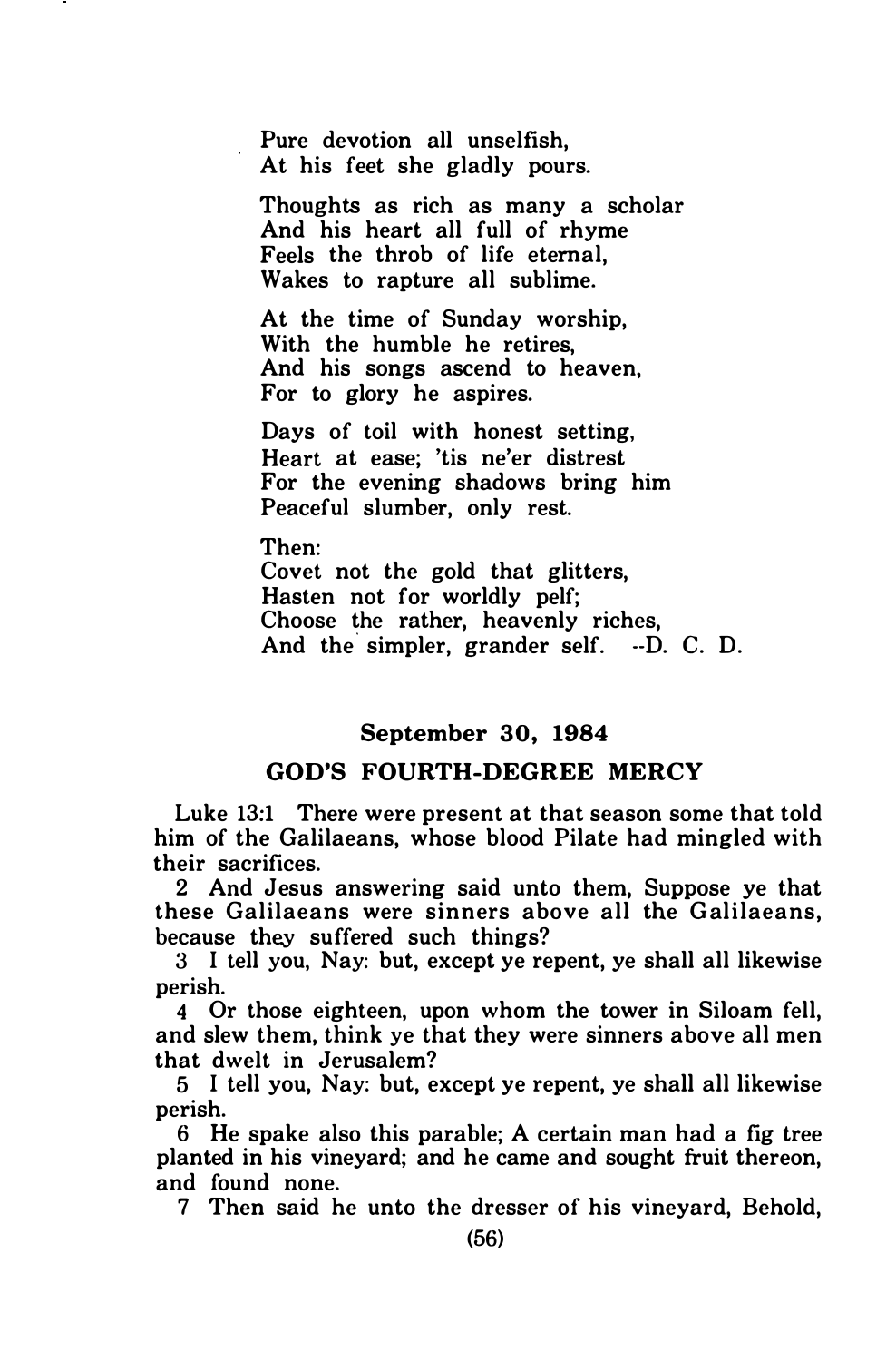these three years I come seeking fruit on this fig tree, and find none: cut it down; why cumbereth it the ground?

8 And he answering said unto him, Lord, let it alone this year also, till I shall dig about it, and dung it:

9 And if it bear fruit, well: and if not, then after that thou shalt cut it down.

Eccl. 9:12 For man also knoweth not his time: as the fishes that are taken in an evil net, and as the birds that are caught in the snare; so are the sons of men snared in an evil time, when it falleth suddenly upon them.

Memory Verse: And let us consider one another to provoke unto love and to good works: Not forsaking the assembling of ourselves together, as the manner of some is; but exhorting one another: and so much the more, as ye see the day approaching. Heb. 10:24, 25.

Central Thought: God will show great mercy to mankind, but there comes the time when mercy will run out. We are living today in the last days, in the fourth and final degree of God's mercy.

#### LESSON BACKGROUND

History informs us that the Galileans (who were under the jurisdiction of Herod) were the most seditious people in that Palestine area, and that on some occasions they incurred the wrath of Pilate (the governor of Judea) who was in those days an enemy of Herod. Just think what awful bloody scenes erupted! Think of the souls who were hurled into eternity when Pilate's soldiers fell on them in the temple. There were disasters and scenes of tragedy in those days just as there are now. Incidents such as these two mentioned here and such as we hear about in our day are not indicative of any special outpouring of God's wrath. These people mentioned in our lesson were not sinners any worse than anyone else. But it is that the the laws of nature and the disposition of evil in the blinded hearts of men arrange the snares that men are suddenly taken in. The young peson who innocently goes for a swim in the river and is sucked under by the current to drown could have been living today had he or she not decided to go swimming. The laws that God put in order are not to be ignored. Life is full of danger and peril. If you escape from the foreign battle field unharmed you can easily become a casualty on the highways at home. God's mercy gives man a chance to get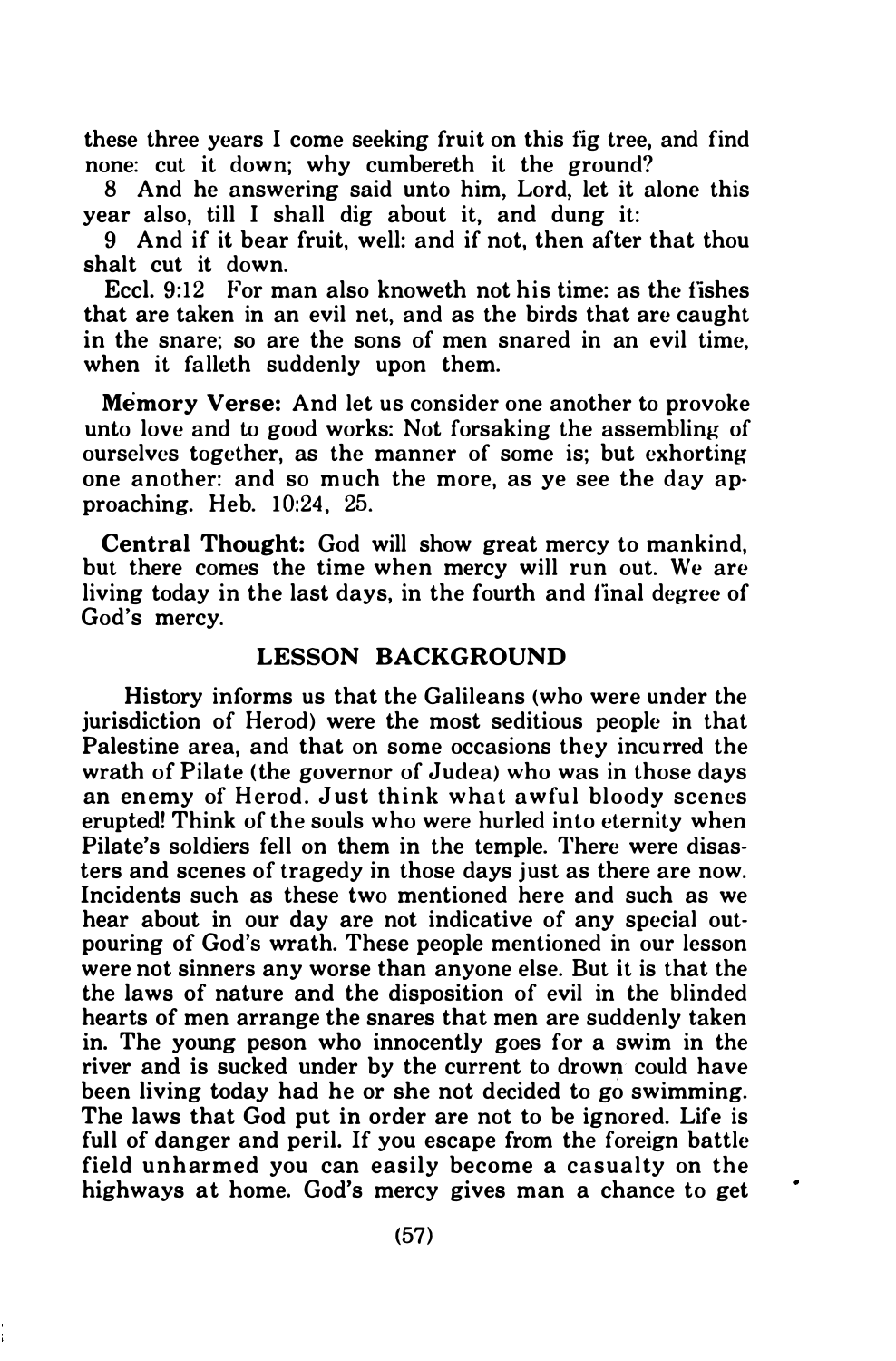right. He has allowed us space to repent of our sins and prepare to meet Him. He will continue to deal with us time and again, but the hour, the fatal hour, comes when His mercy runs out. There are many various applications of this parable of the fruitless fig tree, but the main thing He wants us to see is the greatness of His mercy and the sureness of the end of His mercy if we refuse to heed His dealings.

-Leslie C. Busbee

#### QUESTIONS:

- 1. Were the Galileans especially wicked that Pilate slew?<br>2. Can you think of a number of tragedies that could happen
- 2. Can you think of a number of tragedies that could happen to you right now?
- 3. Do you think that sincerely following Christ and obeying His law could mean a safer and longer time in this world?
- 4. What is God looking for in our lives?
- 5. What does God think when opportunity is given to us to bear fruit and we do not respond?
- 6. What will happen to the soul who continues to resist the call of God?

## ADULTS' AND YOUNG PEOPLE'S COMMENTS

Pick up your newspaper or read the disaster list in an encyclopedia year book and you will see the numbers of disasters still rung up on the scroll of time. Earthquakes, tornadoes, fires, plane crashes, epidemics, and many other scenes of tragedy occur every year. These things are to awaken and warn others, but so often the warning goes unheeded. Perhaps, like the people did in our lesson, we might think that God just especially directed things to happen to punish sinners, but God is displeased with all sinners, and His wrath cannot be fully carried out in the mere destruction of human life. If you are in a jet airliner and that invention of man malfunctions and hurtles to the ground, you will be caught in that snare. A part of the engine goes bad or wears out. There are things that cause that. If you are speeding down the highway at seventy miles per hour and your left tire blows out, you will be caught in that snare, also. God did not particularly cause those things. They are the result of normal patterns of cause and effect, the consequences of fact and failure. It happens to the righteous as well as to the wicked. What we need to do is to prepare to meet God. We need to seek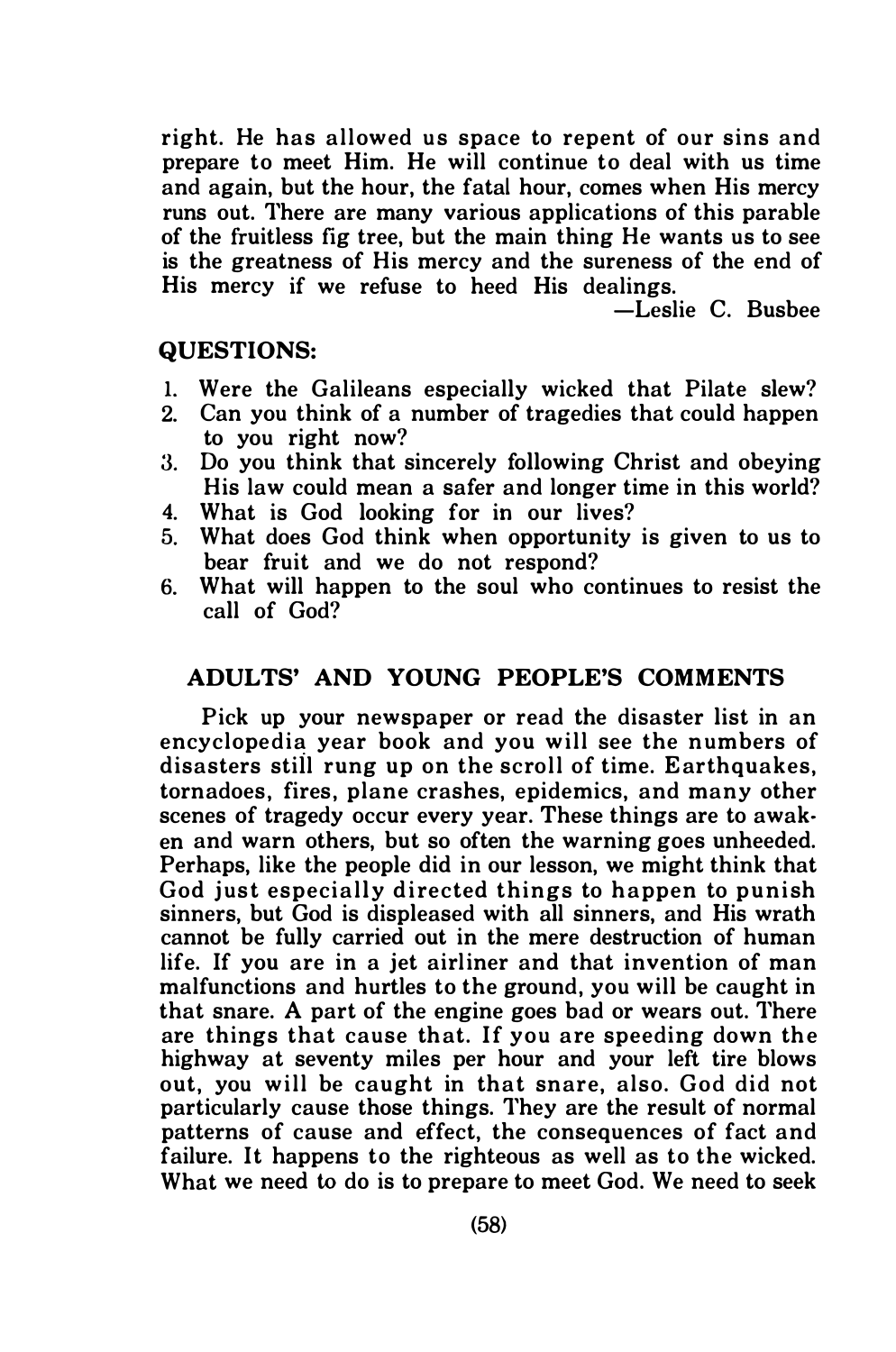His mercy and turn from all sin. We can be in His favor and be ready for whatever life unfolds to us.

-Leslie C. Busbee

#### FOOD FOR THOUGHT

The rainbow is an emblem of God's mercy. There was a time when human iniquity caused God to repent that He had ever created man. and He destroyed all except Noah and his family. Imagine the destruction of the flood. It would have been horrible to see every living thing drowning, calling for help, and totally hopeless! As God looked upon this He was grieved and vowed that He would never destroy the earth in such a manner again. To seal this promise of mercy to mankind He placed a rainbow in the sky. However, just as a rainbow will not shine in the night, there is coming a time when the day of time will cease and God's mercy will end.

There is no human mercy comparable to the divine mercy of God. His mercy will reach the vilest case that sinful mankind can produce. Because of His mercy we may share the sentiment of the Psalmist David who was perplexed that the wicked flourished and prospered. When David entered the sanctuary of God his perspective was renewed and he realized that God was extending mercy and with holding judgment from such evildoers. It has been said that nothing emboldens sin so much as mercy. Remember that a God who is all mercy would be an unjust God. God's unsurpassed mercy will one day turn into righteous judgment. -Wayne Murphey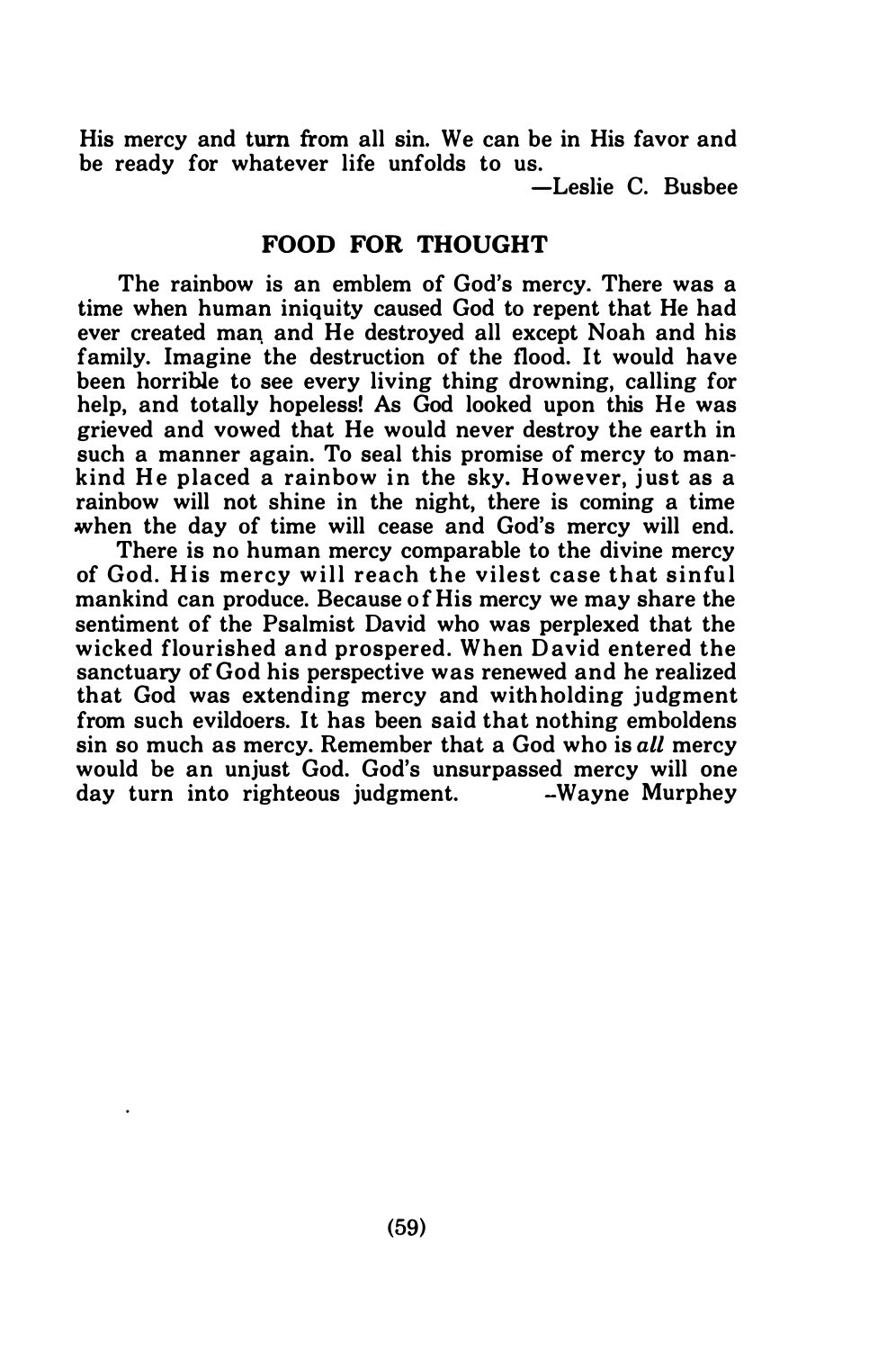#### THE INDIAN'S REVENGE (Continued from page 44)

The light of dawn had not yet appeared in the east when the Indian awoke Sullivan; and after a slight repast, they both started for the settlement of the whites. The Indian kept in advance of his companion, and threaded his way through the still darkened forest with a precision and a rapidity which showed him to be well acquainted with its paths and secret recesses. As he took the most direct way, without fear of losing his course, being guided by signs unknown to any save some of the oldest and most experienced hunters, they traversed the forest far more quickly than Sullivan had done, and before the golden sun had sunk behind the summits of the far-off mountains, Sullivan once more stood within view of his beloved home. There it lay in calm repose, and at a sight so dear he could not restrain a cry of joy; then turning toward the Indian, he poured forth his heartfelt thanks for the service he had rendered him.

The warrior, who, till then, had not allowed his face to be seen by Sullivan, except in the imperfect light of his wigwam, now fronted him, allowing the sun's rays to fall upon his person, and revealed to the astonished young man the features of the very same Indian whom, five months before, he had so cruelly repulsed. An expression of dignified yet mild rebuke was exhibited in his face as he gazed upon the abashed Sullivan; but his voice was gentle and low as he said: "Five moons ago, when I was faint and weary, you called me 'Indian dog,' and drove me from your door. I might last night have been revenged; but the white dove fed me, and for her sake I spared her mate. Carcoochee bids you to go home, and when hereafter you see a red man in need of kindness, do to him as you have been done by. Farewell.''

He waved his hand, and turned to depart, but Sullivan sprang before him, and so earnestly entreated him to go with him, as a proof that he had indeed forgiven his brutal treatment, that he at last consented, and the humbled farmer led him to his cottage. There his gentle wife's surprise at seeing him so soon was only equaled by her thankfulness at his wonderful escape from the dangers which had surrounded him, and by her gratitude to the noble savage who had thus repaid her act of kindness, forgetful of the provocation he had received from her husband. Carcoochee was treated not only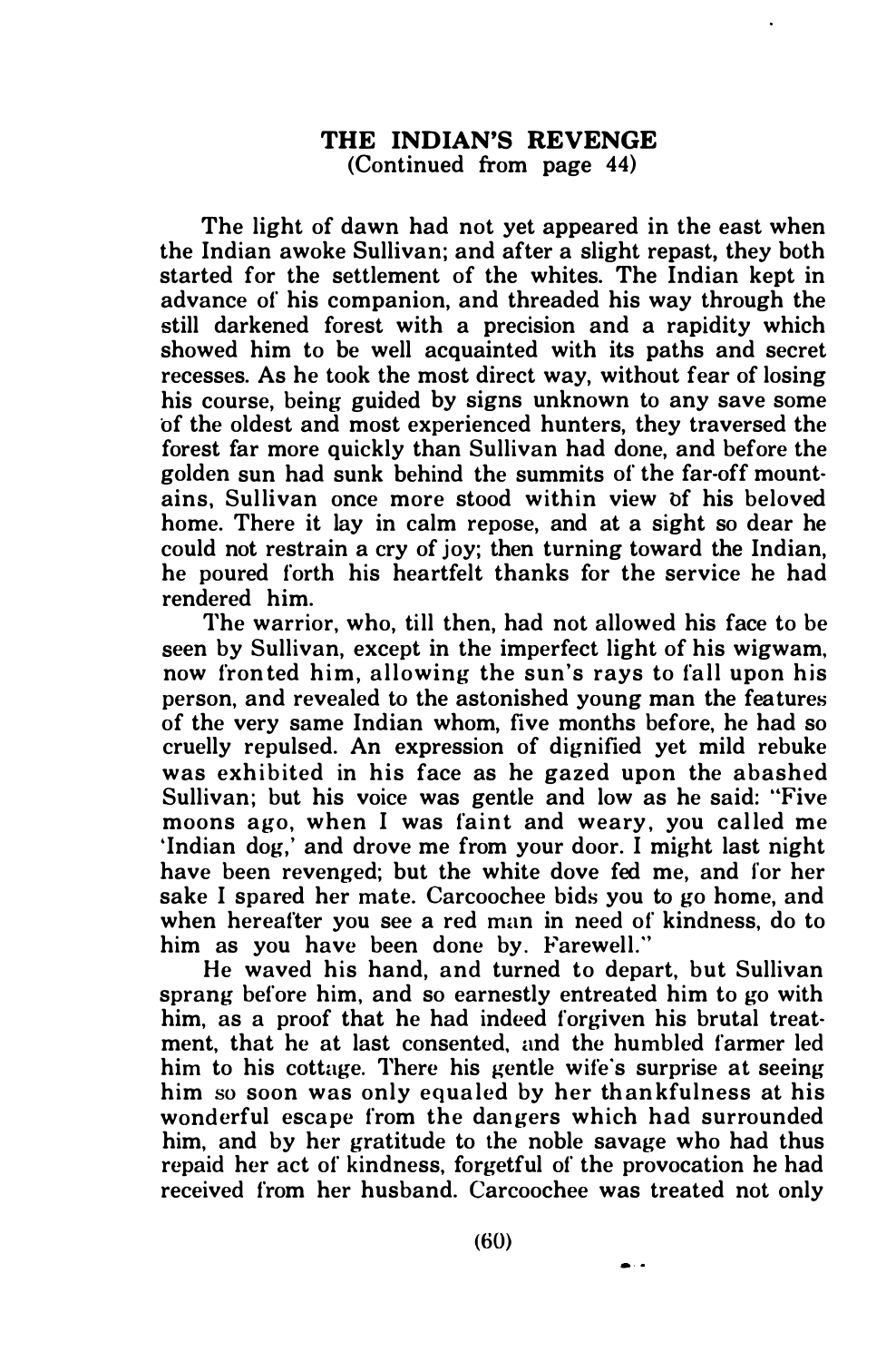as an honored guest, but as a brother; and such in time he became to them both .

Many were the visits he paid to the cottage of the once prejudiced and churlish Sullivan, now no longer so, for the practical lessons of kindness he had learned from the untutored Indian was not lost upon him. It was made the means of bringing him to a knowledge of his own sinfulness in the sight of God, and his deficiencies in duty toward his fellow men. He was led by the Holy Spirit to feel his need of Christ's atoning blood; and ere many months passed, Mary Sullivan and her husband both gave satisfactory evidence that they had indeed "passed from death unto life."

Carcoochee's kindness was repaid to him indeed a hundred fold. A long time elapsed before any vital change of heart was visible in him; but at length it pleased the Lord to bless the unwearied teaching of his white friends to his spiritual good, and to give an answer to the prayer of faith. The Indian was the first native convert baptized by the American missionary, who came about two years after to a station some few miles distant from Sullivan's cottage. After a lengthened course of instruction and trial the warrior, who once had wielded the tomahawk in mortal strife against both whites and redskins, went forth, armed with a far different weapon, "even the sword of the Spirit, which is the word of God," to make known to his heathen countrymen ''the glad tidings of great joy," that "Christ Jesus came into the world to save sinners." He told them that "whosoever believeth in him should not perish, but have everlasting life," whether they be Jews or Gentiles, bond or free, white or red, for "we are all one in Christ." Many years he thus labored, until, worn out with toil and age, he returned to his white friend's home, where in a few months he fell asleep in Jesus, giving to his friends the certain hope of a joy ful meeting hereafter at the resurrection of the just.

Many years have passed since then. There is no trace now of the cottage of the Sullivans, who both rest in the same forest churchyard, where lie the hones of Carcoochee; hut their descendants still dwell in the same township. Often does the gray-haired grandsire tell this little history to his rosy grandchildren, while seated under the stately magnolia which shades the graves of the quiet sleepers of whom he speaks. And the lesson which he teaches to his youthful hearers, is one which all would do well to hear in mind, and aet upon;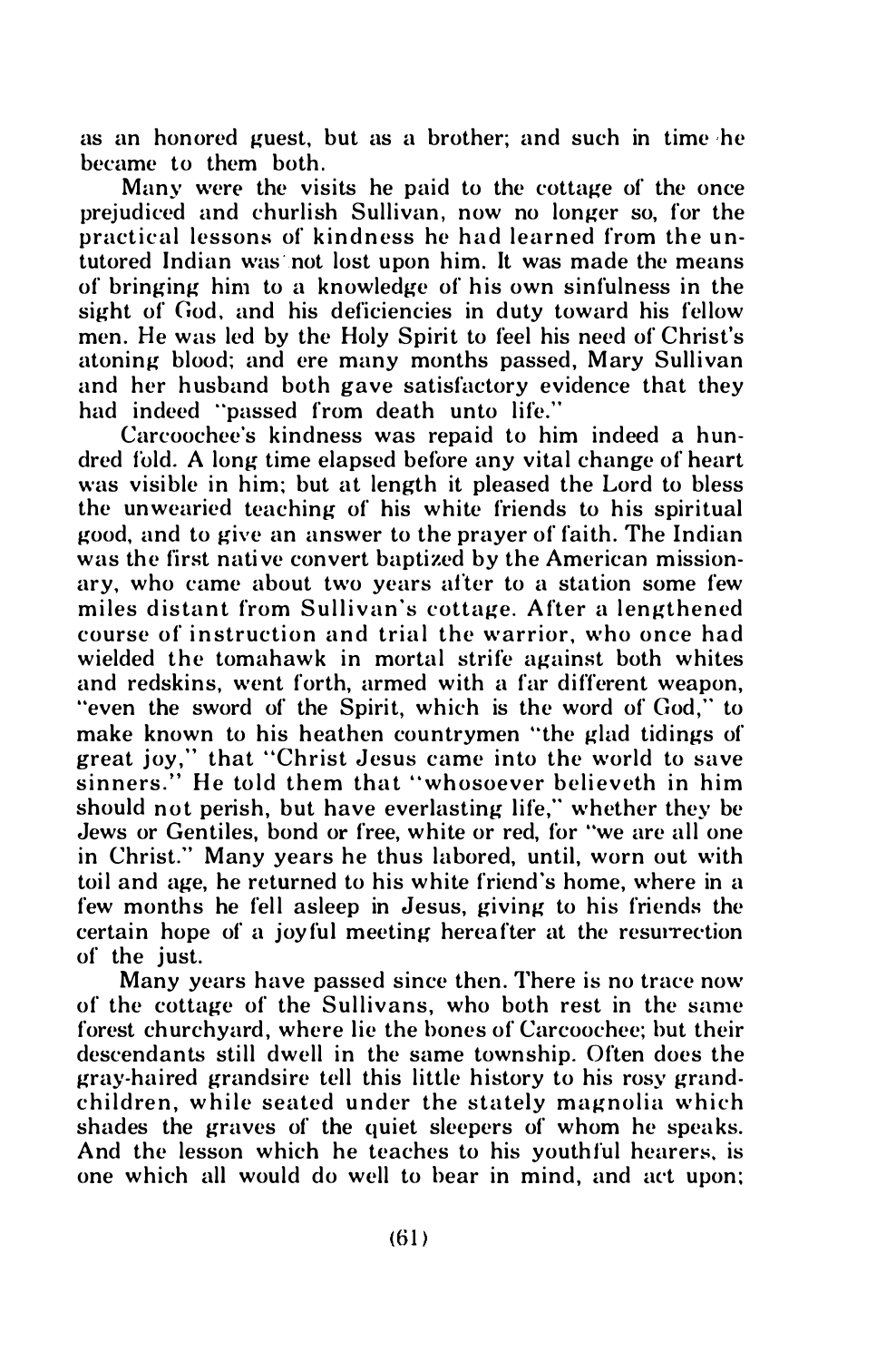namely, "Whatsoever ye would that men should do to you, do ye even so to them." -Selected ---....:....---0-------

ŧ.

 $\ddot{\phantom{0}}$ 

 $\cdot$ 

 $\ddot{\phantom{0}}$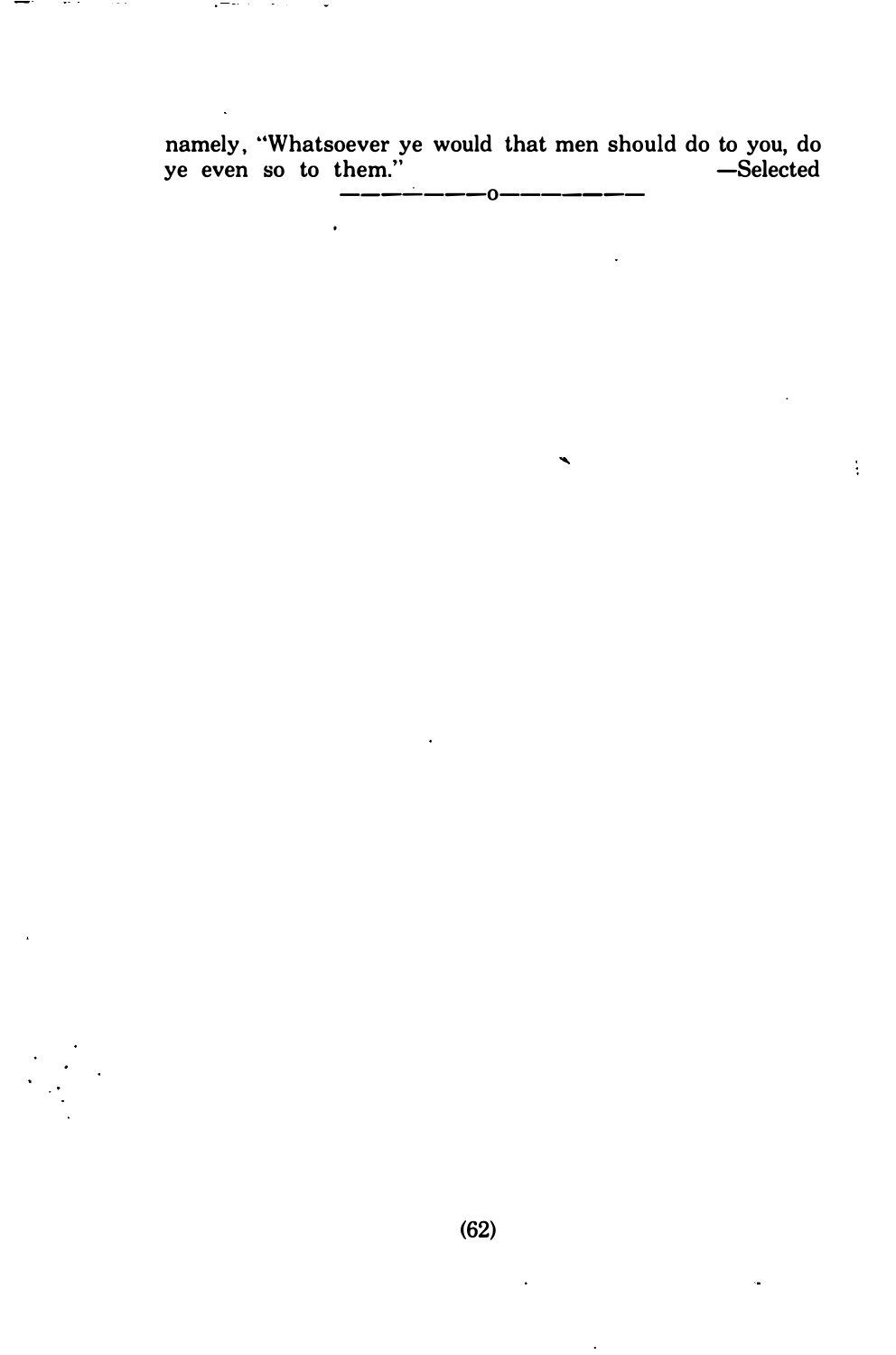# Subscription Order

| <b>Subscription Order</b>                                                                           |  |
|-----------------------------------------------------------------------------------------------------|--|
| Please send ______ copies of the Bible Lessons<br>quarterly to:                                     |  |
|                                                                                                     |  |
|                                                                                                     |  |
|                                                                                                     |  |
| Subscription rate: 50¢ per copy per quarter; or<br>\$2.00 per copy for one year (issued quarterly). |  |
| $Dlong$ find analoged normant in the amount of $\ell$                                               |  |

Please find enclosed payment in the amount of  $\frac{2}{3}$ 

Mail to: FAITH PUBLISHING HOUSE P. O. Box 518 Guthrie, Okla. 73044

 $\hat{\mathbf{r}}$